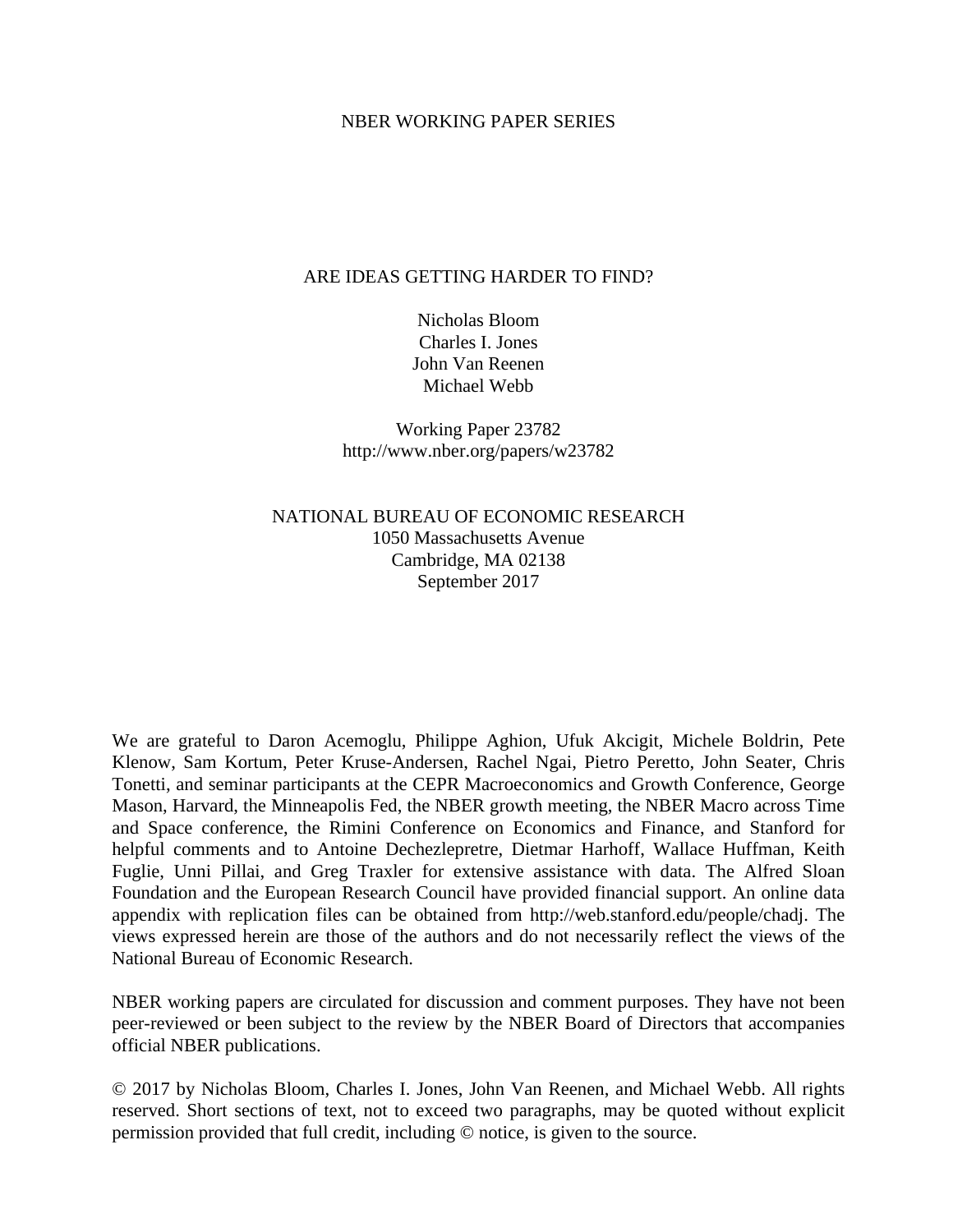Are Ideas Getting Harder to Find? Nicholas Bloom, Charles I. Jones, John Van Reenen, and Michael Webb NBER Working Paper No. 23782 September 2017 JEL No. O3,O4

### **ABSTRACT**

In many growth models, economic growth arises from people creating ideas, and the long-run growth rate is the product of two terms: the effective number of researchers and their research productivity. We present a wide range of evidence from various industries, products, and firms showing that research effort is rising substantially while research productivity is declining sharply. A good example is Moore's Law. The number of researchers required today to achieve the famous doubling every two years of the density of computer chips is more than 18 times larger than the number required in the early 1970s. Across a broad range of case studies at various levels of (dis)aggregation, we find that ideas — and in particular the exponential growth they imply — are getting harder and harder to find. Exponential growth results from the large increases in research effort that offset its declining productivity.

Nicholas Bloom Stanford University Department of Economics 579 Serra Mall Stanford, CA 94305-6072 and NBER nbloom@stanford.edu

Charles I. Jones Graduate School of Business Stanford University 655 Knight Way Stanford, CA 94305-4800 and NBER chad.jones@stanford.edu

John Van Reenen Department of Economics, E62-518 MIT 77 Massachusetts Avenue Cambridge, MA 02139 and NBER vanreene@mit.edu

Michael Webb Department of Economics Stanford University 579 Serra Mall Stanford, CA 94305-6072 mww@stanford.edu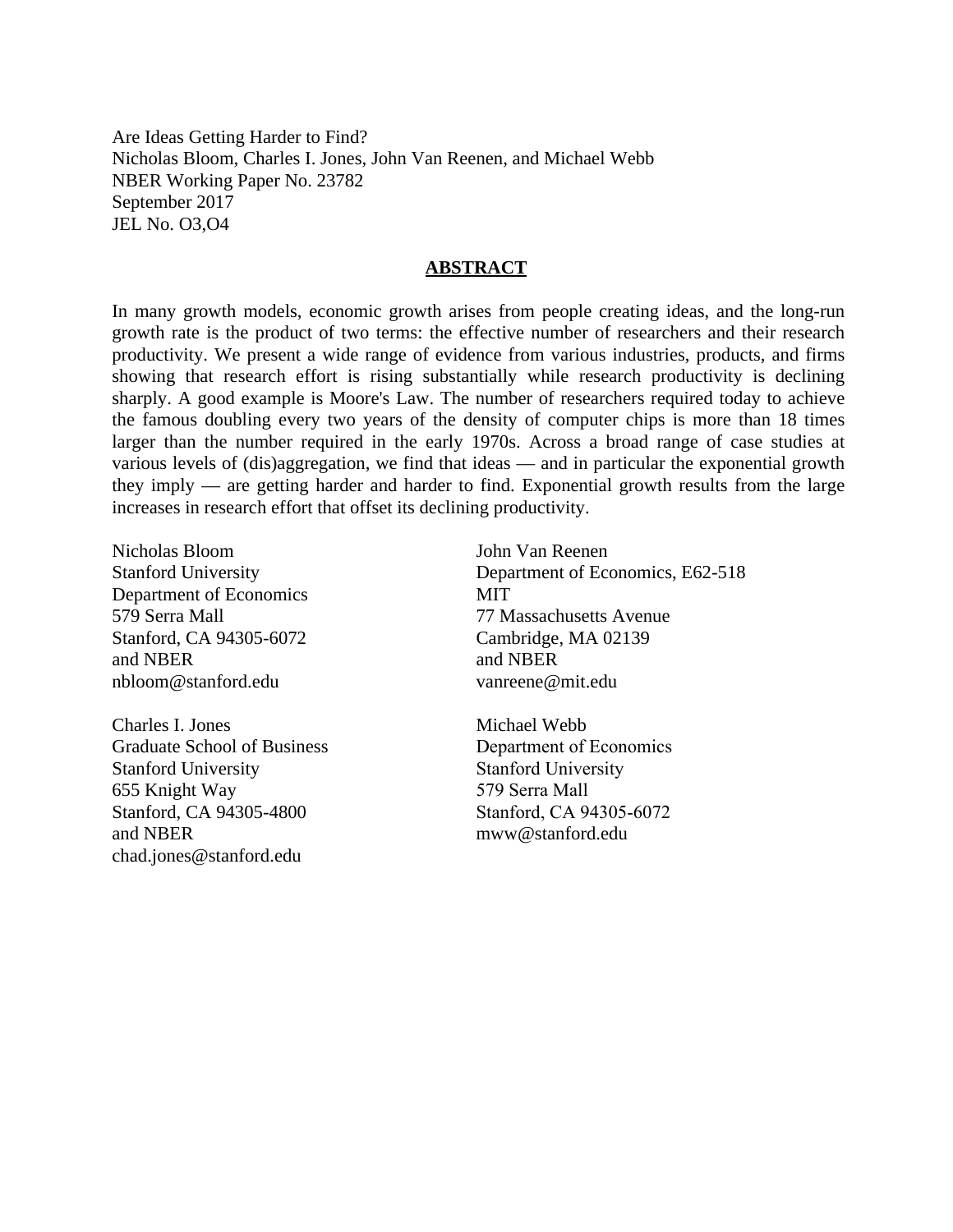## **1. Introduction**

This paper applies the growth accounting of [Solow](#page-53-0) [\(1957\)](#page-53-0) to the production function for new ideas. The basic insight can be explained with a simple equation, highlighting a stylized view of economic growth that emerges from idea-based growth models:

| Economic      |     | Research               | Number of           |
|---------------|-----|------------------------|---------------------|
| growth        | $=$ | productivity           | researchers         |
| e.g. 2% or 5% |     | $\downarrow$ (falling) | $\uparrow$ (rising) |

Economic growth arises from people creating ideas. As a matter of accounting, we can decompose the long-run growth rate into the product of two terms: the effective number of researchers and their research productivity. We present a wide range of empirical evidence showing that in many contexts and at various levels of disaggregation, research effort is rising substantially, while research productivity is declining sharply. Steady growth, when it occurs, results from the offsetting of these two trends.

Perhaps the best example of this finding comes from Moore's Law, one of the key drivers of economic growth in recent decades. This "law" refers to the empirical regularity that the number of transistors packed onto a computer chip doubles approximately every two years. Such doubling corresponds to a constant exponential growth rate of around 35% per year, a rate that has been remarkably steady for nearly half a century. As we show in detail below, this growth has been achieved by engaging an ever-growing number of researchers to push Moore's Law forward. In particular, the number of researchers required to double chip density today is more than 18 times larger than the number required in the early 1970s. At least as far as semiconductors are concerned, ideas are getting harder and harder to find. Research productivity in this case is declining sharply, at a rate that averages about 6.8% per year.

We document qualitatively similar results throughout the U.S. economy. We consider detailed microeconomic evidence on idea production functions, focusing on places where we can get the best measures of both the output of ideas and the inputs used to produce them. In addition to Moore's Law, our case studies include agricultural productivity (corn, soybeans, cotton, and wheat) and medical innovations. Research productivity for seed yields declines at about 5% per year. We find a similar rate of decline when studying the mortality improvements associated with cancer and heart disease.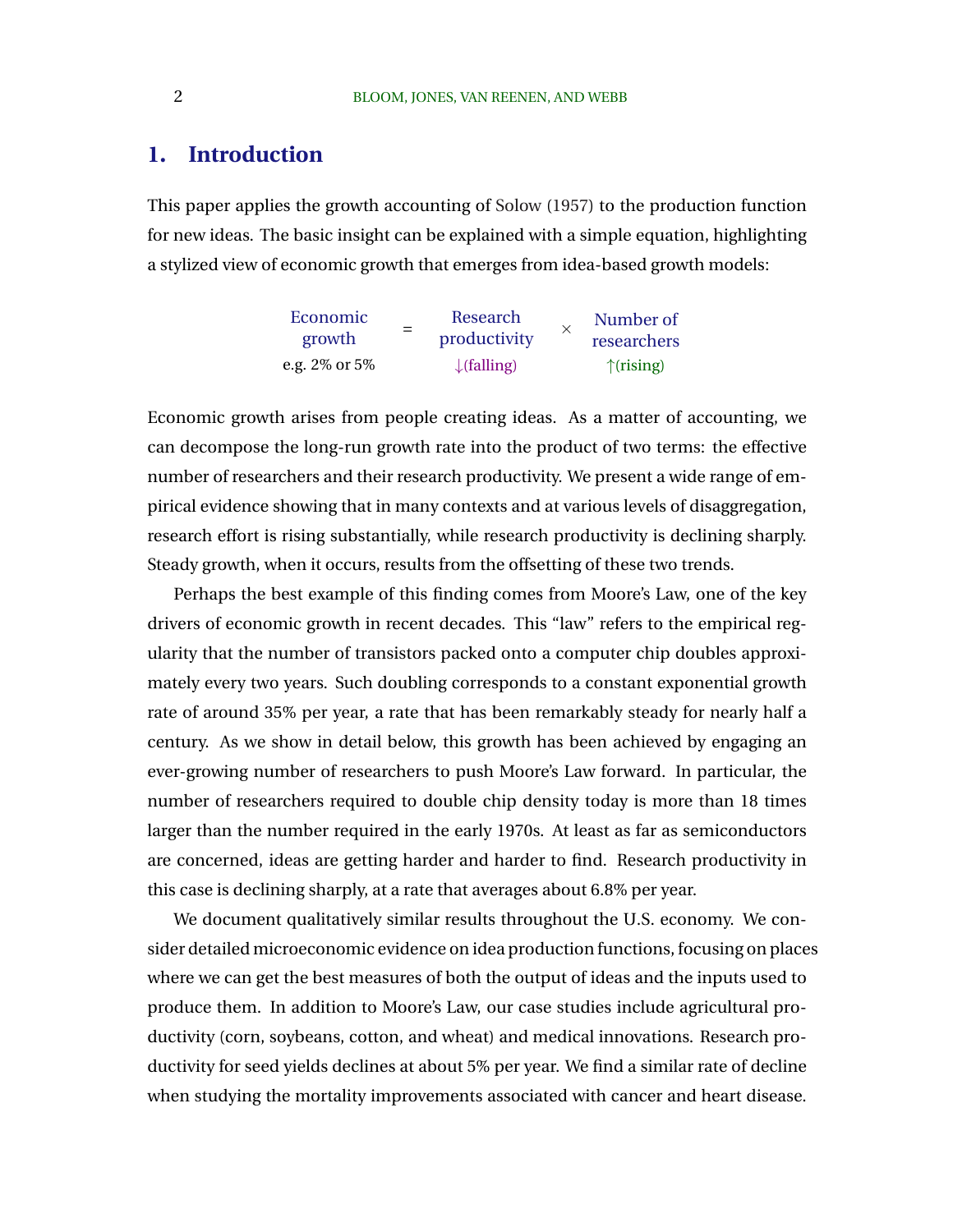Finally, we examine firm-level data from Compustat to provide another perspective. While the data quality from this sample is not as good as for our case studies, the latter suffer from possibly not being representative. We find substantial heterogeneity across firms, but research productivity is declining in more than 85% of our sample. Averaging across firms, research productivity declines at a rate of around 10% per year.

Perhaps research productivity is declining sharply within every particular case that we look at and yet not declining for the economy as a whole. While existing varieties run into diminishing returns, perhaps new varieties are always being invented to stave this off. We consider this possibility by taking it to the extreme. Suppose each variety has a productivity that cannot be improved at all, and instead aggregate growth proceeds entirely by inventing new varieties. To examine this case, we consider research productivity for the economy as a whole. We once again find that it is declining sharply: aggregate growth rates are relatively stable over time, $1$  while the number of researchers has risen enormously. In fact, this is simply another way of looking at the original point of [Jones](#page-51-0) [\(1995\)](#page-51-0), and for this reason, we present this application first to illustrate our methodology. We find that research productivity for the aggregate U.S. economy has declined by a factor of 41 since the 1930s, an average decrease of more than 5% per year.

This is a good place to explain why we think looking at the macro data is insufficient and why studying the idea production function at the micro level is crucial; Section 3 below discusses this issue in more detail. The overwhelming majority of papers on economic growth published in the past decade are based on models in which research productivity is constant.<sup>2</sup> An important justification for assuming constant research productivity is an observation first made in the late 1990s by a series of papers written in response to the aggregate evidence.<sup>3</sup> These papers highlighted that composition effects could render the aggregate evidence misleading: perhaps research productivity at the micro level is actually stable. The rise in aggregate research could apply to an

<sup>&</sup>lt;sup>1</sup>There is a debate over whether the slower rates of growth over the last decade are a temporary phenomenon due to the global financial crisis, or a sign of slowing technological progress. Gordon (2016) argues that the strong US productivity growth between 1996 and 2004 was a temporary blip and that productivity growth will, at best, return to the lower growth rates of 1973–1996. Although we do not need to take a stance on this, note that if frontier TFP growth really has slowed down, this only strengthens our argument.

 $2$ Examples are cited below after equation [\(1\)](#page-5-0).

<sup>&</sup>lt;sup>3</sup>The initial papers included [Dinopoulos and Thompson](#page-50-0) [\(1998\)](#page-53-0), [Peretto](#page-52-0) (1998), [Young](#page-53-0) (1998), and [Howitt](#page-51-0) [\(1999\)](#page-51-0); Section 3 contains additional references.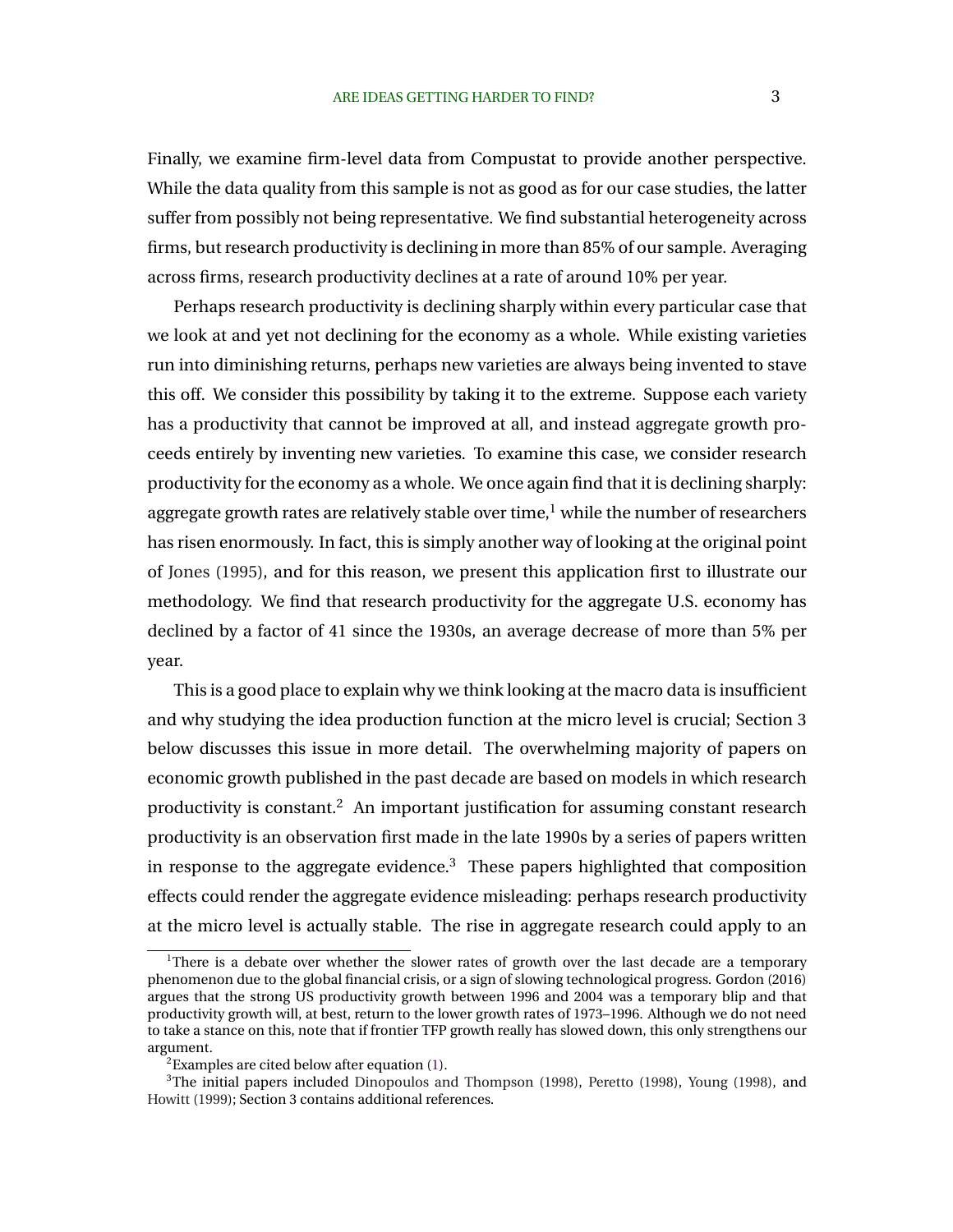extensive margin, generating an increase in product variety, so that the number of researchers per variety — and thus micro-level research productivity and growth rates themselves — are constant. The aggregate evidence, then, may tell us nothing about research productivity at the micro level. Hence the contribution of this paper: study the idea production function at the micro level to see directly what is happening to research productivity.

Not only is this question interesting in its own right, but it is also informative about the kind of models that we use to study economic growth. Despite large declines in research productivity at the micro level, relatively stable exponential growth is common in the cases we study (and in the aggregate U.S. economy). How is this possible? Looking back at the equation that began the introduction, declines in research productivity must be offset by increased research effort, and this is indeed what we find. Moreover, we suggest at the end of the paper that the rapid declines in research productivity that we see in semiconductors, for example, might be precisely due to the fact that research effort is rising so sharply. Because it gets harder to find new ideas as research progresses, a sustained and massive expansion of research like we see in semiconductors (for example, because of the "general purpose technology" nature of information technology) may lead to a substantial downward trend in research productivity.

Others have also provided evidence suggesting that ideas may be getting harder to find over time. [Griliches](#page-50-0) [\(1994\)](#page-50-0) provides a summary of the earlier literature exploring the decline in patents per dollar of research spending. [Gordon](#page-50-0) [\(2016\)](#page-50-0) reports extensive new historical evidence from throughout the 19th and 20th centuries. [Cowen](#page-48-0) [\(2011\)](#page-48-0) synthesizes earlier work to explicitly make the case. (Ben) [Jones](#page-51-0) [\(2009\)](#page-51-0) documents a rise in the age at which inventors first patent and a general increase in the size of research teams, arguing that over time more and more learning is required just to get to the point where researchers are capable of pushing the frontier forward. We see our evidence as complementary to these earlier studies but more focused on drawing out the tight connections to growth theory.

The remainder of the paper is organized as follows. Section 2 lays out our conceptual framework and presents the aggregate evidence on research productivity to illustrate our methodology. Section 3 places this framework in the context of growth theory and suggests that applying the framework to micro data is crucial for understanding the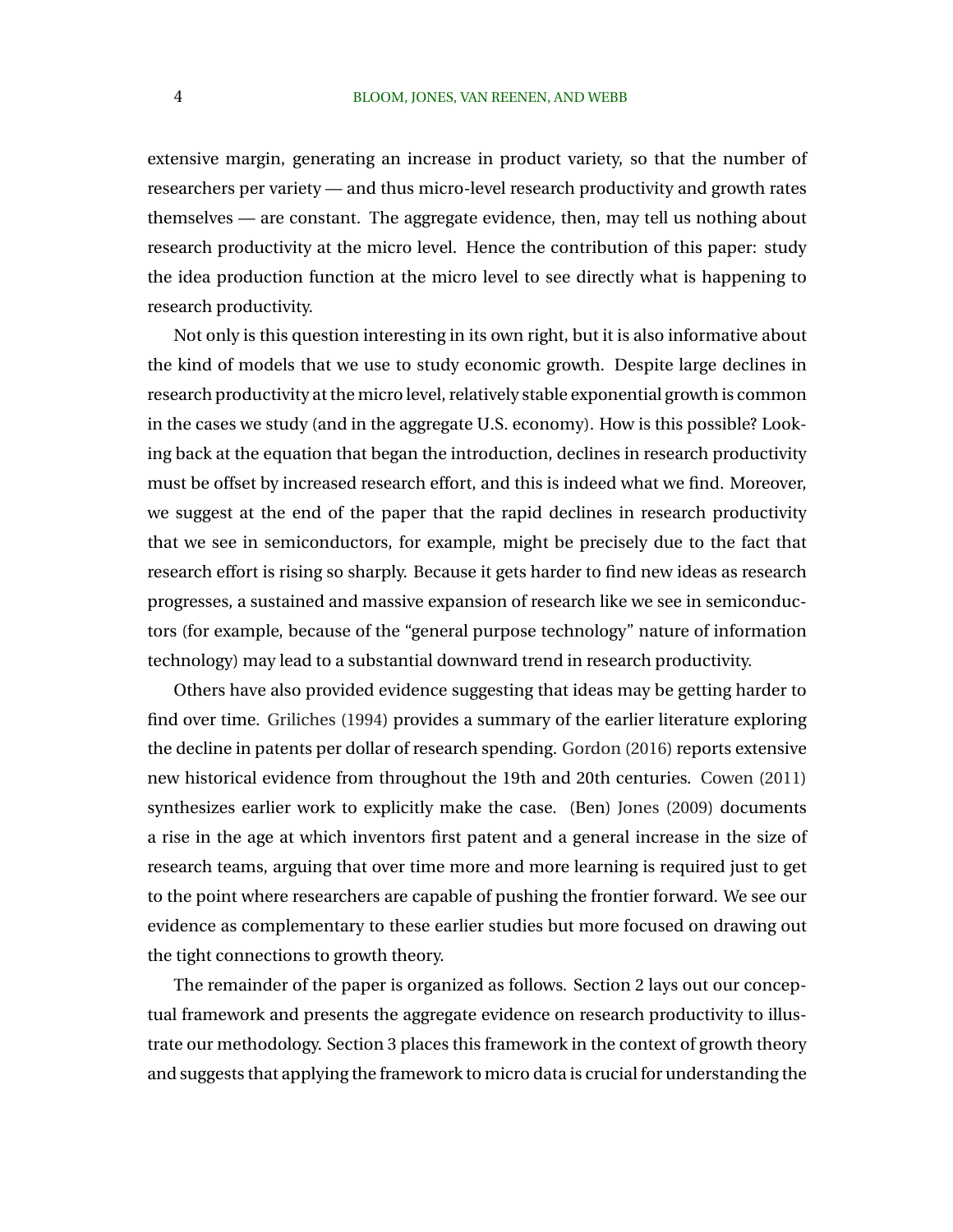<span id="page-5-0"></span>nature of economic growth. Sections 4 through 7 consider our applications to Moore's Law, agricultural yields, medical technologies, and Compustat firms. Section 8 then revisits the implications of our findings for growth theory, and Section 9 concludes.

## **2. Research Productivity and Aggregate Evidence**

### **2.1. The Conceptual Framework**

An equation at the heart of many growth models is an idea production function taking a particular form:

$$
\frac{\dot{A}_t}{A_t} = \alpha S_t. \tag{1}
$$

Classic examples include [Romer\(1990\)](#page-52-0) and [Aghion and Howitt](#page-48-0) [\(1992\)](#page-48-0), but many recent papers follow this approach, including [Aghion, Akcigit and Howitt](#page-48-0) [\(2014\)](#page-48-0), [Acemoglu](#page-48-0) [and Restrepo](#page-48-0) [\(2016\)](#page-48-0), [Akcigit, Celik and Greenwood](#page-48-0) [\(2016b\)](#page-48-0), and [Jones and Kim](#page-51-0) [\(2018\)](#page-51-0). In the equation above,  $\dot{A}_t/A_t$  is total factor productivity growth in the economy. The variable  $S_t$  (think "scientists") is some measure of research input, such as the number of researchers. This equation then says that the growth rate of the economy — through the production of new ideas — is proportional to the number of researchers.

Relating  $\dot{A}_t/A_t$  to ideas runs into the familiar problem that ideas are hard to measure. Even as simple a question as "What are the units of ideas?" is troublesome. We follow much of the literature — including [Aghion and Howitt](#page-48-0) [\(1992\)](#page-48-0), [Grossman and](#page-50-0) [Helpman](#page-50-0) [\(1991\)](#page-50-0), and [Kortum](#page-51-0) [\(1997\)](#page-51-0) — and define ideas to be in units so that a constant flow of new ideas leads to constant exponential growth in  $A$ . For example, each new idea raises incomes by a constant percentage (on average), rather than by a certain number of dollars. This is the standard approach in the quality ladder literature on growth: ideas are proportional improvements in productivity. The patent statistics for most of the 20th century are consistent with this view; indeed, this was a key piece of evidence motivating [Kortum](#page-51-0) [\(1997\)](#page-51-0). This definition means that the left hand side of equation (1) corresponds to the flow of new ideas. However, this is clearly just a convenient definition, and in some ways a more accurate title for this paper would be "Is exponential growth getting harder to achieve?"

We can now define the productivity of the idea production function as the ratio of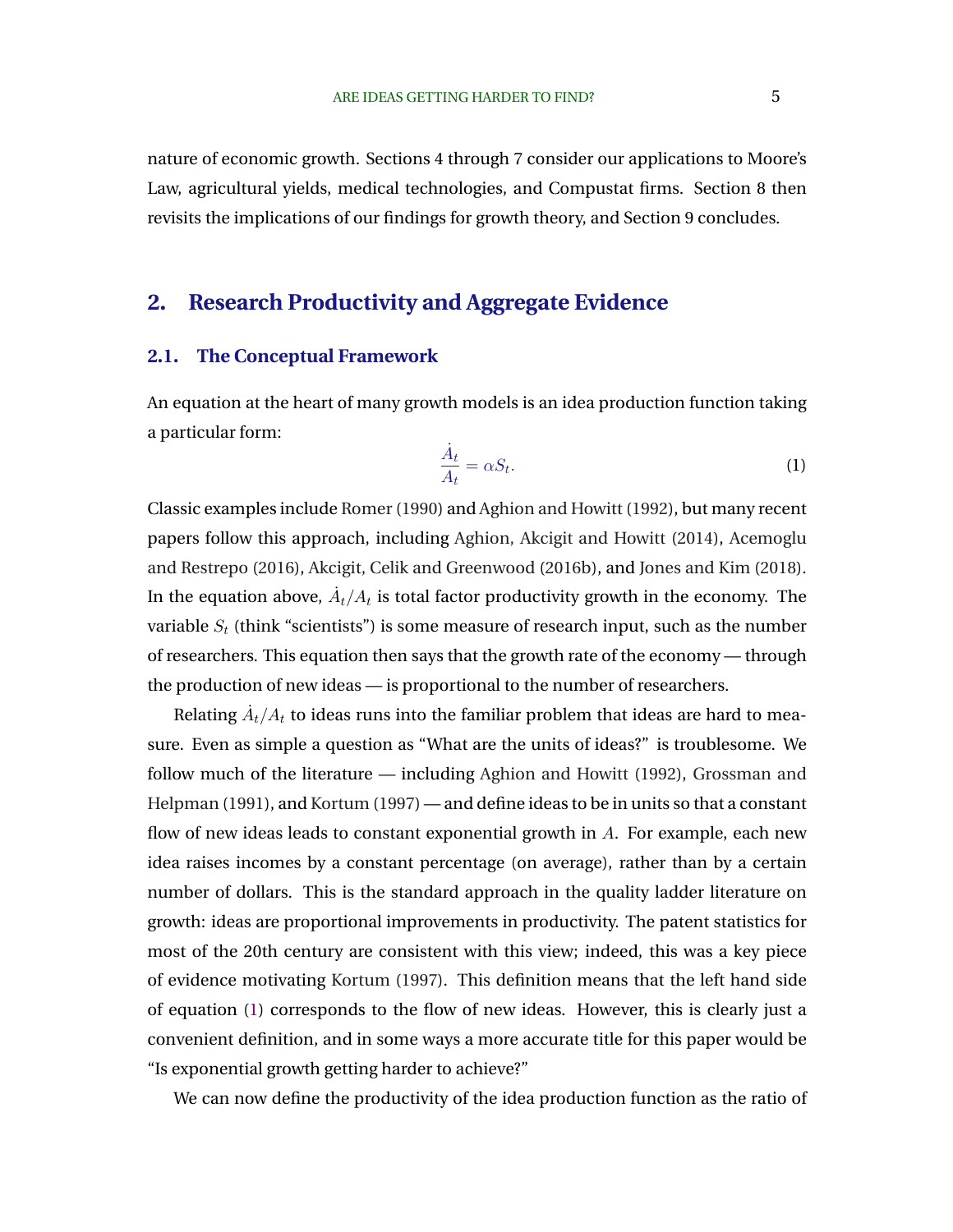the output of ideas to the inputs used to make them:

Research productivity := 
$$
\frac{\dot{A}_t/A_t}{S_t} = \frac{\text{\# of new ideas}}{\text{\# of researchers}}.
$$
 (2)

The null hypothesis tested in this paper comes from the relationship assumed in [\(1\)](#page-5-0). Substituting this equation into the definition of research productivity, we see that [\(1\)](#page-5-0) implies that research productivity equals  $\alpha$  — that is, research productivity is constant over time. This is the standard hypothesis in much of the growth literature. Under this null, a constant number of researchers can generate constant exponential growth.

The reason this is such a common assumption is also easy to see in equation [\(1\)](#page-5-0). With constant research productivity, a research subsidy that increases the number of researchers permanently will permanently raise the growth rate of the economy. In other words "constant research productivity" and the fact that sustained research subsidies produce "permanent growth effects" are equivalent statements.<sup>4</sup> This clarifies a claim in the introduction: testing the null hypothesis of constant research productivity is interesting in its own right but also because it is informative about the kind of models that we use to study economic growth. The finding that research productivity is declining virtually everywhere we look poses problems for a large class of endogenous growth models. Moreover, the way we have defined ideas gives this concept economic relevance: exponential growth (e.g. in semiconductor density or seed yields or living standards) is getting harder to find.

### **2.2. Aggregate Evidence**

The bulk of the evidence presented in this paper concerns the extent to which a constant level of research effort can generate constant exponential growth within a relatively narrow category, such as a firm or a seed type or Moore's Law or a health condition. We provide consistent evidence that the historical answer to this question is no: research productivity is declining at a substantial rate in virtually every place we look.

This finding raises a natural question, however. What if there is sharply declining

<sup>&</sup>lt;sup>4</sup>The careful reader may wonder about this statement in richer models — for example, lab equipment models where research is measured in goods rather than in bodies or models with both horizontal and vertical dimensions to growth. These extensions will be incorporated below in such a way as to maintain the equivalence between "constant research productivity" and "permanent growth effects."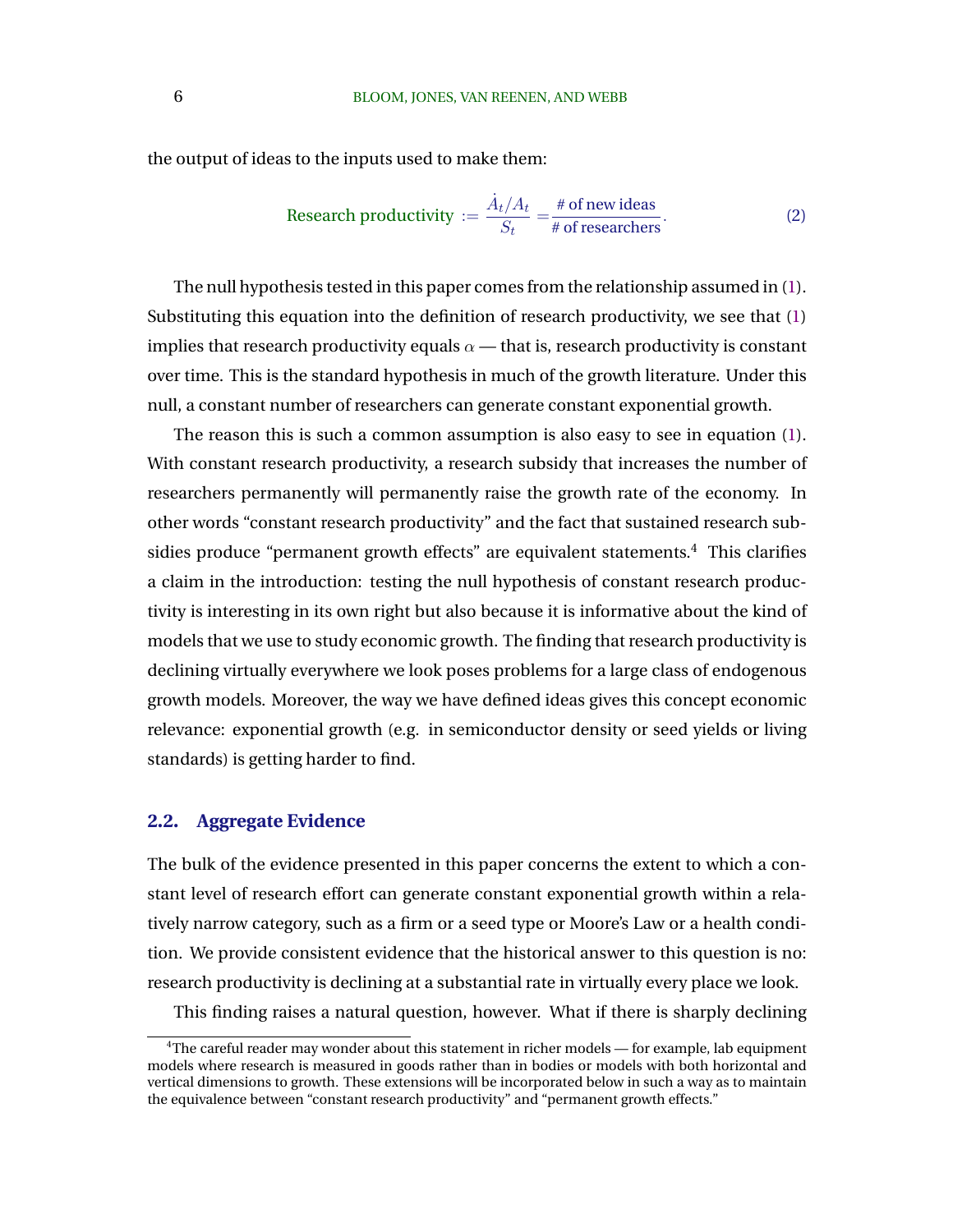research productivity *within* each product line, but the main way that growth proceeds is by developing ever-better new product lines? First there was steam power, then electric power, then the internal combustion engine, then the semiconductor, then gene editing, and so on. Maybe there is limited opportunity within each area for productivity improvement and long-run growth occurs through the invention of entirely new areas. Maybe research productivity is declining within every product line, but still not declining for the economy as a whole because we keep inventing new products. An analysis focused on microeconomic case studies would never reveal this to be the case.

The answer to this concern turns out to be straightforward and is an excellent place to begin. First, consider the extreme case where there is no possibility at all for productivity improvement in a product line and all productivity growth comes from adding new product lines. Of course, this is just the original [Romer](#page-52-0) [\(1990\)](#page-52-0) model itself, and to generate constant research productivity in that case requires the equation we started the paper with:

$$
\frac{\dot{A}_t}{A_t} = \alpha S_t.
$$
\n(3)

In this interpretation,  $A_t$  represents the number of product varieties and  $S_t$  is the aggregate number of researchers. Even with no ability to improve productivity within each variety, a constant number of researchers can sustain exponential growth if the varietydiscovery function exhibits constant research productivity.

This hypothesis, however, runs into an important well-known problem noted by [Jones](#page-51-0) [\(1995\)](#page-51-0). For the U.S. economy as a whole, exponential growth rates in GDP per person since 1870 or in total factor productivity since the 1930s — which are related to the left side of equation (3) — are relatively stable or even declining. But measures of research effort — the right side of the equation — have grown tremendously. When applied to the aggregate data, our approach of looking at research productivity is just another way of making this same point.

To illustrate the approach, we use the decadal averages of TFP growth to measure the "output" of the idea production function. For the input, we use the NIPA measure of investment in "intellectual property products," a number that is primarily made up of research and development spending but also includes expenditures on creating other nonrival goods like computer software, music, books, and movies. As explained further below, we deflate this input by a measure of the average annual earnings for men with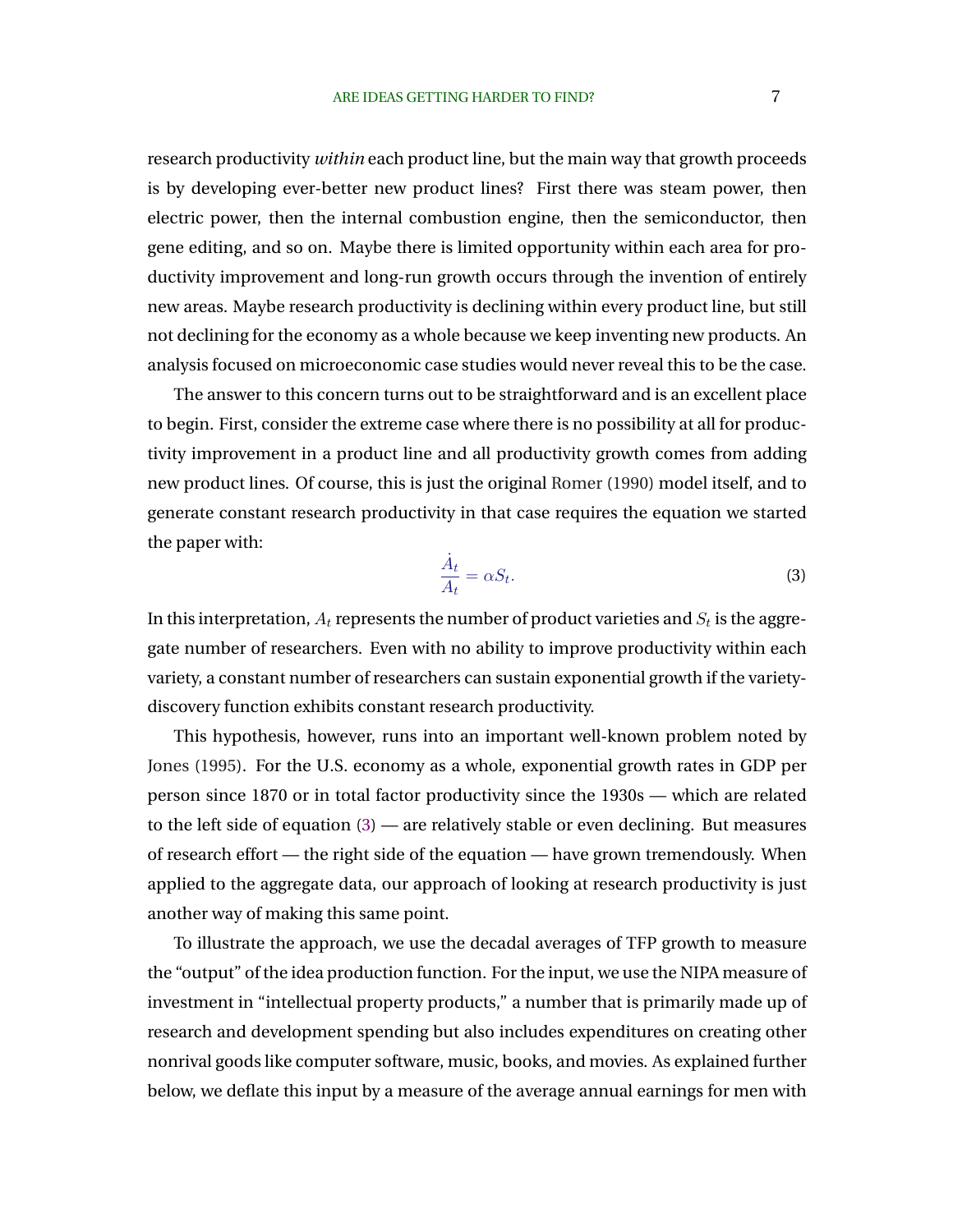<span id="page-8-0"></span>

Figure 1: Aggregate Data on Growth and Research Effort

Note: The idea output measure is TFP growth, by decade (and for 2000-2014 for the latest observation). For the years since 1950, this measure is the BLS Private Business Sector multifactor productivity growth series, adding back in the contributions from R&D and IPP. For the 1930s and 1940s, we use the measure from Robert [Gordon](#page-50-0) [\(2016\)](#page-50-0). The idea input measure is gross domestic investment in intellectual property products from the National Income and Product Accounts, deflated by a measure of the nominal wage for high-skilled workers.

4 or more years of college so that it measures the "effective" number of researchers that the economy's R&D spending could purchase. These basic data are shown in Figure 1. Note that we use the same scale on the two vertical axes to reflect the null hypothesis that TFP growth and effective research should behave similarly. But of course the two series look very different.

Figure [2](#page-9-0) shows research productivity and research effort by decade. Since the 1930s, research effort has risen by a factor of 23 — an average growth rate of 4.3 percent per year. Research productivity has fallen by an even larger amount — by a factor of 41 (or at an average growth rate of -5.1 percent per year). By construction, a factor of 23 of this decline is due to the rise in research effort and so less than a factor of 2 is due to the well-known decline in TFP growth.

The "new economy" of the 1990s exhibited a bounceback of TFP growth (see [Jor](#page-51-0)[genson and Stiroh](#page-51-0) [\(1999\)](#page-51-0) or [Fernald](#page-50-0) [\(2014\)](#page-50-0)) that was even larger than the increase in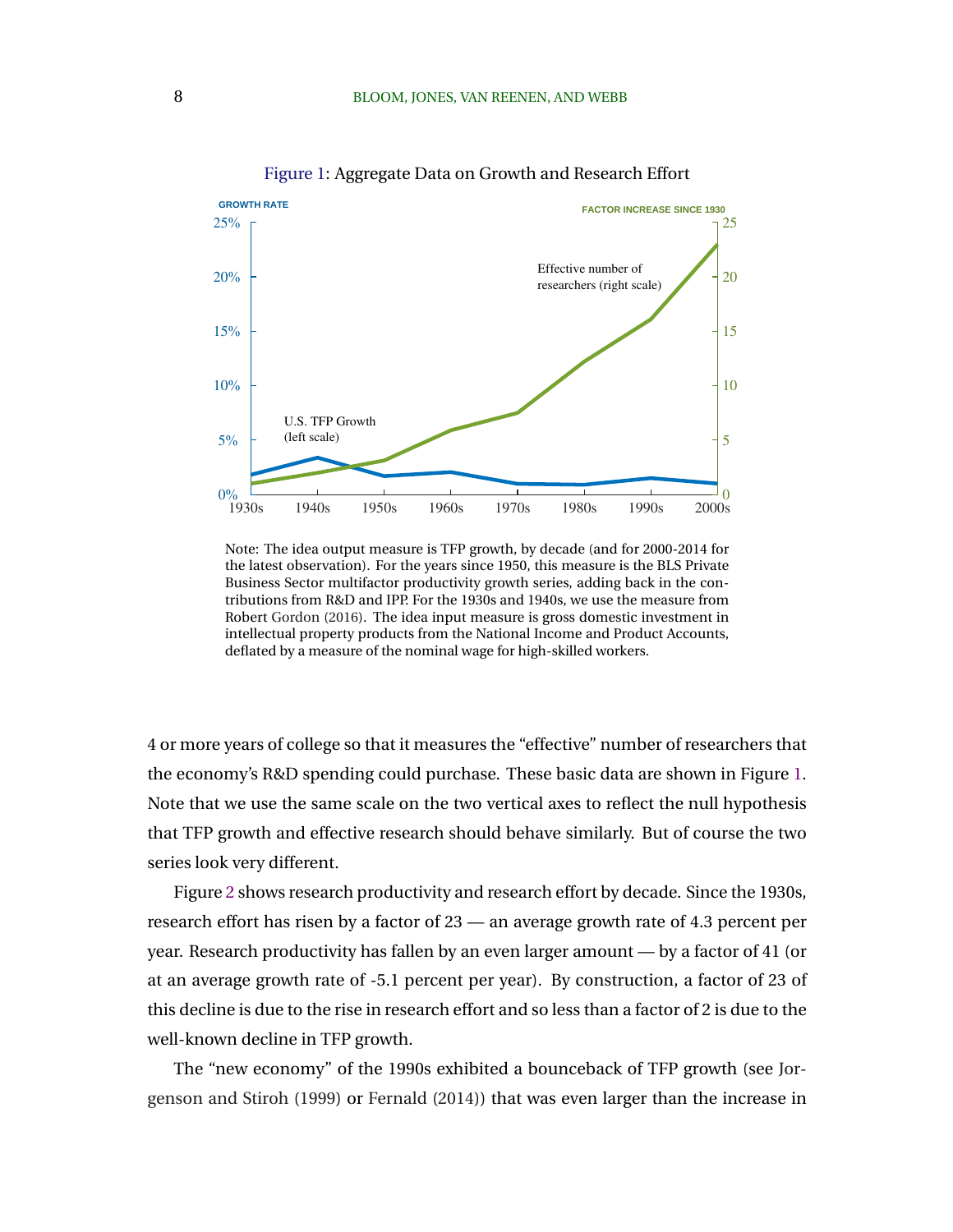<span id="page-9-0"></span>

Figure 2: Aggregate Evidence on Research Productivity

Note: Research productivity is the ratio of idea output, measured as TFP growth, to research effort. See notes to Figure [1](#page-8-0) and the online data appendix. Both research productivity and research effort are normalized to the value of 1 in the 1930s.

research in that decade, resulting in a slight increase in research productivity between the 1980s and 1990s. But the overall trend is clear. For example, between the 1960s and the 2000s, research productivity fell by a factor of 8.0. And between the 1980s and the 2000s, it fell by a factor of 1.7, with the entire amount due to rising research effort.

This aggregate evidence could be improved on in many ways. One might question the TFP growth numbers — how much of TFP growth is due to innovation versus reallocation or declines in misallocation? One might seek to include international research in the input measure. But reasonable variations along these lines would not change the basic point: a model in which economic growth arises from the discovery of newer and better varieties with limited possibilities for productivity growth *within* each variety exhibits sharply-declining research productivity. If one wishes to maintain the hypothesis of constant research productivity, one must look elsewhere. It is for this reason that the literature — and this paper — turns to the micro side of economic growth.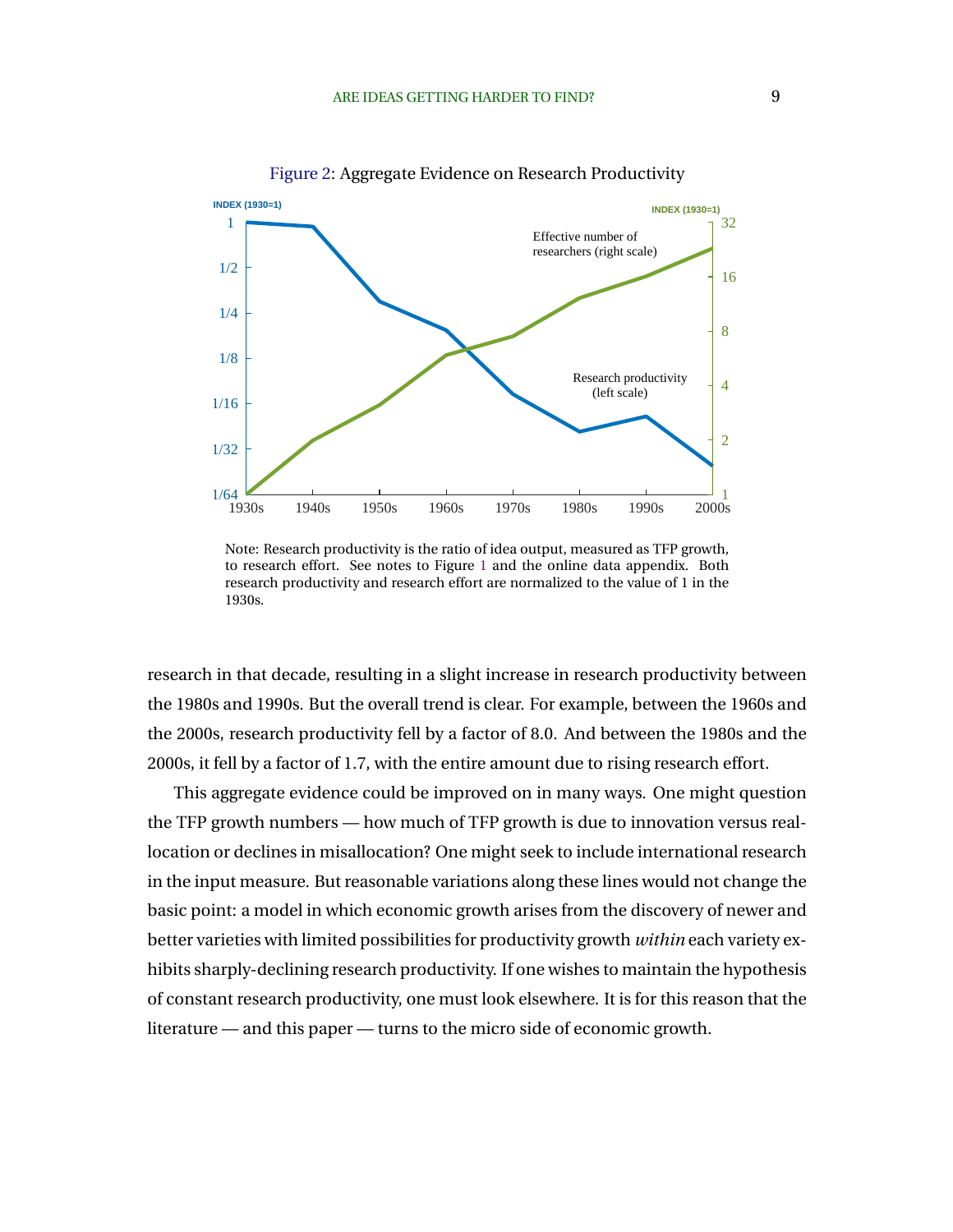# <span id="page-10-0"></span>**3. Refining the Conceptual Framework**

In this section, we further develop the conceptual framework introduced in the previous section. First, we explain why the aggregate evidence just presented can be misleading, motivating our focus on micro data. Second, we consider the measurement of research productivity when the input to research is R&D expenditures (i.e. "goods") rather than just bodies or researchers (i.e. "time"). Finally, we discuss various extensions to our calculation of research productivity.

### **3.1. The Importance of Micro Data**

The null hypothesis that research productivity is constant over time is attractive conceptually in that it leads to models in which changes in policies related to research can permanently affect the growth rate of the economy. Several papers, then, have proposed alternative models in which the calculations using aggregate data can be misleading about research productivity. The insight of [Dinopoulos and Thompson](#page-50-0) [\(1998\)](#page-50-0), [Peretto](#page-52-0) [\(1998\)](#page-52-0), [Young](#page-53-0) [\(1998\)](#page-53-0), and [Howitt](#page-51-0) [\(1999\)](#page-51-0) is that the aggregate evidence may be masking important heterogeneity, and that research productivity may nevertheless be constant for a significant portion of the economy. Perhaps the idea production function *for individual products* shows constant research productivity. The aggregate numbers may simply capture the fact that every time the economy gets larger we add *more products*. 5

To see the essence of the argument, suppose that the economy produces  $N_t$  different products, and each of these products is associated with some quality level  $A_{it}$ . Innovation can lead the quality of each product to rise over time according to an idea production function,

$$
\frac{\dot{A}_{it}}{A_{it}} = \alpha S_{it}.\tag{4}
$$

Here,  $S_{it}$  is the number of scientists devoted to improving the quality of good i, and in a symmetric case, we might have  $S_{it} = \frac{S_t}{N}$  $\frac{S_t}{N_t}.$  The key is that the aggregate number of scientists  $S_t$  can be growing, but perhaps the number per product  $S_t/N_t$  is not growing. This can occur in equilibrium if the number of products itself grows endogenously at the

<sup>&</sup>lt;sup>5</sup>This line of research has been further explored by [Aghion and Howitt](#page-48-0) [\(1998\)](#page-48-0), [Li](#page-52-0) [\(2000\)](#page-52-0), [Laincz and](#page-52-0) [Peretto](#page-52-0) [\(2006\)](#page-52-0), [Ha and Howitt](#page-50-0) [\(2007\)](#page-50-0), [Kruse-Andersen](#page-51-0) [\(2016\)](#page-51-0), and Peretto [\(2016a;](#page-52-0) [2016b\)](#page-52-0).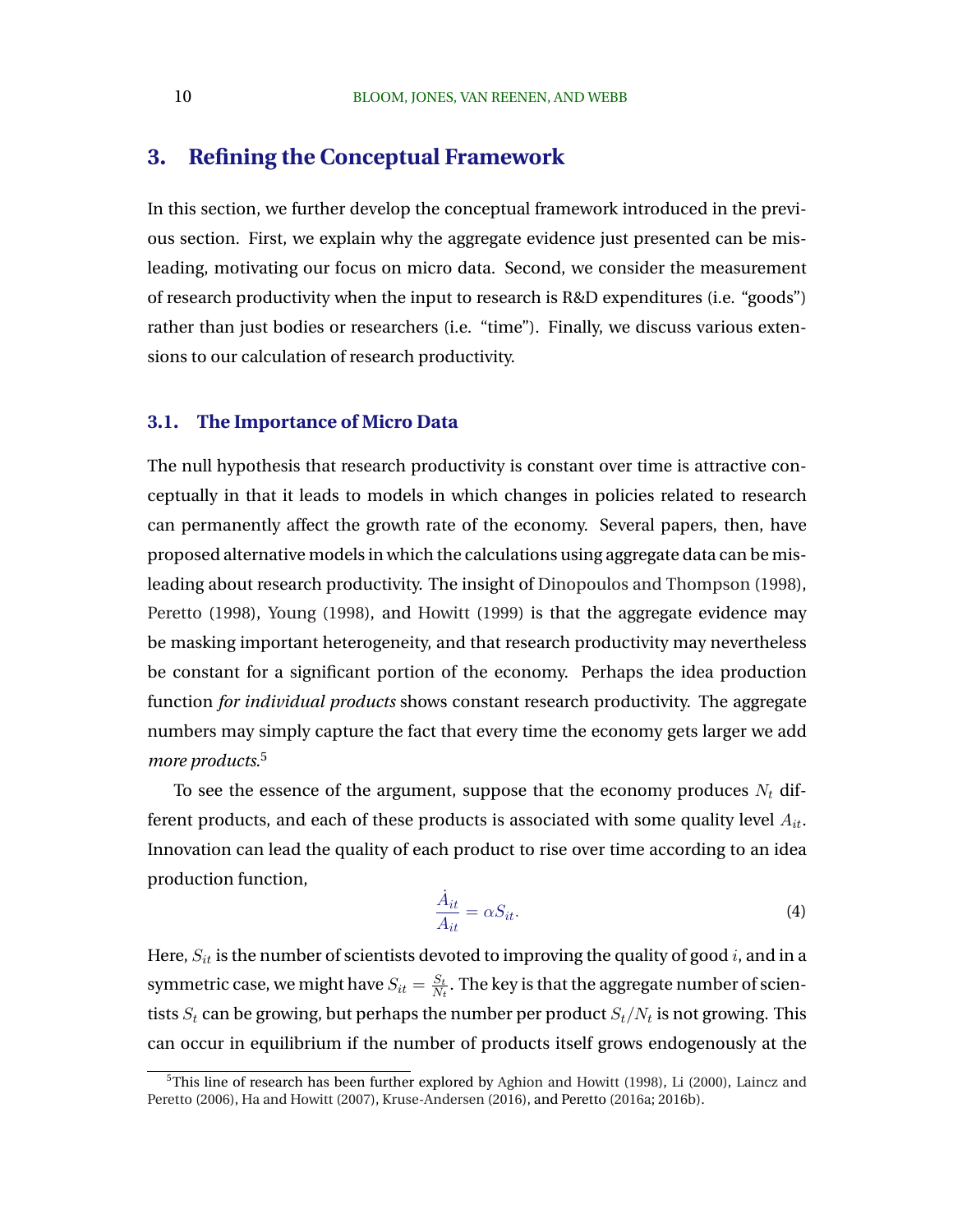<span id="page-11-0"></span>right rate. In this case, the aggregate evidence discussed earlier would not tell us anything about the idea production functions associated with the quality improvements of each variety. Instead, aggregation masks the true constancy of research productivity at the micro level.

This insight provides one of the key motivations for the present paper: to study the idea production function at the micro level. That is, we study equation [\(4\)](#page-10-0) directly and consider research productivity for individual products:

$$
\text{Research productivity} := \frac{\dot{A}_{it}/A_{it}}{S_{it}}.\tag{5}
$$

### **3.2. "Lab Equipment" Specifications**

In many applications, the input that we measure is R&D expenditures rather than the number of researchers. In fact, one could make the case that this is a more desirable measure, in that it weights the various research inputs according to their relative prices: if expanding research involves employing people of lower talent, this will be properly measured by R&D spending. When the only input into ideas is researchers, then deflating R&D expenditures by an average wage will appropriately recover the effective quantity of researchers. In practice, R&D expenditures also typically involve spending on capital goods and materials. As explained next, deflating by the nominal wage to get an "effective number of researchers" that this research spending could purchase remains a good way to proceed.

In the growth literature, these specifications are called "lab equipment" models, because implicitly both capital and labor are used as inputs to produce ideas. In lab equipment models, the endogenous growth case occurs when the idea production function takes the form

$$
\dot{A}_t = \alpha R_t,\tag{6}
$$

where  $R_t$  is measured in units of a final output good. For the moment, we discuss this issue in the context of a single-good economy; in the next section, we explain how the analysis extends to the case of multiple products.

To see why equation (6) delivers endogenous growth, it is necessary to specify the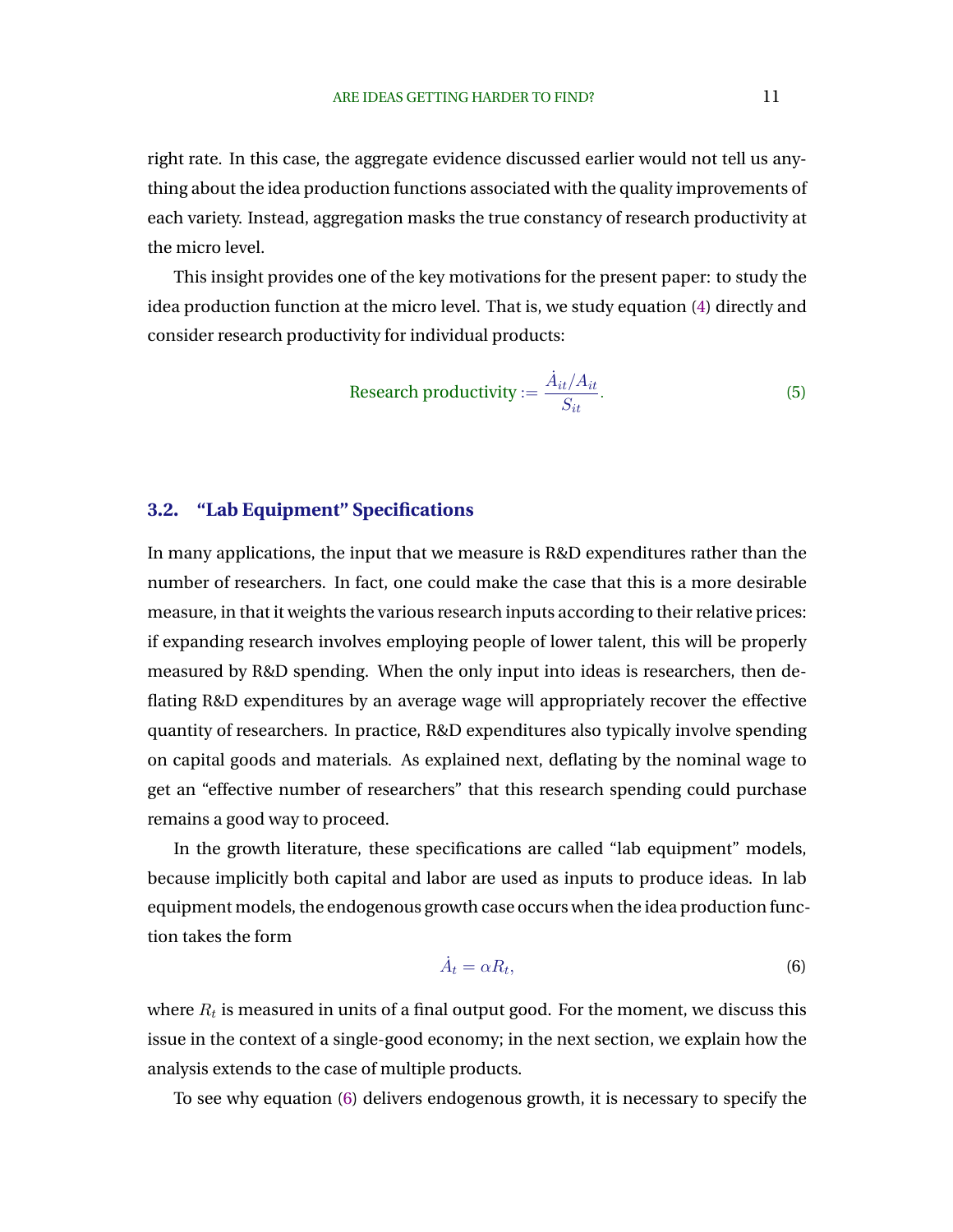economic environment more fully. First, suppose there is a final output good that is produced with a standard Cobb-Douglas production function:

$$
Y_t = K_t^{\theta} (A_t L)^{1-\theta},\tag{7}
$$

where we assume labor is fixed, for simplicity. Next, the resource constraint for this economy is

$$
Y_t = C_t + I_t + R_t \tag{8}
$$

That is, final output is used for consumption, investment in physical capital, or research.

We can now combine these three equations to get the endogenous growth result. First, notice that dividing both sides of the production function for final output by  $Y^\theta$ and rearranging yields

$$
Y_t = \left(\frac{K_t}{Y_t}\right)^{\frac{\theta}{1-\theta}} A_t L.
$$
\n(9)

Then, letting  $s_t := R_t/Y_t$  denote the share of the final good spent on research, the idea production function in [\(6\)](#page-11-0) can be expressed as

$$
\dot{A}_t = \alpha R_t = \alpha s_t Y_t = \alpha s_t \left(\frac{K_t}{Y_t}\right)^{\frac{\theta}{1-\theta}} A_t L.
$$
 (10)

And rearranging gives

$$
\frac{\dot{A}_t}{A_t} = \alpha \left(\frac{K_t}{Y_t}\right)^{\frac{\theta}{1-\theta}} \times s_t L
$$
\nresearch productivity

\n"scientists"

It is now easy to see how this setup generates endogenous growth. Along a balanced growth path, the capital-output ratio  $K/Y$  will be constant, as will the research investment share  $s_t$ . If we assume there is no population growth, then equation  $(11)$ delivers a constant growth rate of total factor productivity in the long-run. Moreover, a permanent increase in the R&D share s will permanently raise the growth rate of the economy.

Looking back at the idea production function in [\(6\)](#page-11-0), the question is then how to define research productivity there. The answer is both intuitive and simple: we deflate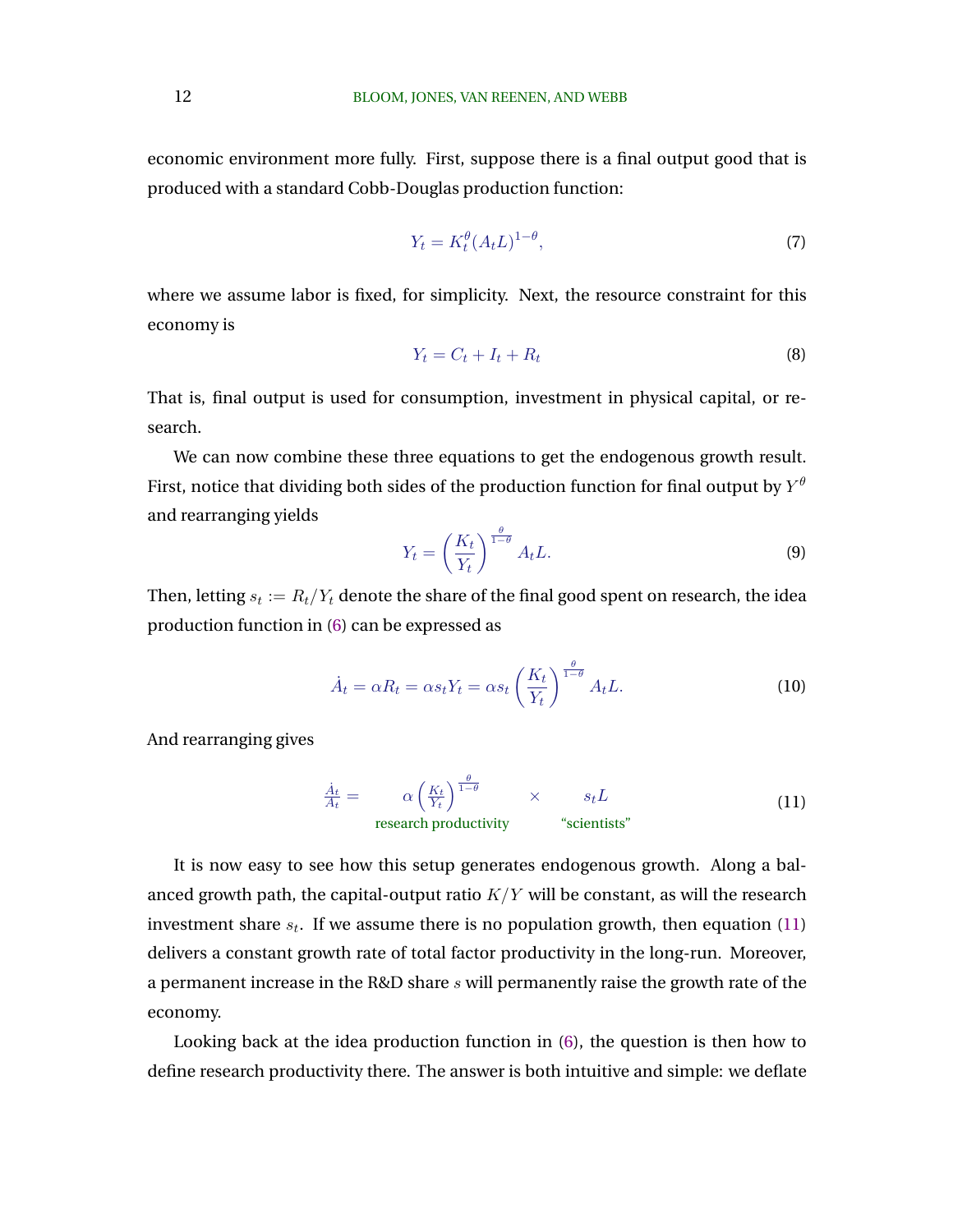<span id="page-13-0"></span>the R&D expenditures  $R_t$  by the wage to get a measure of "effective scientists." Letting  $w_t = \bar{\theta} Y_t/L_t$  be the wage for labor in this economy, $^6$  [\(6\)](#page-11-0) can be written as

$$
\frac{\dot{A}_t}{A_t} = \frac{\alpha w_t}{A_t} \times \frac{R_t}{w_t}.\tag{12}
$$

Importantly, the two terms on the right-hand side of this equation will be constant along a balanced growth path (BGP) in a standard endogenous growth model. It is easy to see that  $\tilde{S}_t := \frac{R_t}{w_t} = \frac{R_t}{Y_t}$  $\frac{R_t}{Y_t} \cdot \frac{Y_t}{w_t}$  $\frac{Y_t}{w_t} = s_t L / \bar{\theta}.$  And of course  $w_t / A_t$  is also constant along a BGP.

In other words, if we deflate R&D spending by the economy's wage rate, we get  $\tilde{S}_t$ , a measure of the number of researchers the R&D spending could purchase. Of course, research labs spend on other things as well, like lab equipment and materials, but the theory makes clear how  $\tilde{S}_t$  is a useful measure for constructing research productivity. Hence we will refer to  $\tilde{S}_t$  as "effective scientists" or "research effort."

The idea production function in (12) can then be written as

$$
\frac{\dot{A}_t}{A_t} = \tilde{\alpha}_t \tilde{S}_t \tag{13}
$$

where both  $\tilde{\alpha}_t$  and  $\tilde{S}_t$  will be constant in the long run under the null hypothesis of endogenous growth. We can therefore define research productivity in the lab equipment setup in a way that parallels our earlier treatment:

Research productivity := 
$$
\frac{\dot{A}_t/A_t}{\tilde{S}_t}.
$$
 (14)

The only difference is that we deflate R&D expenditures by a measure of the nominal wage to get  $\tilde{S}$ . Under the null hypothesis of endogenous growth, this measure of research productivity should be constant in the long run (and would only vary outside the long-run because of changes in the capital-output ratio).

An easy intuition for (14) is this: endogenous growth requires that a constant population — or a constant number of researchers — be able to generate constant exponential growth. Deflating R&D spending by the wage puts the R&D input in units of "people" so that constant research productivity is equivalent to the null hypothesis of endogenous growth.

<sup>&</sup>lt;sup>6</sup>The "bar" over  $\theta$  allows for the possibility, common in these models, that labor is paid proportionately less than its marginal product because of imperfect competition.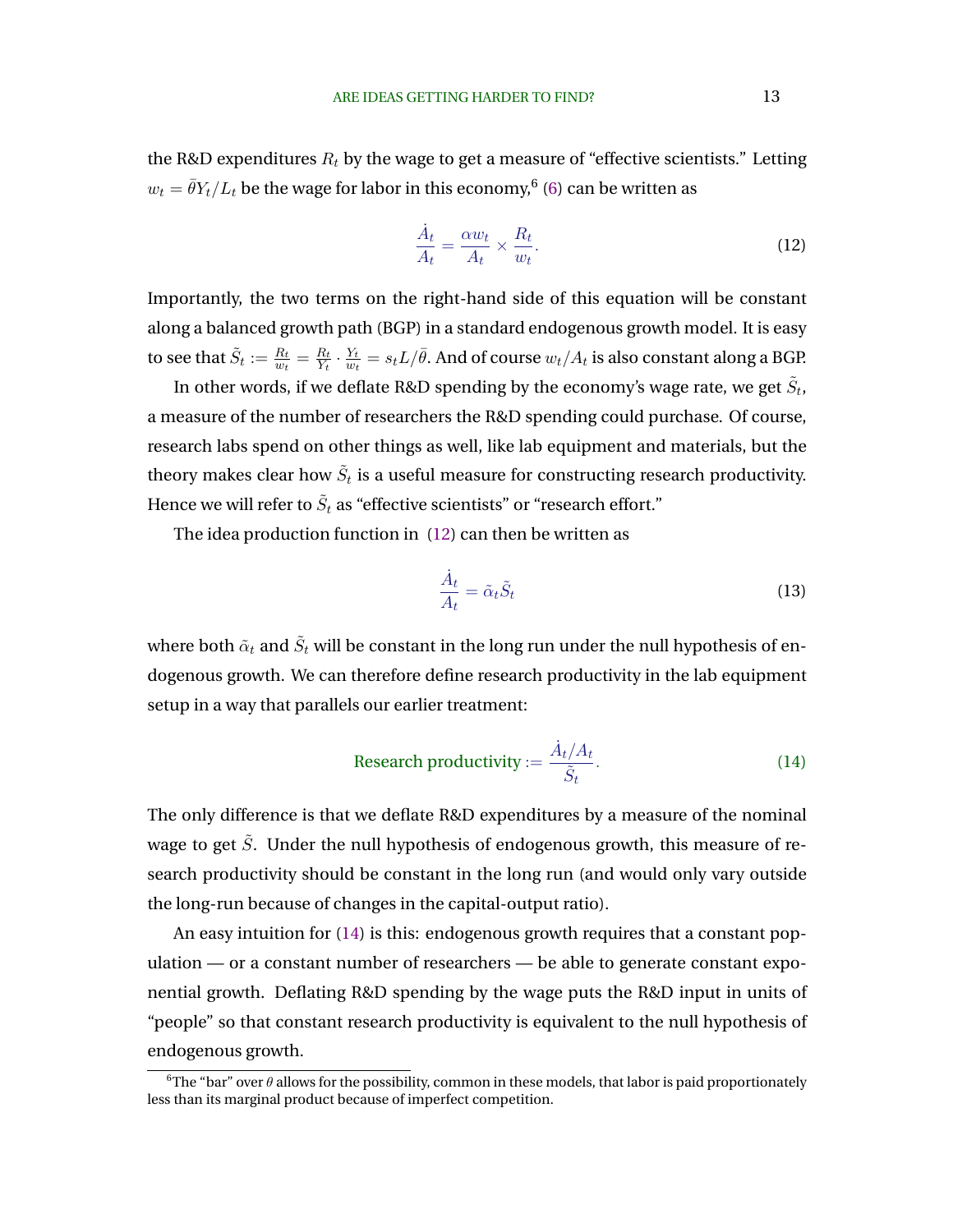Equation [\(12\)](#page-13-0) above also makes clear why deflating R&D spending by the wage is important. If we did not and instead naively computed research productivity by dividing  $\dot{A}_t/A_t$  by  $R_t$ , we would find that research productivity would be falling because of the rise in  $A_t$ , even in the endogenous growth case. In other words, this naive approach to research productivity would not really correspond to anything economically useful. Economic theory suggests deflating by the research wage in order to get a meaningful concept of research productivity, in this case, one that corresponds to an important hypothesis in the growth literature.

As a measure of the nominal wage in our empirical applications, we use mean personal income from the Current Population Survey for males with a Bachelor's degree or more of education.<sup>7</sup> This approach means that researchers of heterogeneous quality are combined according to their relative wages. For example, if the best researchers are hired first and subsequent researchers are less talented, the additional researchers will be given a lower weight in our research measure. The potential depletion of research talent is then appropriately incorporated in our empirical approach.<sup>8</sup>

### **3.3. Heterogeneous Goods and the Lab Equipment Specification**

In the previous two subsections, we discussed (i) what happens if research productivity is only constant within each product while the number of products grows and (ii) how to define research productivity when the input to research is measured in goods rather than bodies. Here, we explain how to put these two together.

Among the very first models that used both horizontal and vertical research to neutralize scale effects, only [Howitt](#page-51-0) [\(1999\)](#page-51-0) used the lab-equipment approach. In that paper, it turns out that the method we have just discussed — deflating R&D expenditures

<sup>&</sup>lt;sup>7</sup>These data are from Census Tables P18 and P19, available at [http://www.census.gov/topics/](http://www.census.gov/topics/income-poverty/income/data/tables.html) [income-poverty/income/data/tables.html.](http://www.census.gov/topics/income-poverty/income/data/tables.html) Prior to 1991, we use the series for "4 or more years of college." For years between 1939 and 1967, we use the series Bc845 from the Historical Statistics for the U.S. Economy, Millennial Edition. Finally, for the aggregate research productivity calculation in Figure [1,](#page-8-0) we require a deflator from the 1930s. We extrapolate the college earnings series backward into the 1930s using nominal GDP per person for this purpose.

<sup>&</sup>lt;sup>8</sup>A shortcoming of using the college earnings series is that the increase in college participation may mean that less talented people are attending college over time. To the extent that this is true, our deflator may understate the rise in the wage for a constant-quality college graduate and hence overstate the rise in research productivity. As an alternative, we redid all our results using nominal GDP per person to deflate R&D expenditures — which according to the discussion surrounding equation [\(12\)](#page-13-0) is a valid way to proceed. The results are similar, in part because the increases in research productivity that we document are so large.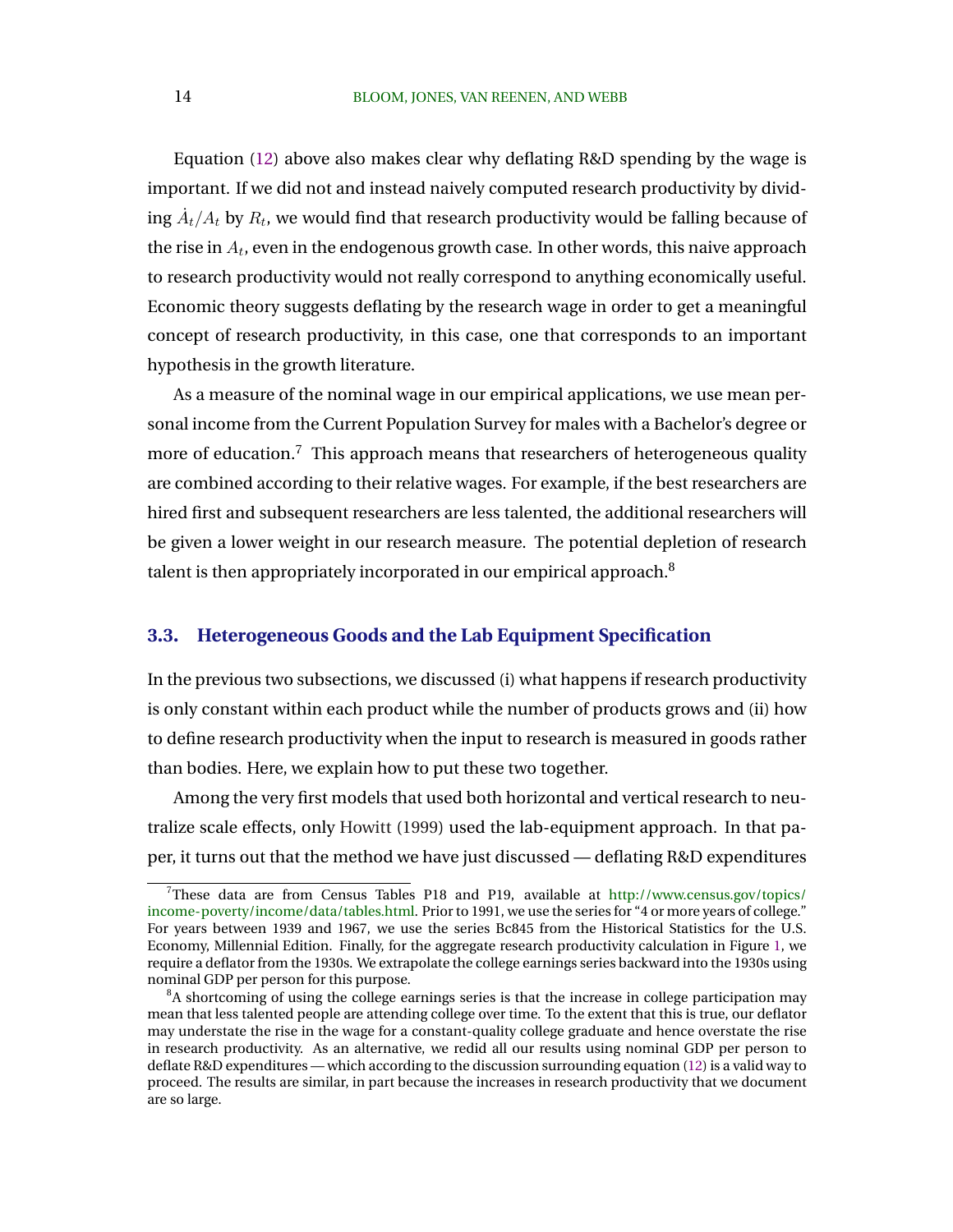<span id="page-15-0"></span>by the economy's average wage — works precisely as explained above. That is, research productivity for each product should be constant if one divides the growth rate by the effective number of researchers working to improve that product.<sup>9</sup> This is true more generally in these horizontal/vertical models of growth whenever product variety grows at the same rate as the economy's population. [Peretto](#page-52-0) [\(2016a\)](#page-52-0) cites a large literature suggesting that this is the case: product variety and population scale together over time and across countries.<sup>10</sup> The two previous subsections then merge together very naturally.

### **3.4. Stepping on Toes**

One other potential modification to the idea production function that has been considered in the literature is a duplication externality. For example, perhaps the idea production function depends on  $S_t^\lambda$ , where  $\lambda$  is less than one. Doubling the number of researchers may less than double the production of new ideas because of duplication or because of some other source of diminishing returns.

We could incorporate this effect into our analysis explicitly but choose instead to focus on the benchmark case of  $\lambda = 1$  for several reasons. First and foremost, our measurement of research effort already incorporates a market-based adjustment for the depletion of talent: R&D spending weights workers according to their wage, and less talented researchers will naturally earn a lower salary. If more of these workers are hired over time, R&D spending will not rise by as much. Second, adjusting for  $\lambda$  only affects the magnitude of the trend in research productivity, but not the overall qualitative fact of whether or not there is a downward trend. It is easy to deflate the growth rate of research effort by any particular value of  $\lambda$  to get a sense for how this matters; cutting

<sup>&</sup>lt;sup>9</sup>The main surprise in confirming this observation is that  $w_t/A_{it}$  is constant. In particular,  $w_t$  is proportional to output per worker, and one might have expected that output per worker would grow with  $A_t$  (an average across varieties) but also with  $N_t$ , the number of varieties. However, this turns out not to be the case: Howitt includes a fixed factor of production (like land), and this fixed factor effectively eats up the gains from expanding variety. More precisely, the number of varieties grows with population while the amount of land per person declines with population, and these two effects exactly offset.

 $10$ Building on the preceding footnote, it is worth also considering [Peretto](#page-52-0) [\(2016b\)](#page-52-0) in this context. Like Howitt, that paper has a fixed factor and for some parameter values, his setup also leads to constant research productivity. For other parameter values (e.g. if the fixed factor is turned off), the wage  $w_t$ grows both because of quality improvements and because of increases in variety. Nevertheless, deflating by the wage is still a good way to test the null hypothesis of endogenous growth: in that case, research productivity *rises* along an endogenous growth path. So the finding below that research productivity is declining is also relevant in this broader framework.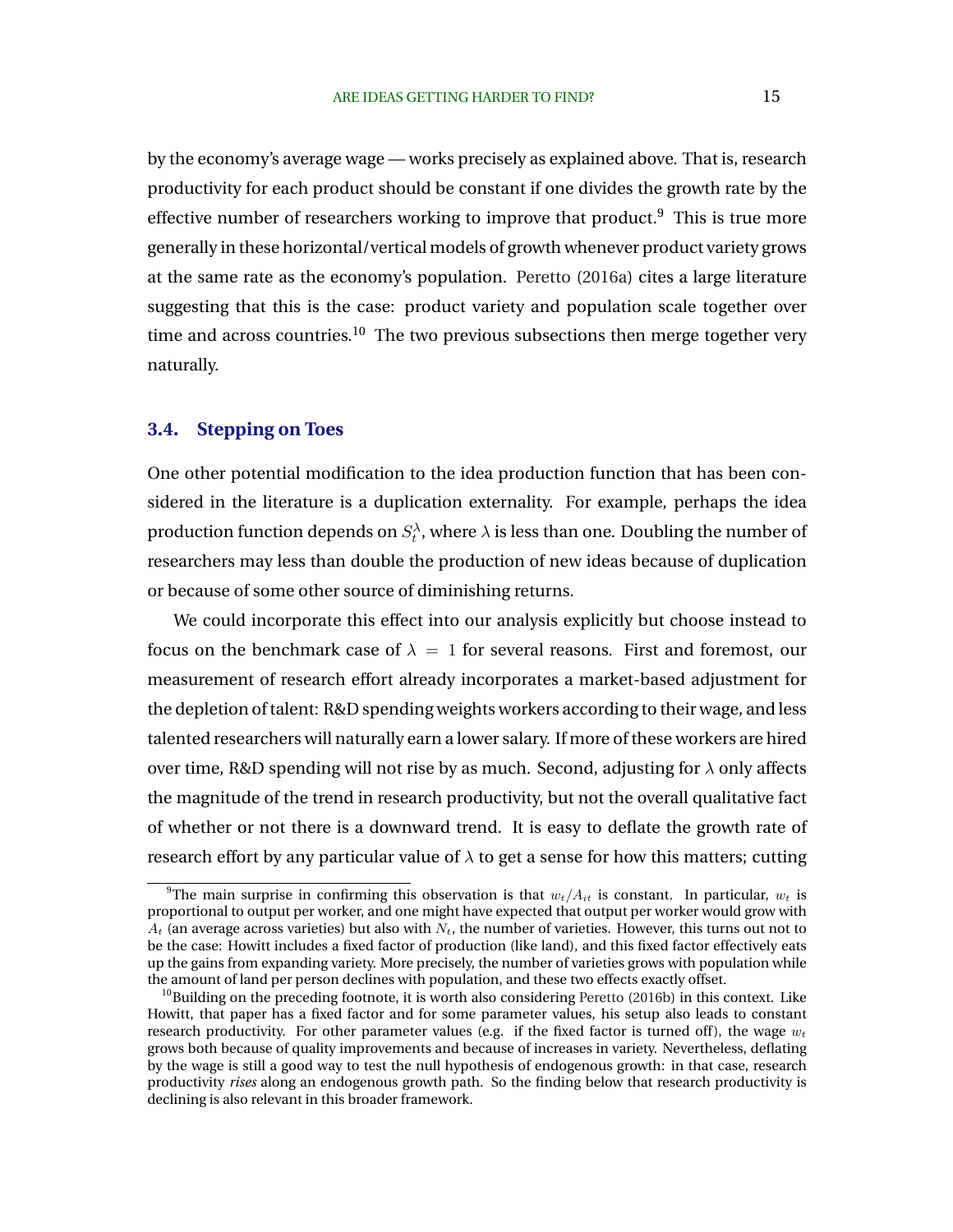our growth rates in half — an extreme adjustment — would still leave the nature of our results unchanged. Third, one might expect a "short-run" value of  $\lambda$  to differ from its "long-run" value. For example, the duplication and talent depletion effects could certainly apply if we tried to double the amount of research in a given year. However, to the extent that the increase occurs gradually over time, one might expect these effects to be mitigated. Finally, there is no consensus on what value of  $\lambda$  one should use — [Kremer](#page-51-0) [\(1993\)](#page-51-0) even considers the possibility that it might be larger than one because of network effects and [Zeira](#page-53-0) [\(2011\)](#page-53-0) shows how patent races and duplication can occur even with  $\lambda = 1$ . [A](#page-47-0)ppendix A shows the robustness of the main results in the paper to our baseline assumption by considering the case of  $\lambda = 3/4$ , for example.

The remainder of the paper applies this framework in a wide range of different contexts: Moore's Law for semiconductors, agricultural crop yields, pharmaceutical innovation and mortality, and then finally at the firm level using Compustat data.

### **4. Moore's Law**

One of the key drivers of economic growth during the last half century is Moore's Law: the empirical regularity that the number of transistors packed onto an integrated circuit serving as the central processing unit for a computer doubles approximately every two years. Figure [3](#page-17-0) shows this regularity back to 1971. The log scale of this figure indicates the overall stability of the relationship, dating back nearly fifty years, as well as the tremendous rate of growth that is implied. Related formulations of Moore's Law involving computing performance per watt of electricity or the cost of information technology could also be considered, but the transistor count on an integrated circuit is the original and most famous version of the law, so we use that one here.<sup>11</sup>

A doubling time of two years is equivalent to a constant exponential growth rate of 35 percent per year. While there is some discussion of Moore's Law slowing down in recent years (there always seems to be such discussion!), we will take the constant exponential growth rate as corresponding to a constant flow of new ideas back to 1971. That is, we assume the output of the idea production for Moore's Law is a stable 35 percent per year. Other alternatives are possible. For example, we could use decadal

<sup>&</sup>lt;sup>11</sup>See the Wikipedia entry at [https://en.wikipedia.org/wiki/Moores](https://en.wikipedia.org/wiki/Moores_law)\_law.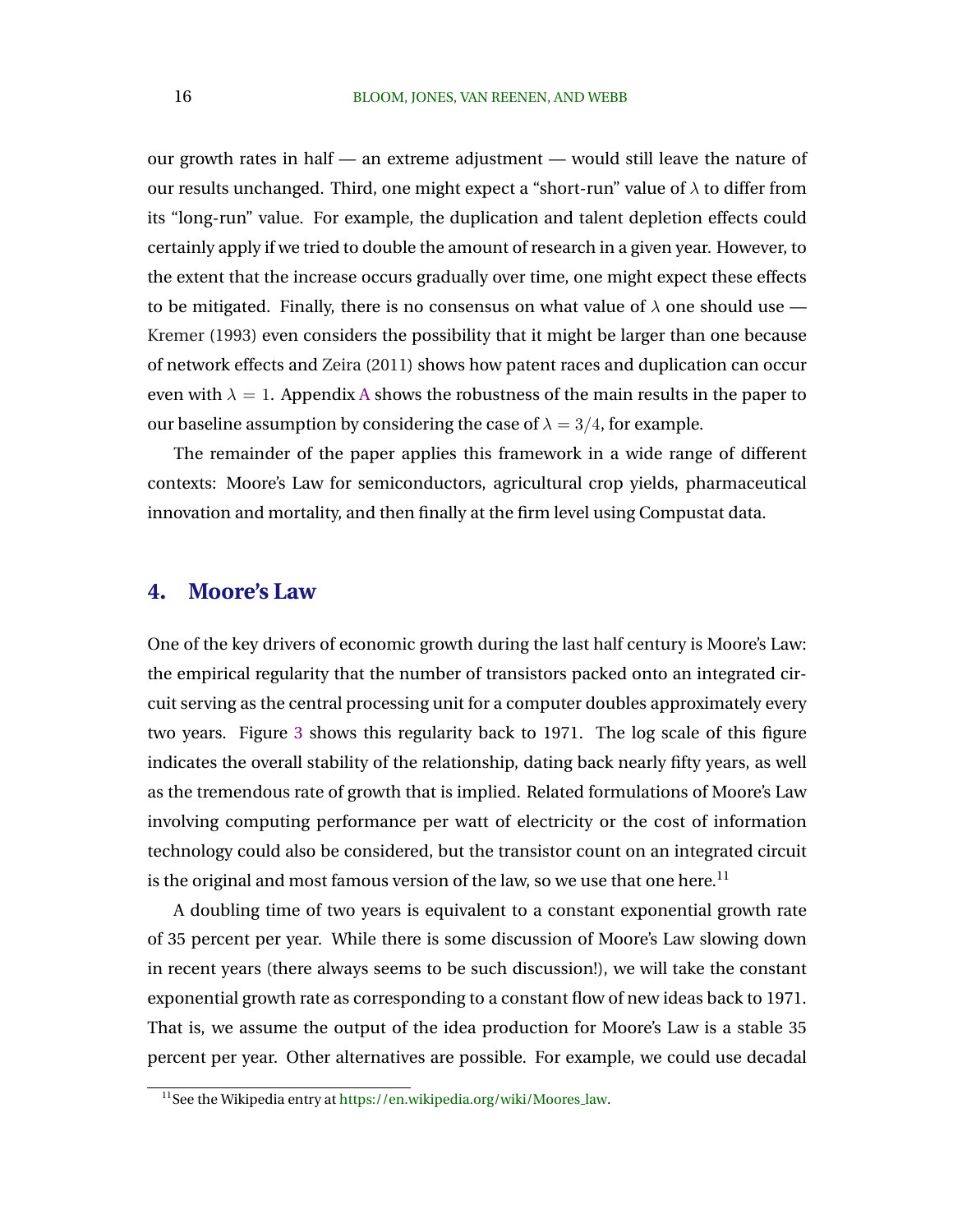

<span id="page-17-0"></span>Figure 3: The Steady Exponential Growth of Moore's Law

Source: Wikipedia, [https://en.wikipedia.org/wiki/Moores](https://en.wikipedia.org/wiki/Moores_law) law.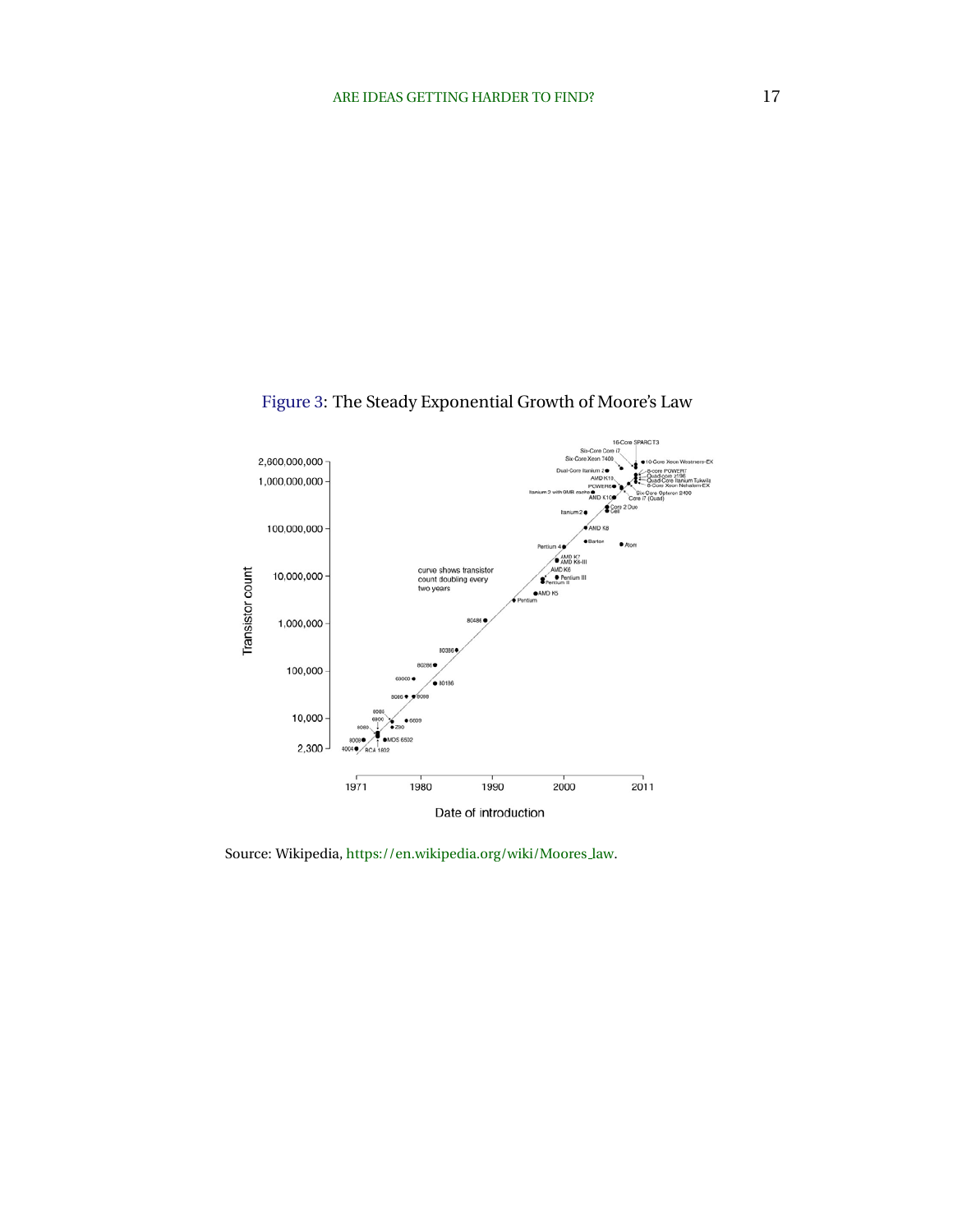growth rates or other averages, and some of these approaches will be employed later in the paper. However, from the standpoint of understanding steady, rapid exponential growth for nearly half a century, the stability implied by the straight line in Figure [3](#page-17-0) is a good place to start. And any slowing of Moore's Law would only reinforce the finding we are about to document.<sup>12</sup>

If the output side of Moore's Law is constant exponential growth, what is happening on the input side? Many commentators note that Moore's Law is not a law of nature but instead results from intense research effort: doubling the transistor density is often viewed as a goal or target for research programs. We measure research effort by deflating the nominal semiconductor R&D expenditures of all the main firms by the nominal wage of high-skilled workers, as discussed above. Our semiconductor R&D series includes research spending by Intel, Fairchild, National Semiconductor, Motorola, Texas Instruments, Samsung, and more than two dozen other semiconductor firms and equipment manufacturers. More details are provided in the notes to Table [1](#page-20-0) below and in the online data appendix.

The striking fact, shown in Figure [4,](#page-19-0) is that research effort has risen by a factor of 18 since 1971. This increase occurs while the growth rate of chip density is more or less stable: the constant exponential growth implied by Moore's Law has been achieved only by a massive increase in the amount of resources devoted to pushing the frontier forward.

Assuming a constant growth rate for Moore's Law, the implication is that research productivity has fallen by this same factor of 18, an average rate of 6.8 percent per year. If the null hypothesis of constant research productivity were correct, the growth rate underlying Moore's Law should have increased by a factor of 18 as well. Instead, it was remarkably stable. Put differently, because of declining research productivity, it is *around 18 times* harder today to generate the exponential growth behind Moore's Law than it was in 1971.

Table [1](#page-20-0) reports the robustness of this result to various assumptions about which R&D expenditures should be counted. No matter how we measure R&D spending, we see a large increase in effective research and a corresponding large decline in research productivity. Even by the most conservative measure in the table, research productivity

 $12$ For example, there is a recent shift away from speed and toward energy-saving features; see [Flamm](#page-50-0) [\(forthcoming\)](#page-50-0) and [Pillai](#page-52-0) [\(2016\)](#page-52-0). However, our analysis still applies historically.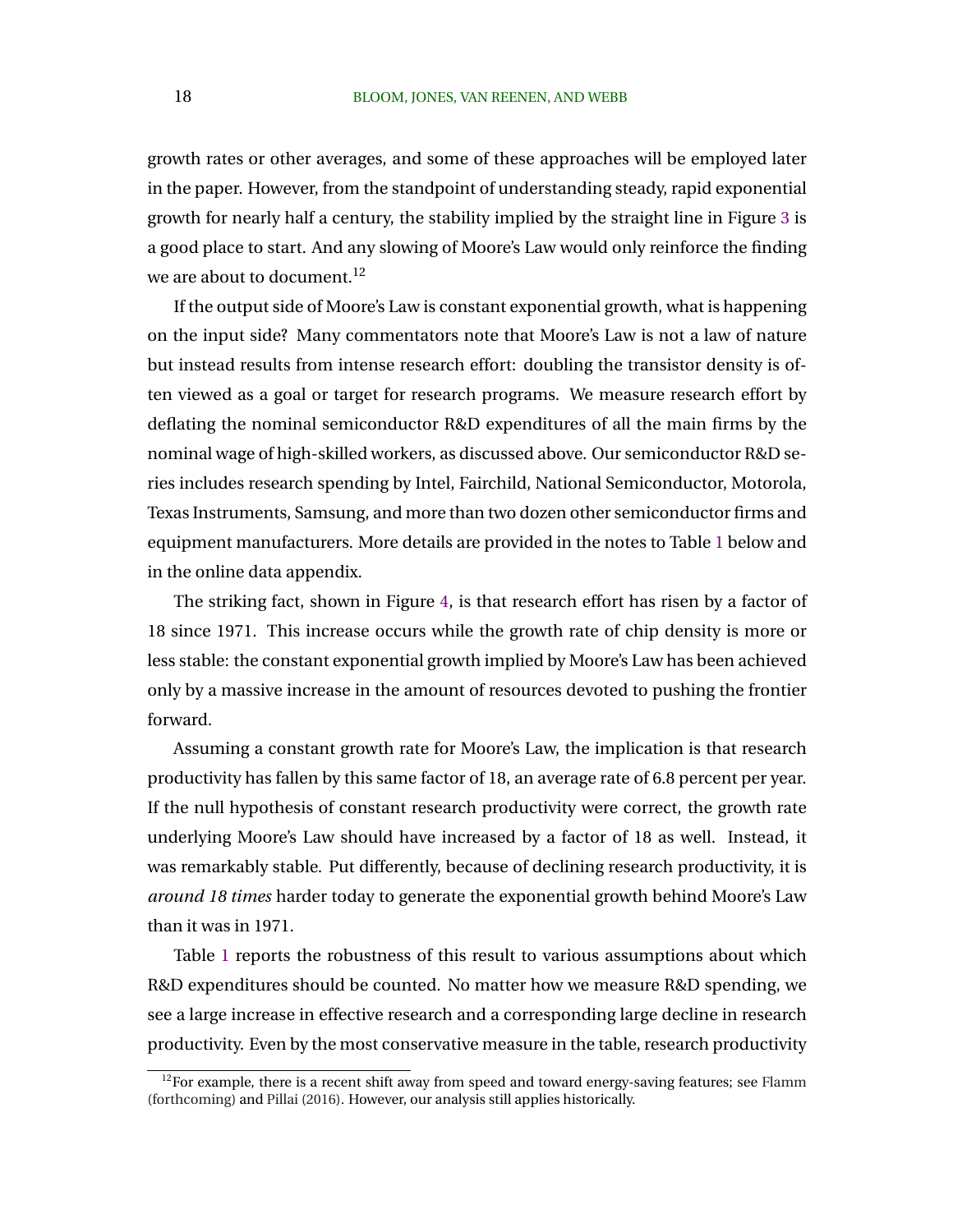<span id="page-19-0"></span>

Figure 4: Data on Moore's Law

Note: The effective number of researchers is measured by deflating the nominal semiconductor R&D expenditures of key firms by the average wage of high-skilled workers. The R&D data includes research by Intel, Fairchild, National Semiconductor, Texas Instruments, Motorola, and more than two dozen other semiconductor firms and equipment manufacturers; see Table [1](#page-20-0) for more details.

falls by a factor of 8 between 1971 and 2014.

The null hypothesis at the heart of many endogenous growth models — the constancy of research productivity — is resoundingly rejected in the case of Moore's Law. The rise of information technology is an integral part of economic growth in recent decades. One might have expected this rapidly-growing sector to be one of the more natural places to find support for this aspect of endogenous growth theory. Instead, it provides one of the sharpest critiques.

### **4.1. Caveats**

Now is a good time to consider what could go wrong in our research productivity calculation at the micro level. Mismeasurement on both the output and input sides are clearly a cause for concern in general. However, there are two specific measurement problems that are worth considering in more detail. First, suppose there are "spillovers" from other sectors into the production of new ideas related to semiconductors. For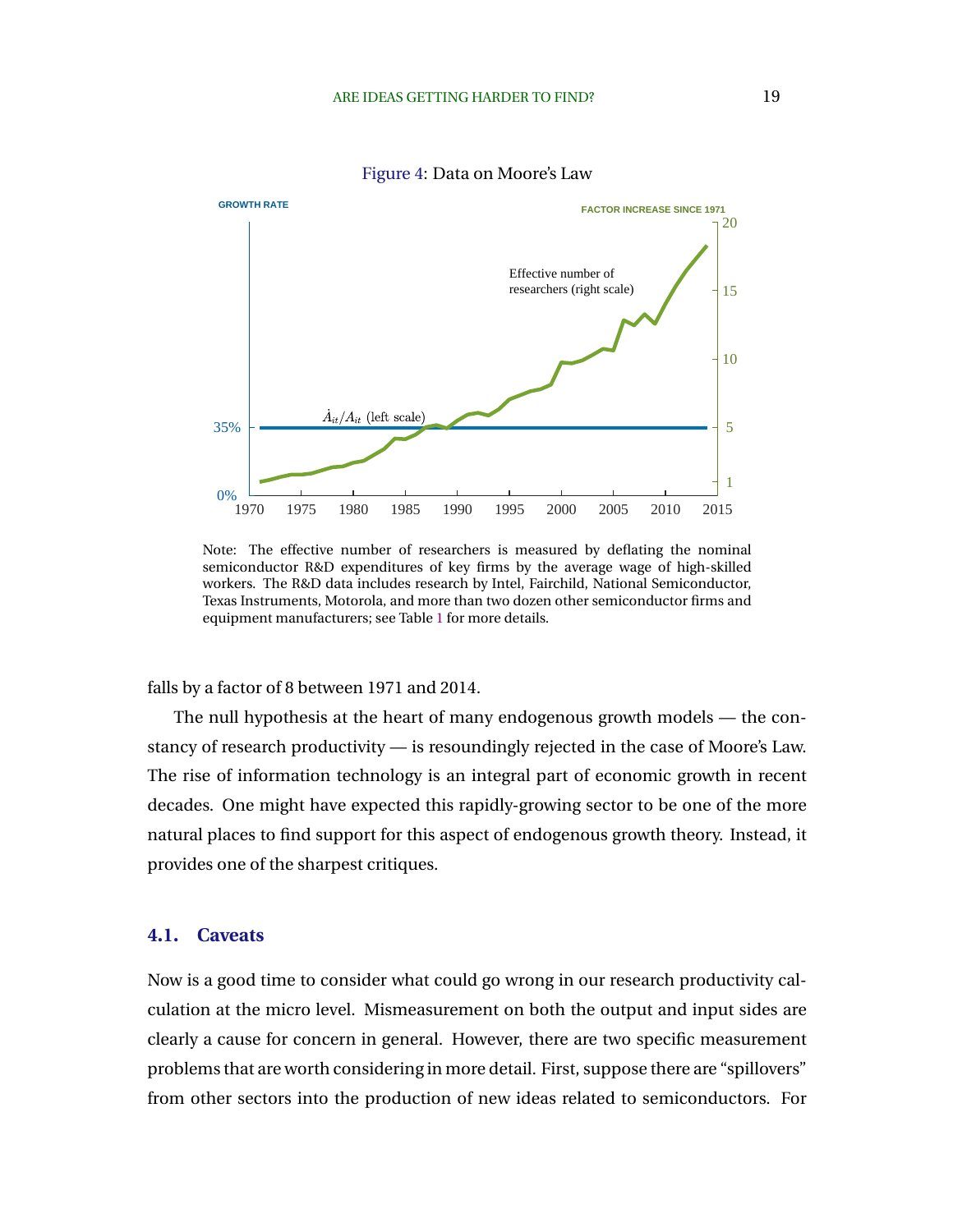|                                       | Factor<br>decrease | Average<br>growth | Implied half-<br>life (years) |
|---------------------------------------|--------------------|-------------------|-------------------------------|
| Baseline                              | 18                 | $-6.8\%$          | 10.3                          |
| (a) Narrow                            | 8                  | $-4.8\%$          | 14.5                          |
| (b) Narrow (downweight conglomerates) | 11                 | $-5.6\%$          | 12.3                          |
| (c) Broad (downweight conglomerates)  | 26                 | $-7.6\%$          | 9.1                           |
| (d) Intel only (narrow)               | 347                | $-13.6\%$         | 5.1                           |
| (e) Intel+AMD (narrow)                | 352                | $-13.6\%$         | 5.1                           |

#### <span id="page-20-0"></span>Table 1: Research Productivity for Moore's Law, 1971–2014

Note: The R&D measures are based on Compustat data and PATSTAT data, assembled with assistance from Unni Pillai and Antoine Dechezlepretre. We start with the R&D spending data on 30 semiconductor firms plus an additional 11 semiconductor equipment manufacturers from all over the world. Next, we gathered data from PATSTAT on patents from the U.S. patent office. The different rows in this table differ in how we add up the data across firms. There are two basic ways we treat the R&D data. In the "Narrow" treatment, we recognize that firms engage in different kinds of R&D, only some of which may be relevant for Moore's Law. We therefore weight a firm's R&D according to a (moving average) of the share of its patents that are in semiconductors (IPC group "H01L"). For example, in 1970, 75% of Intel's patents were for semiconductors, but by 2010 this number had fallen to just 8%. In the "Broad" category, we include all R&D by semiconductor firms like Intel and National Semiconductor but use the patent data to infer semiconductor R&D for conglomerates like IBM, RCA, Texas Instruments, Toshiba, and Samsung. The "downweight conglomerates" label means that we further downweight the R&D spending of conglomerates and newer firms like Micron and SK Hynix that focus on memory chips or chips for HDTVs and automobiles by a factor of 1/2, reflecting the possibility that even their semiconductor patenting data may be broader than Moore's Law. Finally the last two rows show results when we consider the "Narrow" measure of R&D but focus on only one or two firms. See the online data appendix for more details.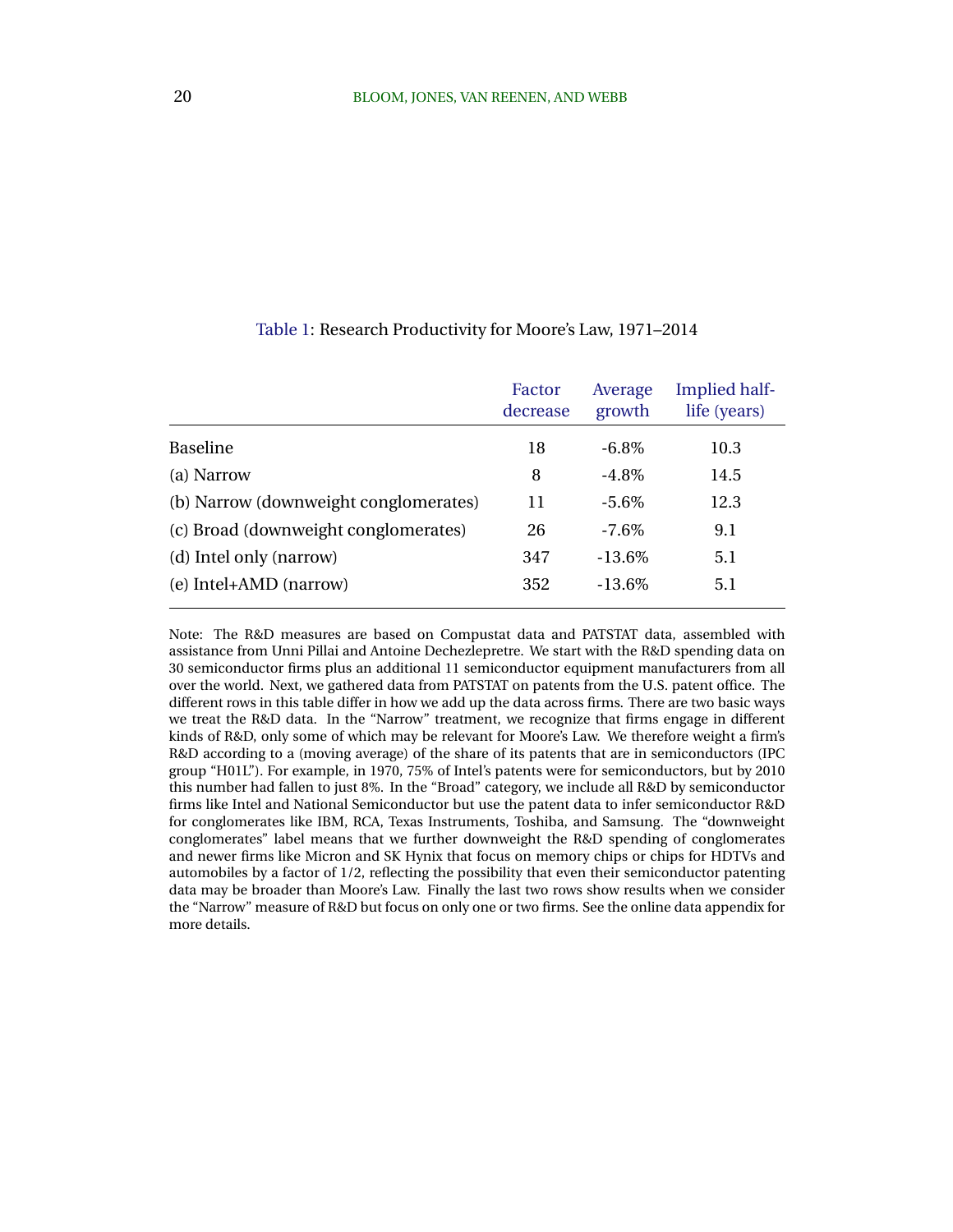example, progress in a completely different branch of materials science may lead to a new idea that improves computer chips. Such positive spillovers are not a problem for our analysis since they would show up as an *increase* in research productivity rather than as the declines that we document in this paper.<sup>13</sup>

A type of measurement error that could cause our findings to be misleading is if we systematically understate R&D in early years and this bias gets corrected over time. In the case of Moore's Law, we are careful to include research spending by firms that are no longer household names, like Fairchild Camera and Instrument (later Fairchild Semiconductor) and National Semiconductor so as to minimize this bias: for example, in 1971, Intel's R&D was just 0.4 percent of our estimate for total semiconductor R&D in that year. Throughout the paper, we try to be as careful as we can with measurement issues, but this type of problem must be acknowledged.

# **5. Agricultural Crop Yields**

Our next application for measuring research productivity examines the evolution of crop yields for various crops over time. Due partly to the historical importance of agriculture in the economy, crop yields and agricultural R&D spending are relatively well-measured for various crops. For each of corn, soybeans, cotton, and wheat, we measure ideas as crop yields, and research inputs as R&D expenditure directed at improving those yields. Crop R&D is generally broken down into research on biological efficiency (cross-breeding and bioengineering), mechanization, management, protection and maintenance, and post-harvest (see, for example, [Huffman and Evenson](#page-51-0) [\(2006\)](#page-51-0)). We count research on biological efficiency and protection and maintenance as the portion devoted to improving crop yields.

Figure [5](#page-22-0) shows yields for our four crops back to the 1960s, measured in bushels or pounds harvested per acre planted.<sup>14</sup> These correspond to average yields realized on

 $\frac{13}{13}$  if such spillovers were larger at the start of our time period than at the end, we could be underestimating the impact of semiconductor R&D on productivity growth. We do not know of evidence suggesting this. For example, see [Lucking, Bloom and Van Reenen](#page-52-0) [\(2017\)](#page-52-0).

 $<sup>14</sup>$  For our measure of ideas, we use the national realized yields series for each crop available from the</sup> [U.S. Department of Agriculture National Agricultural Statistics Service](#page-53-0) [\(2016\)](#page-53-0). Our measure of R&D inputs consists of the sum of R&D spending by the public and private sectors in the U.S. Data on private sector biological efficiency and crop protection R&D expenditures are from an updated USDA series based on [Fuglie et al.](#page-50-0) [\(2011\)](#page-50-0), with the distribution of expenditure by crop taken from [Perrin et al.](#page-52-0) [\(1983\)](#page-52-0), [Fernandez-](#page-50-0)[Cornejo et al.](#page-50-0) [\(2004\)](#page-50-0), [Traxler et al.](#page-53-0) [\(2005\)](#page-53-0), [Huffman and Evenson](#page-51-0) [\(2006\)](#page-51-0), and [University of York](#page-53-0) [\(2016\)](#page-53-0).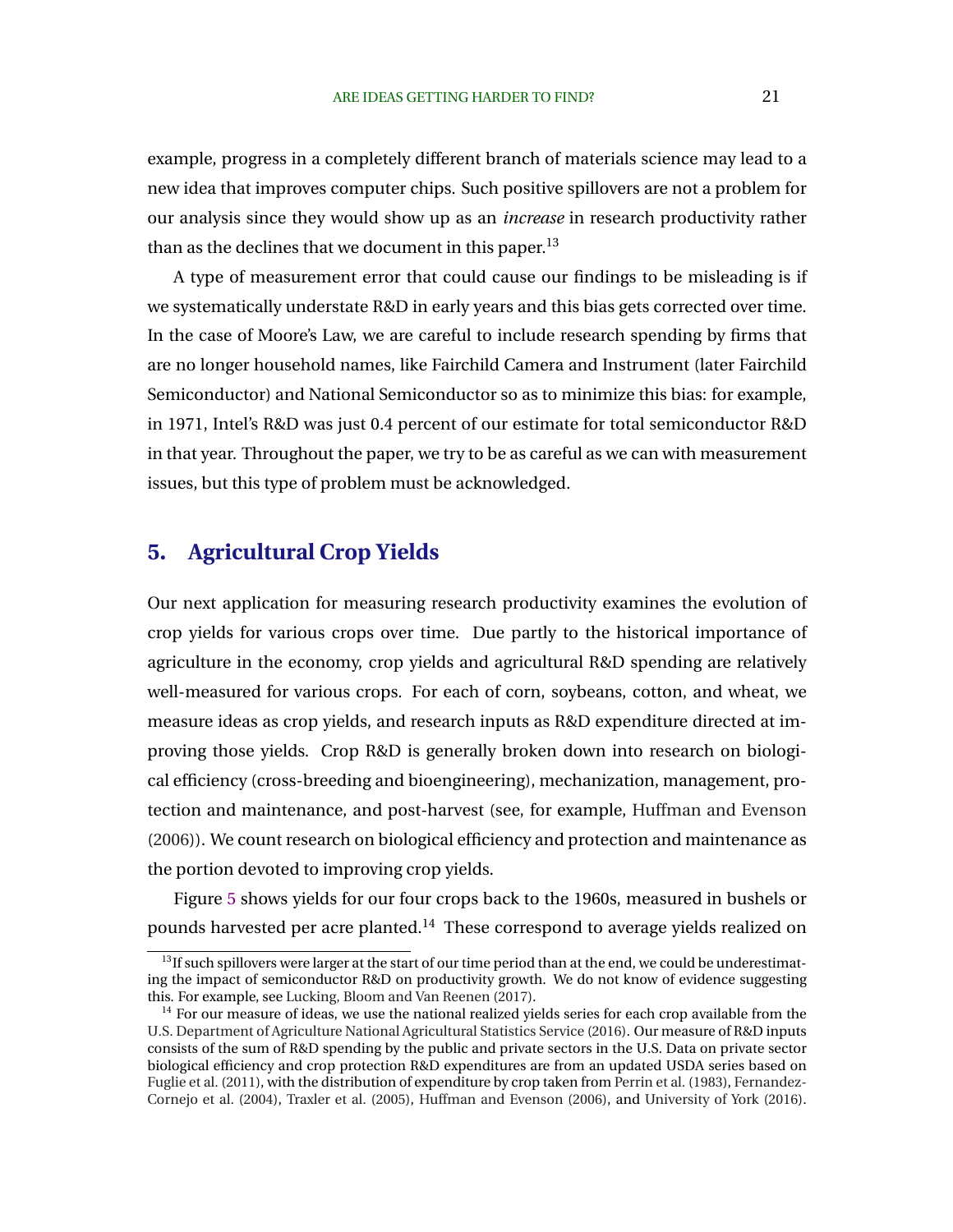<span id="page-22-0"></span>

Note: Smoothed yields are computed using an HP filter with a smoothing parameter of 400.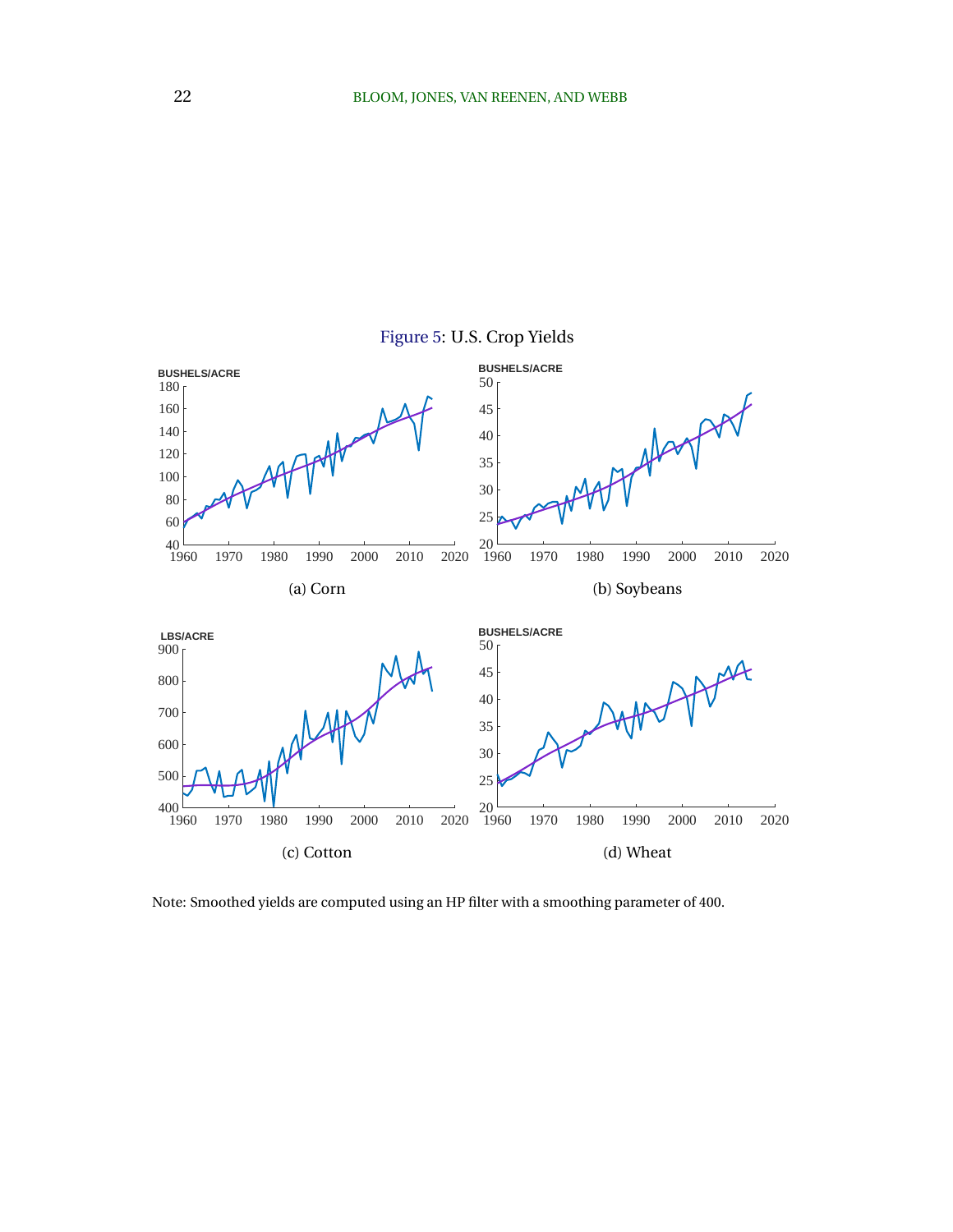U.S. farms. They are therefore subject to many influences, including choice of inputs and random shocks. These shocks, especially adverse weather and pest events, tend to have asymmetric effects: adverse events cause much larger reductions in yields than favorable events increase them, as indicated by the many large one-year reductions followed by recoveries in the figure (see [Huffman, Jin and Xu](#page-51-0) [\(2016\)](#page-51-0)). Nevertheless, yields across these four crops roughly doubled between 1960 and 2015.

Figure [6](#page-24-0) shows the annualized average 5-year growth rate of yields (after smoothing to remove shocks mostly due to weather). Yield growth has averaged around 1.5 percent per year since 1960 for these four crops, but with ample heterogeneity. These 5-year growth rates serve as our measure of idea output in studying the idea production function for seed yields.

The green lines in Figure [6](#page-24-0) show measures of the "effective" number of researchers working on each crop, measured as the sum of public and private R&D spending deflated by the wage of high-skilled workers. Two measures are presented. The fasterrising number corresponds to research targeted only at so-called biological efficiency. This includes cross-breeding (hybridization) and genetic modification directed at increasing yields, both directly and indirectly via improving insect resistance, herbicide tolerance, and efficency of nutrient uptake, for example. The slower-growing number additionally includes research on crop protection and maintenance, which includes the development of herbicides and pesticides. The effective number of researchers has grown sharply since 1969, rising by a factor that ranges from 3 to more than 25, depending on the crop and the research measure.

It is immediately evident from Figure [6](#page-24-0) that research productivity has fallen sharply for agricultural yields: yield growth is relatively stable or even declining, while the effective research that has driven this yield growth has risen tremendously. Research productivity is simply the ratio of average yield growth divided by the number of researchers.

Table [2](#page-25-0) summarizes the research productivity calculation for seed yields. As already noted, the effective number of researchers working to improve seed yields rose enormously between 1969 and 2009. For example, the increase was more than a factor of

Data on U.S. public sector R&D expenditure by crop are from the [U.S. Department of Agriculture National](#page-53-0) [Institute of Food and Agriculture Current Research Information System](#page-53-0) [\(2016\)](#page-53-0) and [Huffman and Evenson](#page-51-0) [\(2006\)](#page-51-0), with the distribution of expenditure by research focus taken from [Huffman and Evenson](#page-51-0) [\(2006\)](#page-51-0).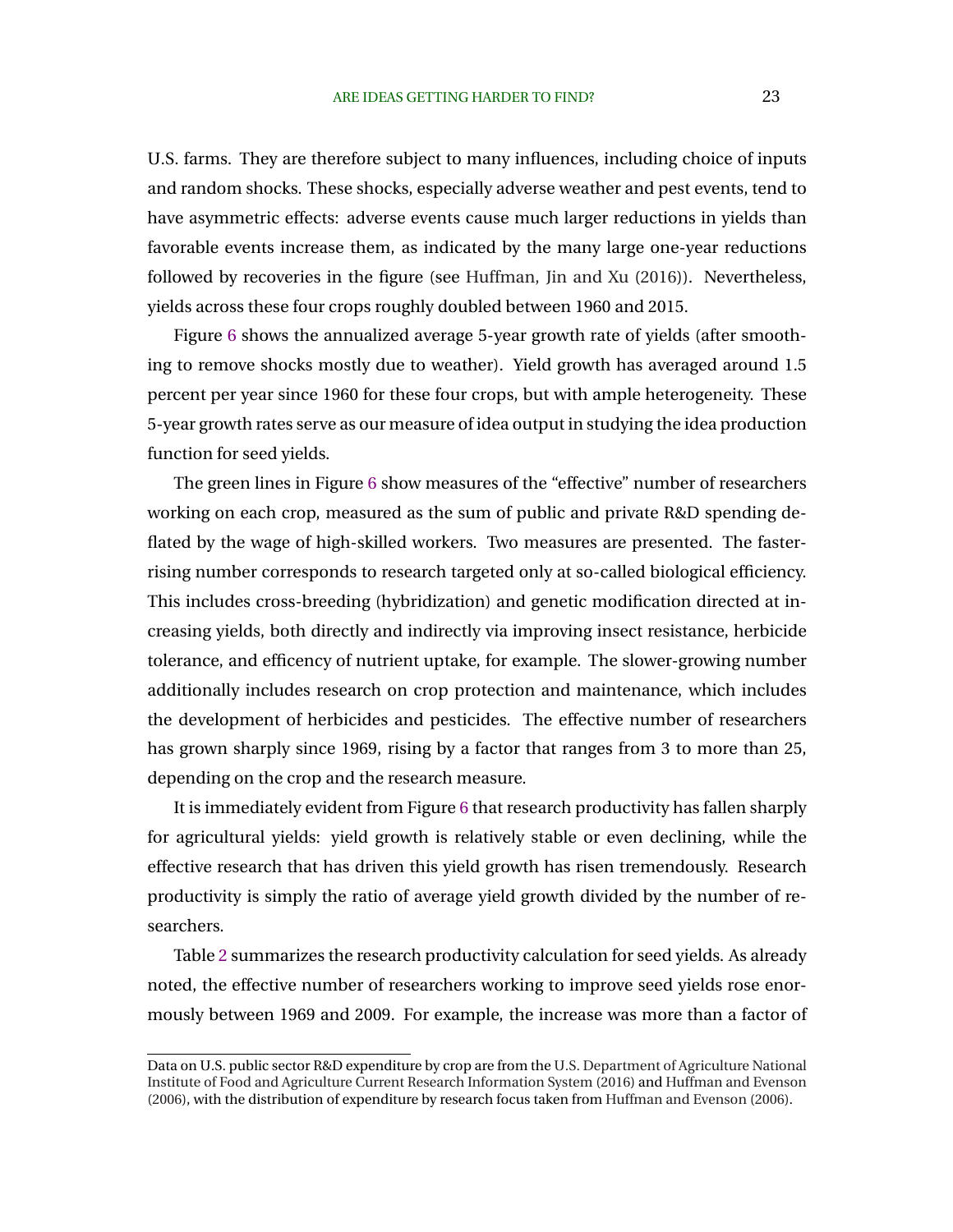<span id="page-24-0"></span>

### Figure 6: Yield Growth and Research Effort by Crop

Note: The blue line is the annual growth rate of the smoothed yields over the following 5 years, from Figure [5.](#page-22-0) The two green lines report "Effective Research": the solid line is based on R&D targeting seed efficiency only; the dashed line additionally includes research on crop protection. Both are normalized to one in 1969. R&D expenditures are deflated by a measure of the nominal wage for high-skilled workers. See footnote [14](#page-22-0) and the online data appendix for more details.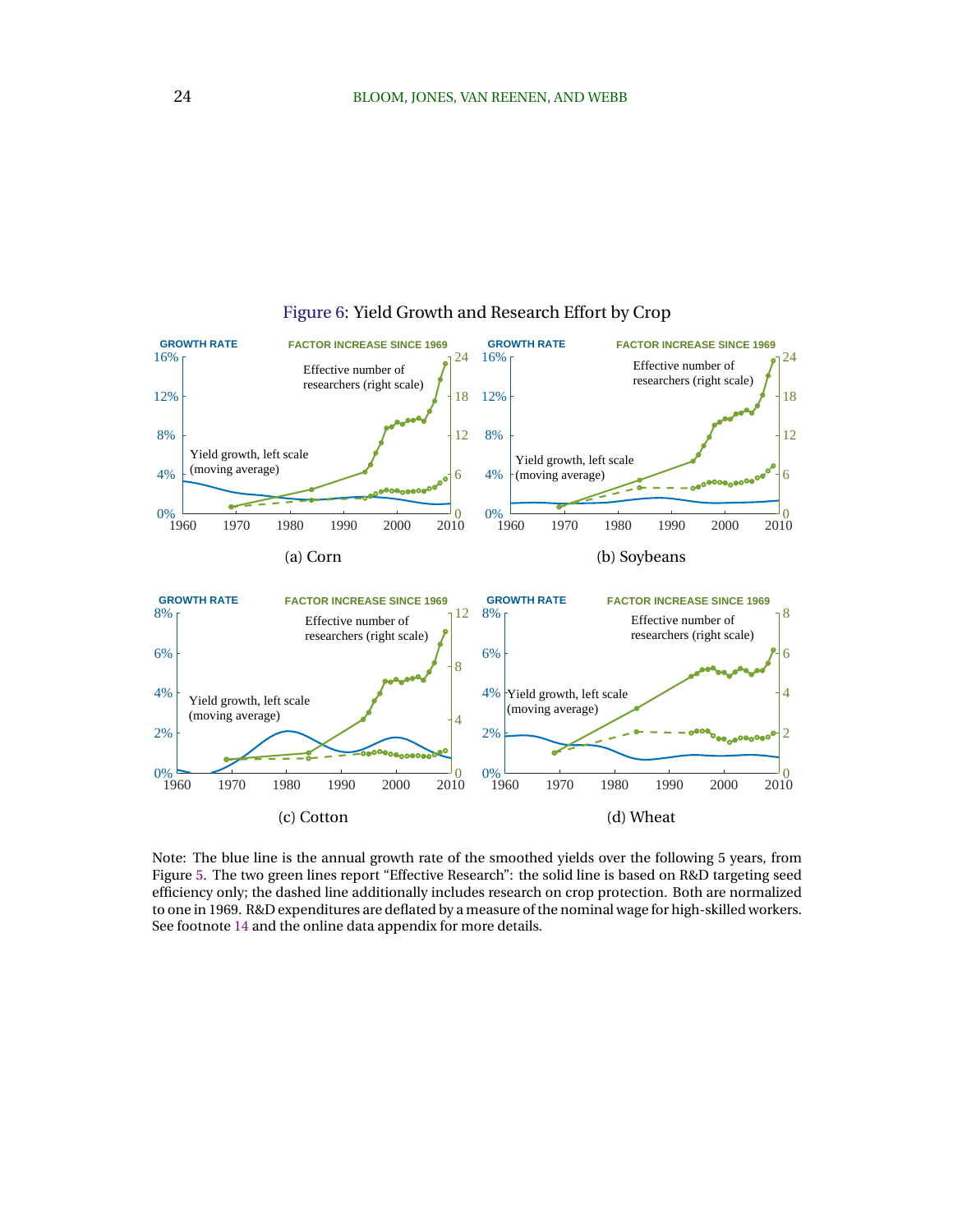<span id="page-25-0"></span>

|                                   | Factor<br>increase | — Effective research —<br>Average<br>growth | Factor   | <b>Research Productivity</b><br>Average<br>growth |  |
|-----------------------------------|--------------------|---------------------------------------------|----------|---------------------------------------------------|--|
| Crop                              |                    |                                             | decrease |                                                   |  |
| Research on seed efficiency only  |                    |                                             |          |                                                   |  |
| Corn                              | 23.0               | 7.8%                                        | 52.2     | $-9.9\%$                                          |  |
| Soybeans                          | 23.4               | 7.9%                                        | 18.7     | $-7.3\%$                                          |  |
| Cotton                            | 10.6               | 5.9%                                        | 3.8      | $-3.4\%$                                          |  |
| Wheat                             | 6.1                | 4.5%                                        | 11.7     | $-6.1%$                                           |  |
| Research includes crop protection |                    |                                             |          |                                                   |  |
| Corn                              | 5.3                | 4.2%                                        | 12.0     | $-6.2\%$                                          |  |
| Soybeans                          | 7.3                | 5.0%                                        | 5.8      | $-4.4\%$                                          |  |
| Cotton                            | 1.7                | 1.3%                                        | 0.6      | $+1.3\%$                                          |  |
| Wheat                             | 2.0                | 1.7%                                        | 3.8      | $-3.3\%$                                          |  |
|                                   |                    |                                             |          |                                                   |  |

### Table 2: Research Productivity by Crop, 1969–2009

Note: In the first panel of results, the research input is based on R&D expenditures for seed efficiency only. The second panel additionally includes research on crop protection. R&D expenditures are deflated by a measure of the nominal wage for high-skilled workers. See footnote [14](#page-22-0) and the online data appendix for more details.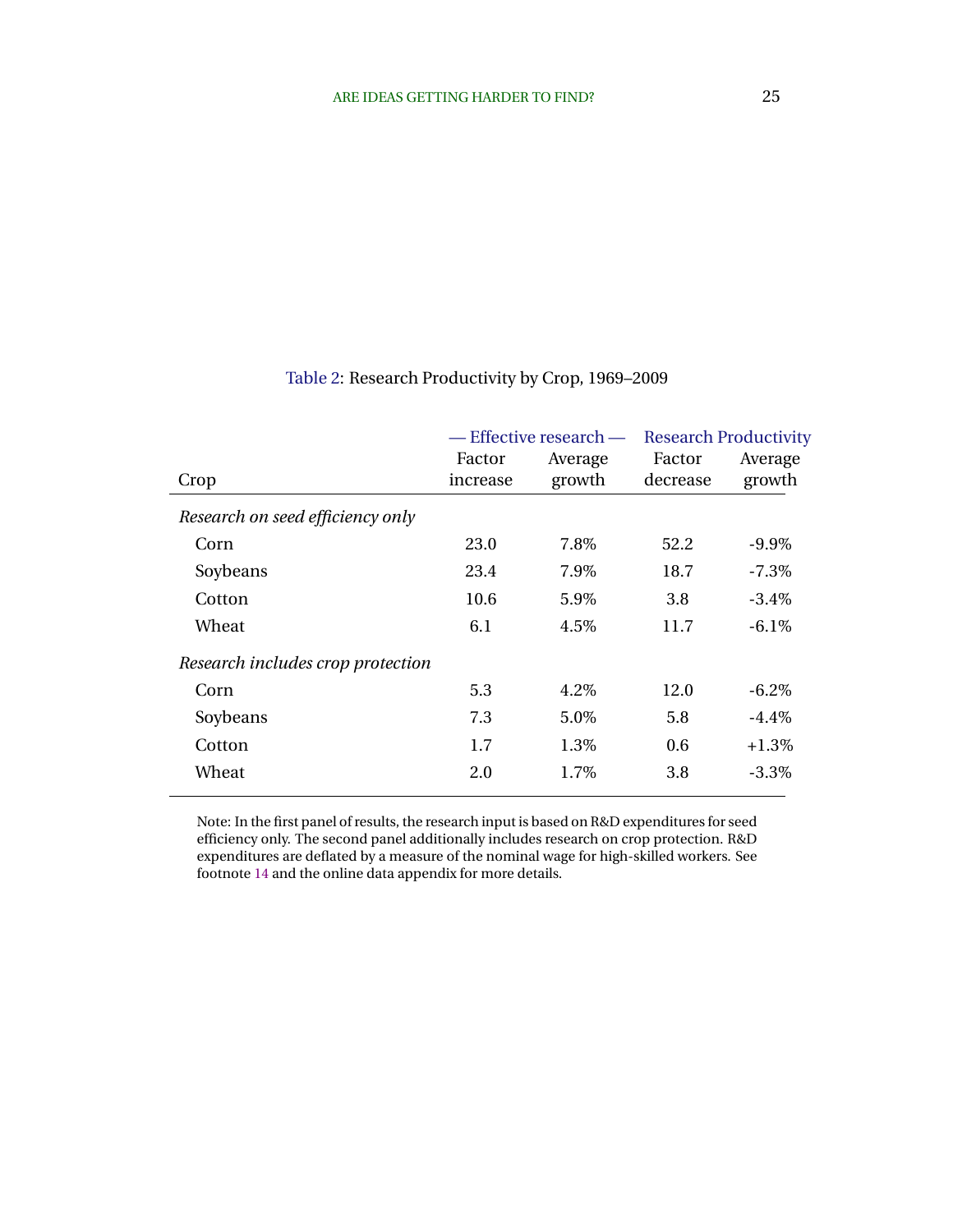23 for both corn and soybeans if we restrict attention to seed-yield research narrowlydefined. If yield growth were constant (which is not a bad approximation across the four crops as shown in Figure [6\)](#page-24-0), then research productivity would on average decline by this same factor. The last 2 columns of Table [2](#page-25-0) show this to be the case. On average, research productivity declines for crop yields by about 6 percent per year using the narrow definition of research and by about 4 percent per year using the broader definition.

# **6. Mortality and Life Expectancy**

Health expenditures account for around 18 percent of U.S. GDP, and a healthy life is one of the most important goods we purchase. Our third collection of industry case studies examines the productivity of medical research.

Figure [7](#page-27-0) shows U.S. life expectancy at birth and at age 65. This graph makes the important point that life expectancy is one of the few economic goods that does not exhibit exponential growth. Instead, arithmetic growth provides a better description of the time path of life expectancy. Since 1950, U.S. life expectancy at birth has increased at a relatively stable rate of 1.8 years each decade, and life expectancy at age 65 has risen at 0.9 years per decade (see Deaton, 2013).

Also shown in the graph is the well-known fact that overall life expectancy grew even more rapidly during the first half of the 20th century, at around 3.8 years per decade. This raises the question of whether even arithmetic growth is an appropriate characterization. We believe that it is for two reasons. First, there is no sign of a slowdown in the years gained per decade since 1950, either in life expectancy at birth or in life expectancy at age 65. The second reason is a fascinating empirical regularity documented by [Oeppen and Vaupel](#page-52-0) [\(2002\)](#page-52-0). That paper shows that "record female life expectancy" — the life expectancy of women in the country for which they live the longest — has risen at a remarkably steady rate of 2.4 years per decade ever since 1840. Steady linear increases in life expectancy, not exponential ones, seem to be the norm.

#### **6.1. New Molecular Entities**

Our first example from the medical sector is a fact that is well-known in the literature, recast in terms of research productivity. Figure [8](#page-28-0) shows the number of new molecu-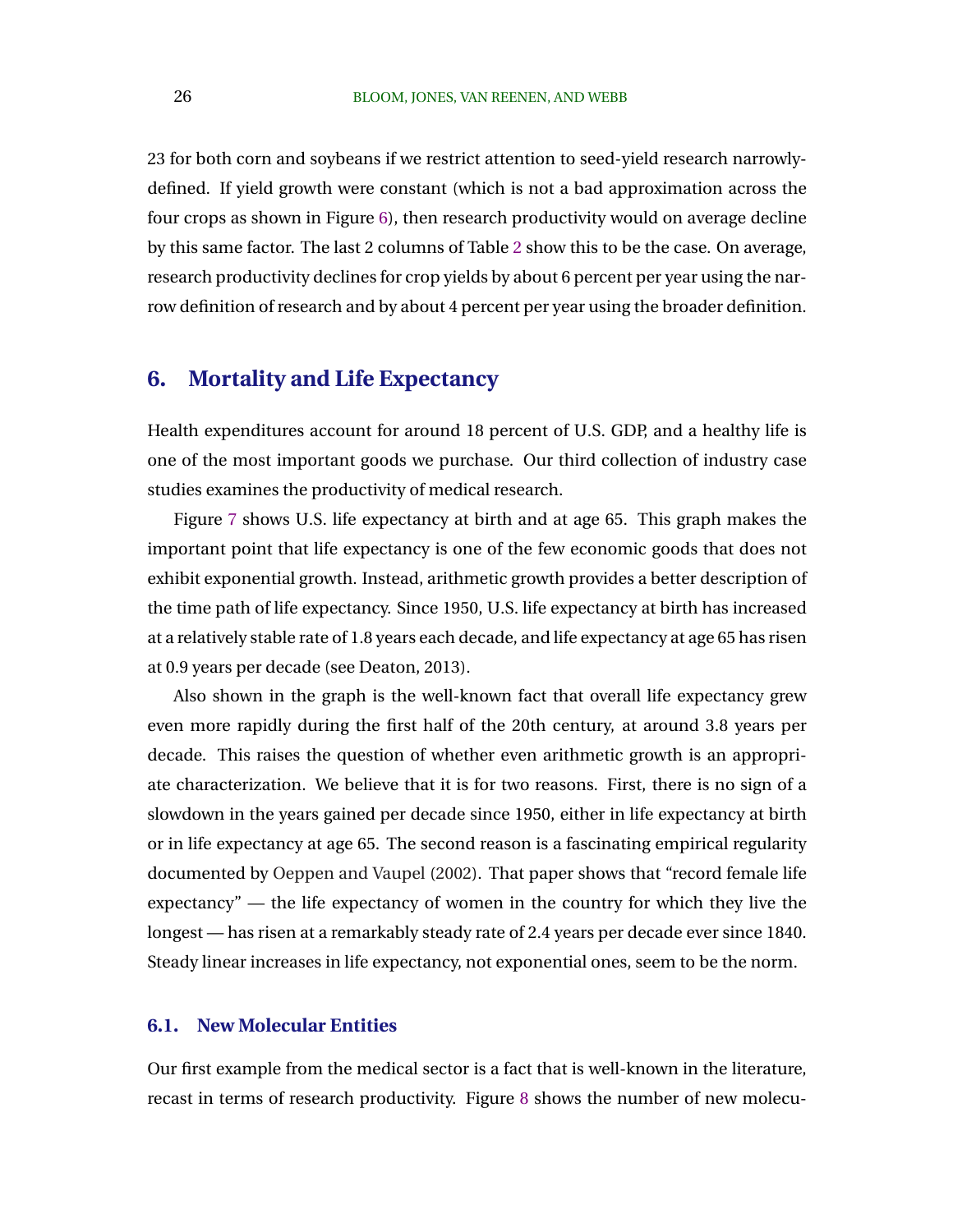<span id="page-27-0"></span>

Figure 7: U.S. Life Expectancy

Source: *Health, United States 2013* and [https://www.clio-infra.eu.](https://www.clio-infra.eu)

lar entities ("NMEs") approved by the Food and Drug Administration. NMEs are new drugs, including both chemical and biological products, that have been approved by the FDA. Virtually all pharmaceutical advances in the last 50 years show up in these counts [\(Zambrowicz and Sands,](#page-53-0) [2003\)](#page-53-0). Famous examples that became commercial blockbuster drugs are Zocor (for cholesterol), Prilosec (for gastroesophagal reflux), Claritin (for allergies), Celebrex (for arthritis), and Taxol (for treating various types of cancer). Only two or three of the NMEs in any given year become commercial successes. Among famous drugs, only morphine and aspirin do not show up in these counts, because their discovery pre-dates the FDA. The flow of NMEs is well-known to show very little trend, although 2014 and 2015 are two of the years with the most approvals. Based on this fact, we proceed conservatively and measure idea output as the flow of NMEs rather than as the percentage change.

We obtain data on pharmaceutical R&D spending from the Pharmaceutical Research and Manufacturers of America (Phrma), which has conducted an annual survey of its members back to 1970 and includes R&D performed both domestically and abroad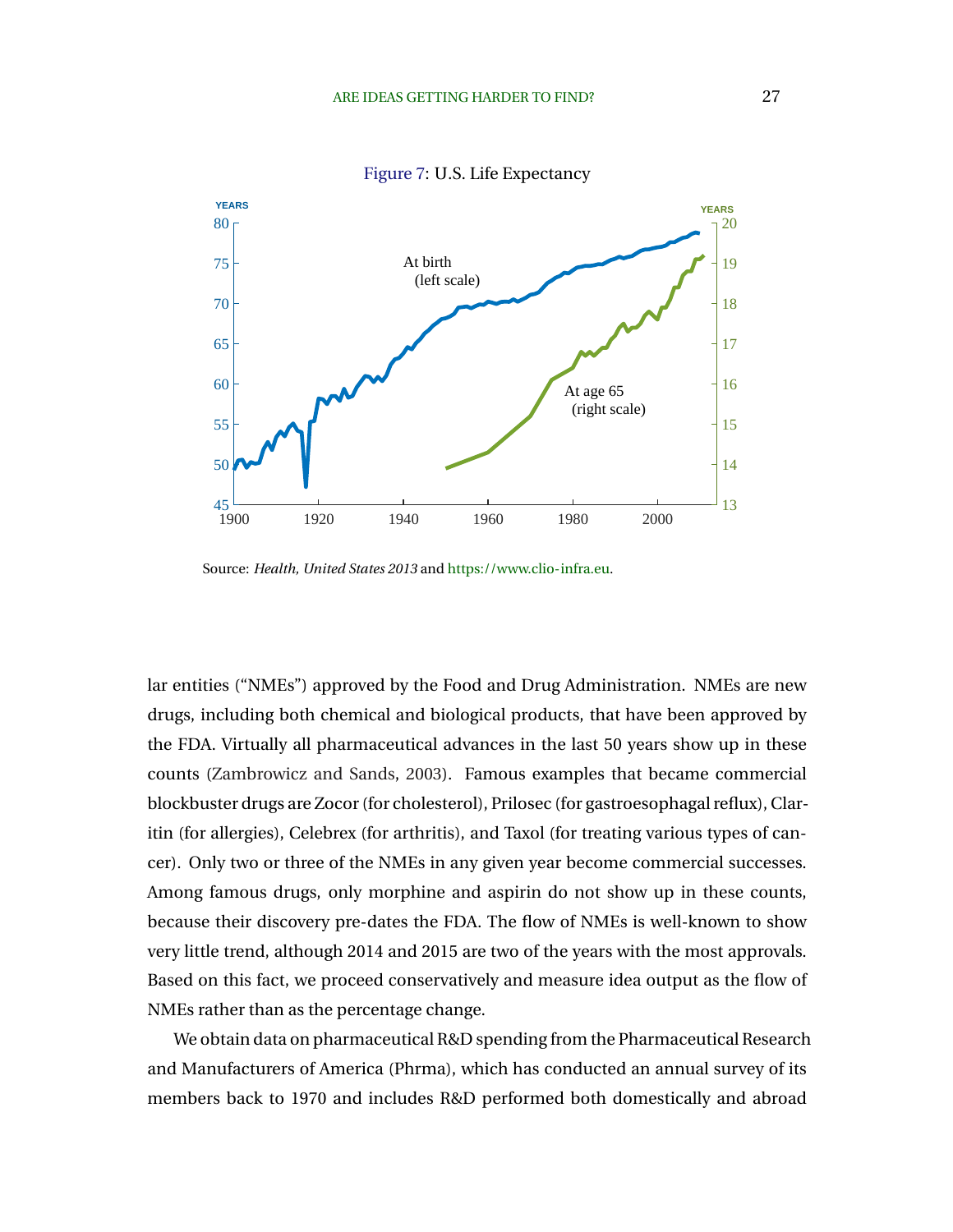<span id="page-28-0"></span>

Figure 8: New Molecular Entities Approved by the FDA

by these companies.<sup>15</sup> Using the procedures described earlier, we get the research productivity and effective research numbers shown in Figure [9.](#page-29-0) Research effort rises by a factor of 9, while research productivity falls by a factor of 11 by 2007 before rising in recent years so that the overall decline by 2014 is a factor of 5. Over the entire period, research effort rises at an annual rate of 6.0 percent, while research productivity falls at an annual rate of 3.5 percent.

Of course, it is far from obvious that simple counts of NMEs appropriately measure the output of ideas; we would really like to know how important each innovation is. In addition, the NMEs still suffer from an important aggregation issue, adding up across a wide range of health conditions. These limitations motivate the approach described next.

Note: Historical data on NME approvals are from [Food and Administration](#page-50-0) [\(2013\)](#page-50-0). Data for recent years are taken from [Pharmaceutical Research and](#page-52-0) [Manufacturers of America](#page-52-0) [\(2016\)](#page-52-0).

<sup>&</sup>lt;sup>15</sup>A limitation is that it does not include R&D done by foreign companies that is performed abroad. However, Figure 1 of [Congressional Budget Office](#page-48-0) [\(2006\)](#page-48-0) suggests that this is still a very useful measure.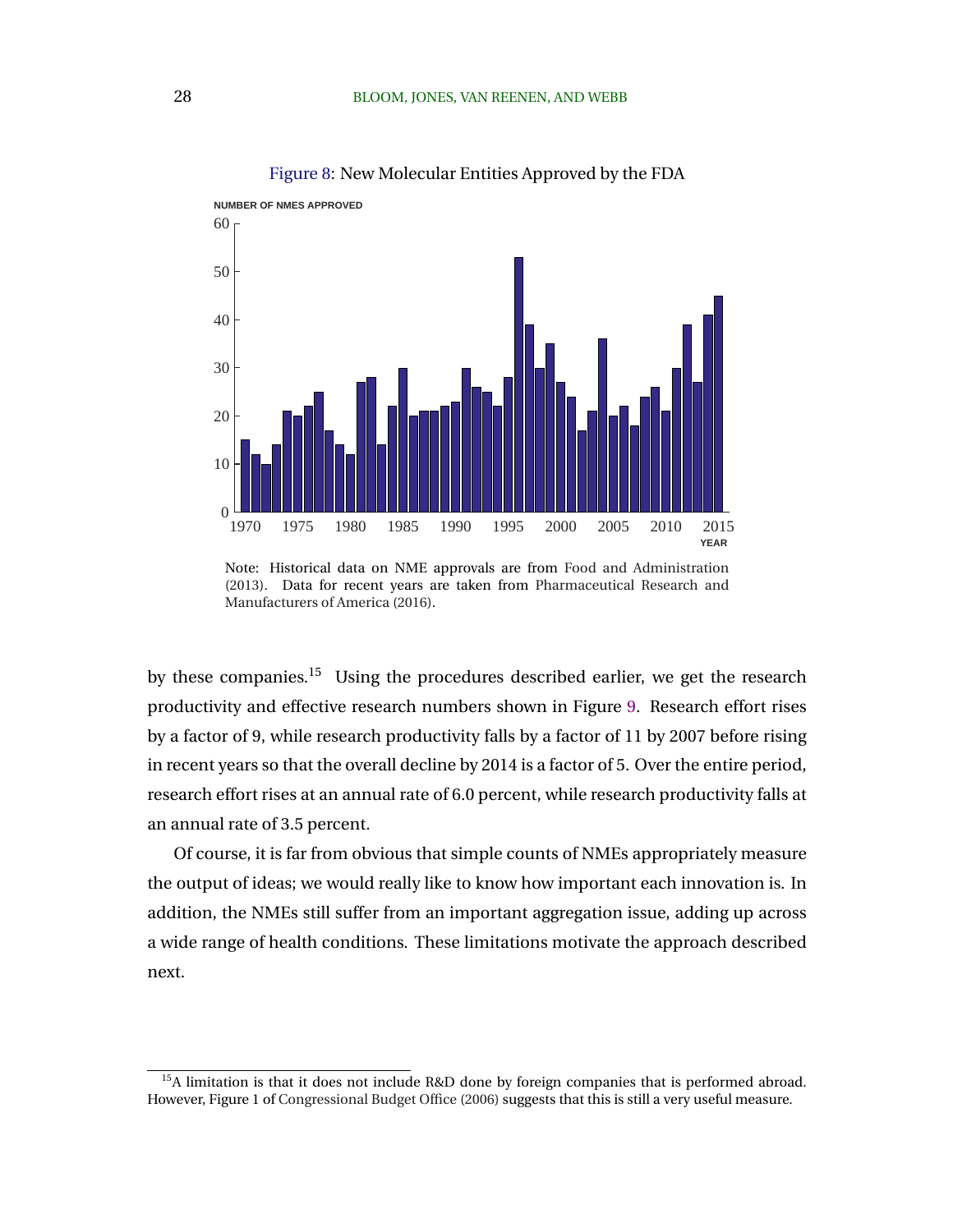<span id="page-29-0"></span>

Note: Historical data on NME approvals are from [Food and Administration](#page-50-0) [\(2013\)](#page-50-0). Data on research spending by the pharmaceutical industry are from the 2010, 2013, and 2016 editions of [Pharmaceutical Research and Manufacturers of](#page-52-0) [America](#page-52-0) [\(2016\)](#page-52-0). See the online data appendix for more details.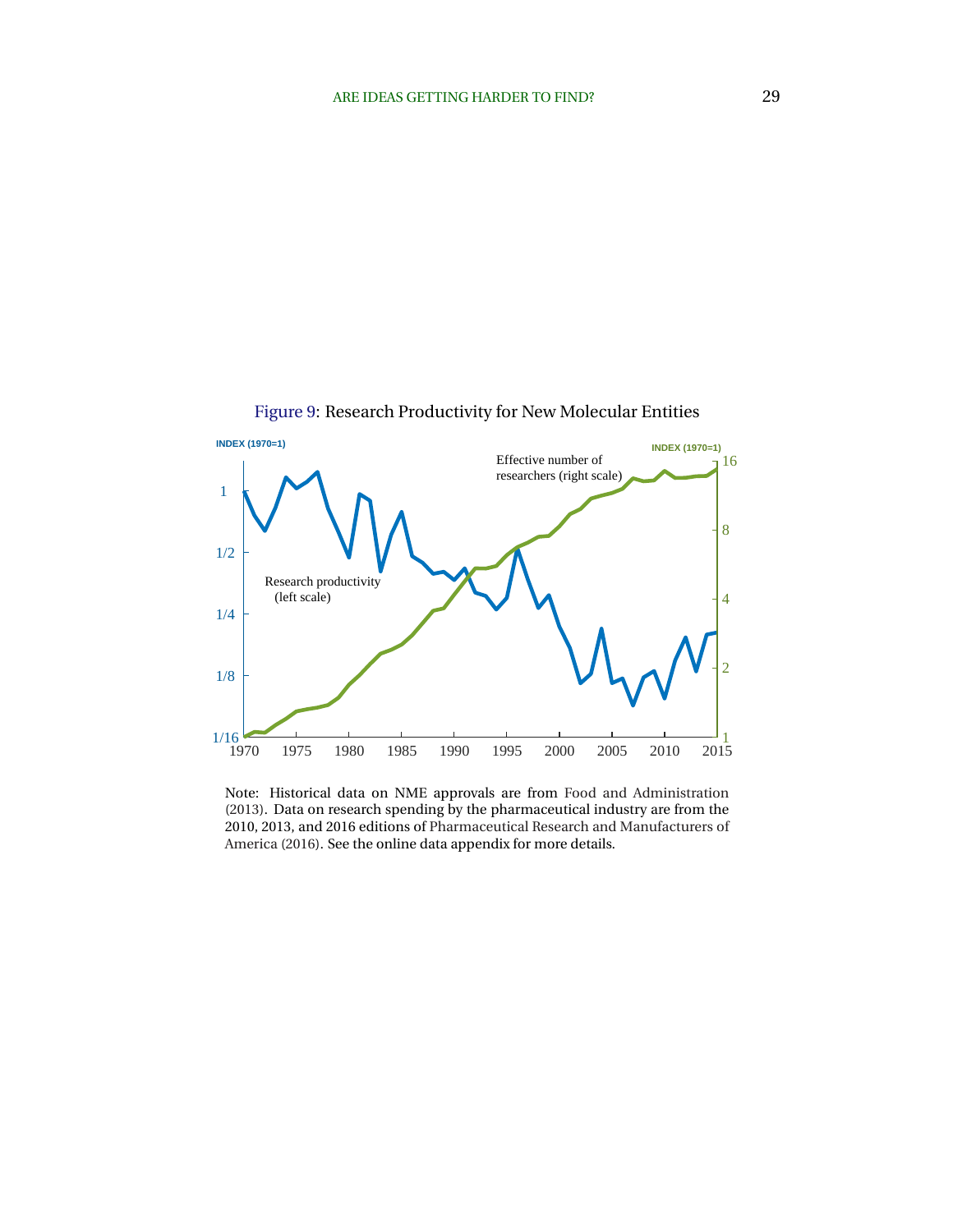### <span id="page-30-0"></span>**6.2. Mortality**

Consider a person who faces two age-invariant Poisson processes for dying, with arrival rates  $\delta_1$  and  $\delta_2$ . We think of  $\delta_1$  as reflecting a particular disease we are studying, such as cancer or heart disease, and  $\delta_2$  as capturing all other sources of mortality. The probability a person lives for at least  $x$  years before succumbing to type  $i$  mortality is the survival rate  $S_i(x) = e^{-\delta_i x}$ , and the probability the person lives for at least  $x$  years before dying from any cause is  $S(x)=S_1(x)S_2(x)=e^{-(\delta_1+\delta_2)x}.$  Life expectancy at age a,  $LE(a)$  is then well known to equal

$$
LE(a) = \int_0^\infty S(x)dx = \int_0^\infty e^{-(\delta_1 + \delta_2)x}dx = \frac{1}{\delta_1 + \delta_2}.
$$
 (15)

Now consider how life expectancy changes if the type  $i$  mortality rate changes slightly. It is easy to show that the expected years of life saved by the mortality change is

$$
dLE(a) = \frac{\delta_i}{\delta_1 + \delta_2} \cdot LE(a) \cdot \left( -\frac{d\delta_i}{\delta_i} \right). \tag{16}
$$

That is, the expected years of life saved from a decline in, say, cancer mortality is the product of three terms. First is the fraction of deaths that result from cancer. Second is the average years of life lost if someone dies from cancer at age  $a$ , and the final term is the percentage decline in cancer mortality.

[Vaupel and Canudas-Romo](#page-53-0) [\(2003\)](#page-53-0) show that this expression generalizes to a much richer setting. In particular, the expected years of life saved is the product of three terms with the same interpretation. For example, they allow for an arbitrary number of causes of death each of which has a mortality rate that varies arbitrarily with age.<sup>16</sup>

As discussed at the start of this section, life expectancy tends to rise linearly. Therefore, constant exponential growth in income per person is associated with constant arithmetic increases in life expectancy, which in the aggregate average 1.8 years per decade in the U.S. We therefore take the quantity described in equation (16) as our measure of the output of ideas associated with declines in mortality for a given dis-

 $16$ Their formula involves an extra covariance term as well. In particular, the covariance between the agespecific percentage decline in mortality associated with cancer and the years of life saved at age  $a$  when cancer is averted. When the percentage decline in mortality rates is the same across ages, this covariance is zero. More generally, it can differ from zero, but in many of the calculations in their paper, the covariance is small.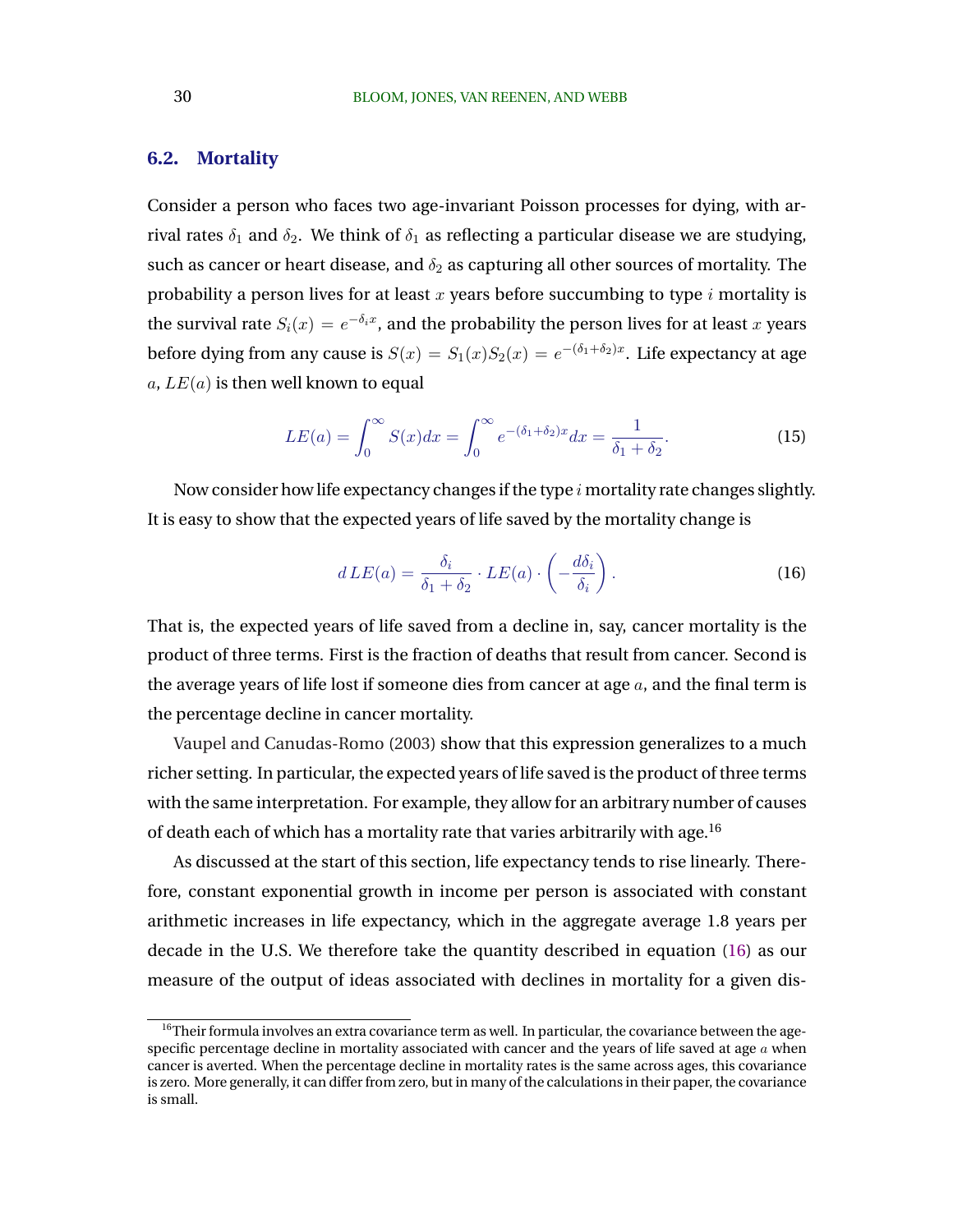ease.<sup>17</sup>

The research input aimed at reducing mortality from a given disease is at first blush harder to measure. For example, it is difficult to get research spending broken down into spending on various diseases. Nevertheless, we implement a potential solution to this problem by measuring the number of scientific publications in PUBMED that have "Neoplasms," for example, as a MESH (Medical Subject Heading) term. MESH is the National Library of Medicine's controlled vocabulary thesaurus.<sup>18</sup> We do this in two ways. Our broader approach ("publications") uses all publications with the appropriate MESH keyword as our input measure. Our narrower approach ("trials") further restricts our measure to those publications that according to MESH correspond to a clinical trial. Rather than using scientific publications as an *output* measure, as other studies have done, we use publications and clinical trials as *input* measures to capture research effort aimed at reducing mortality for a particular disease.<sup>19</sup>

Figure [10](#page-32-0) shows our basic "idea output" measures for mortality from all cancers, from breast cancer, and from heart disease. Heart disease and cancer are the top two leading causes of death in the United States, and in the spirit of looking as narrowly as possible, we also chose to look at breast cancer mortality. For the two cancer types, we use the 5-year mortality rate conditional on being diagnosed with either type of cancer and see an S-shaped decline since 1975. This translates into a hump-shaped "Years of life saved per 1000 people" — the empirical analog of equation [\(16\)](#page-30-0). For example, for all cancers, the years of life saved series peaks around 1990 at more than 100 years of life saved per 1000 people before declining to around 60 years in the 2000s. For heart disease, a substantial part of the decline in deaths comes from people not contracting the disease in the first place, so we focus on the (smoothed) crude death rate for people aged 55 to 64. The death rate declines at different rates in different periods, leading to a

 $17$ Our measures of life expectancy and mortality from all sources by age come from the Human Mortality Database at [http://mortality.org.](http://mortality.org) To measure the percentage declines in mortality rates from cancer, we use the age-adjusted mortality rates for people ages 50 and over computed from 5-year survival rates, taken from the National Cancer Institute's Surveillance, Epidemiology, and End Results program at [http:](http://seer.cancer.gov/) [//seer.cancer.gov/.](http://seer.cancer.gov/)

<sup>&</sup>lt;sup>18</sup>For more information on MESH, see [https://www.nlm.nih.gov/mesh/.](https://www.nlm.nih.gov/mesh/) Our queries of the PUBMED data use the webtool created by the Institute for Biostatistics and Medical Informatics (IBMI) Medical Faculty, University of Ljubljana, Slovenia available at [http://webtools.mf.uni-lj.si/.](http://webtools.mf.uni-lj.si/)

 $19$ [Lichtenberg](#page-52-0) [\(2017\)](#page-52-0) takes a similar approach in an econometric framework for the years 1999–2013. He uses a difference-in-differences specification to document an economically-significant correlation between research publications related to various cancer sites and subsequent mortality and years of life saved.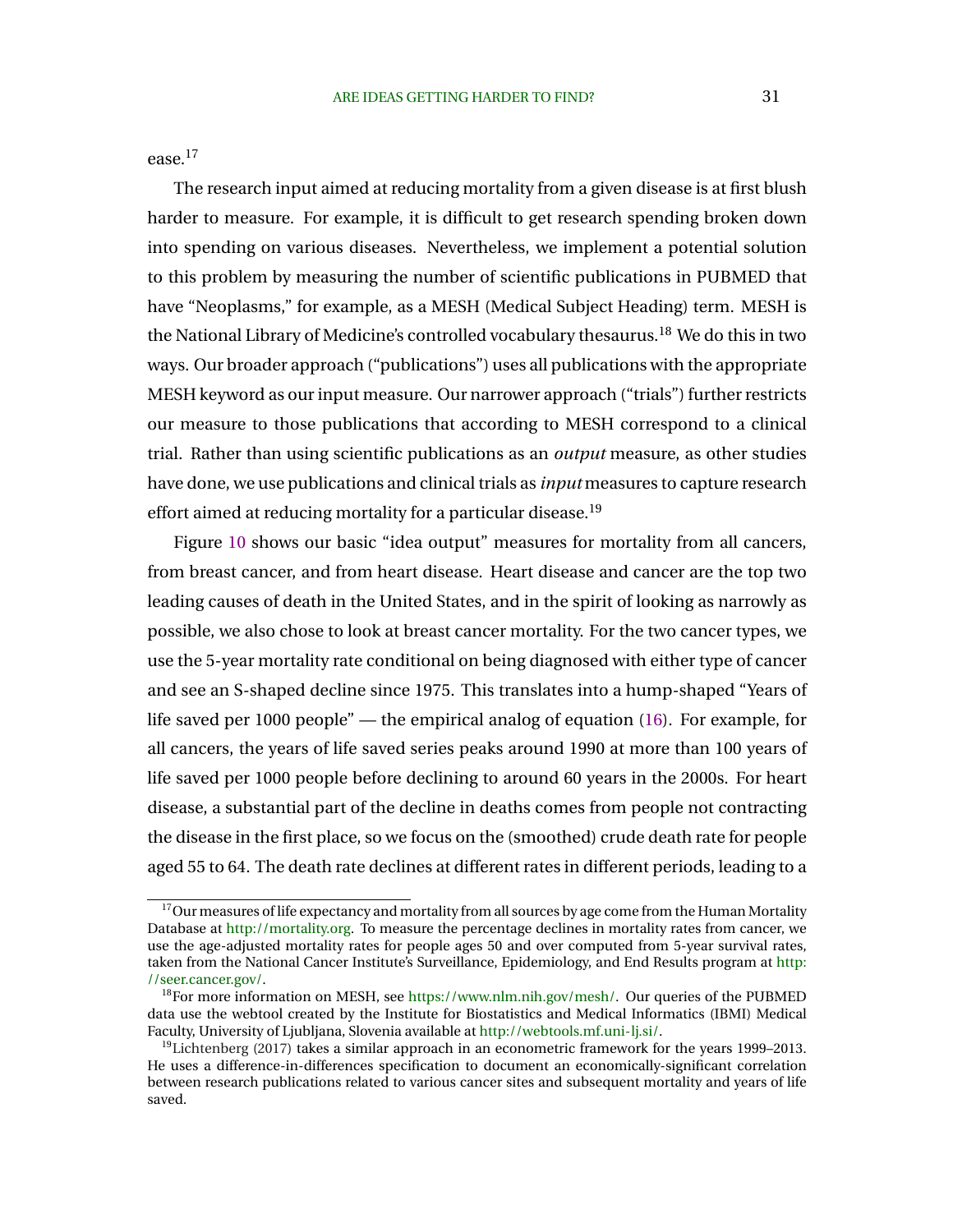<span id="page-32-0"></span>

Figure 10: Mortality and Years of Life Saved

Note: For the two cancer figures, the mortality rate is computed as negative the log of the (smoothed) five-year survival rate for cancer for people ages 50 and higher, from the National Cancer Institute's Surveillance, Epidemiology, and End Results program at [http://seer.cancer.gov/.](http://seer.cancer.gov/) For heart disease, we report the crude death rate in each year for people aged 55–64. The "Years of life saved per 1000 people" is computed using equation [\(16\)](#page-30-0), as described in the text.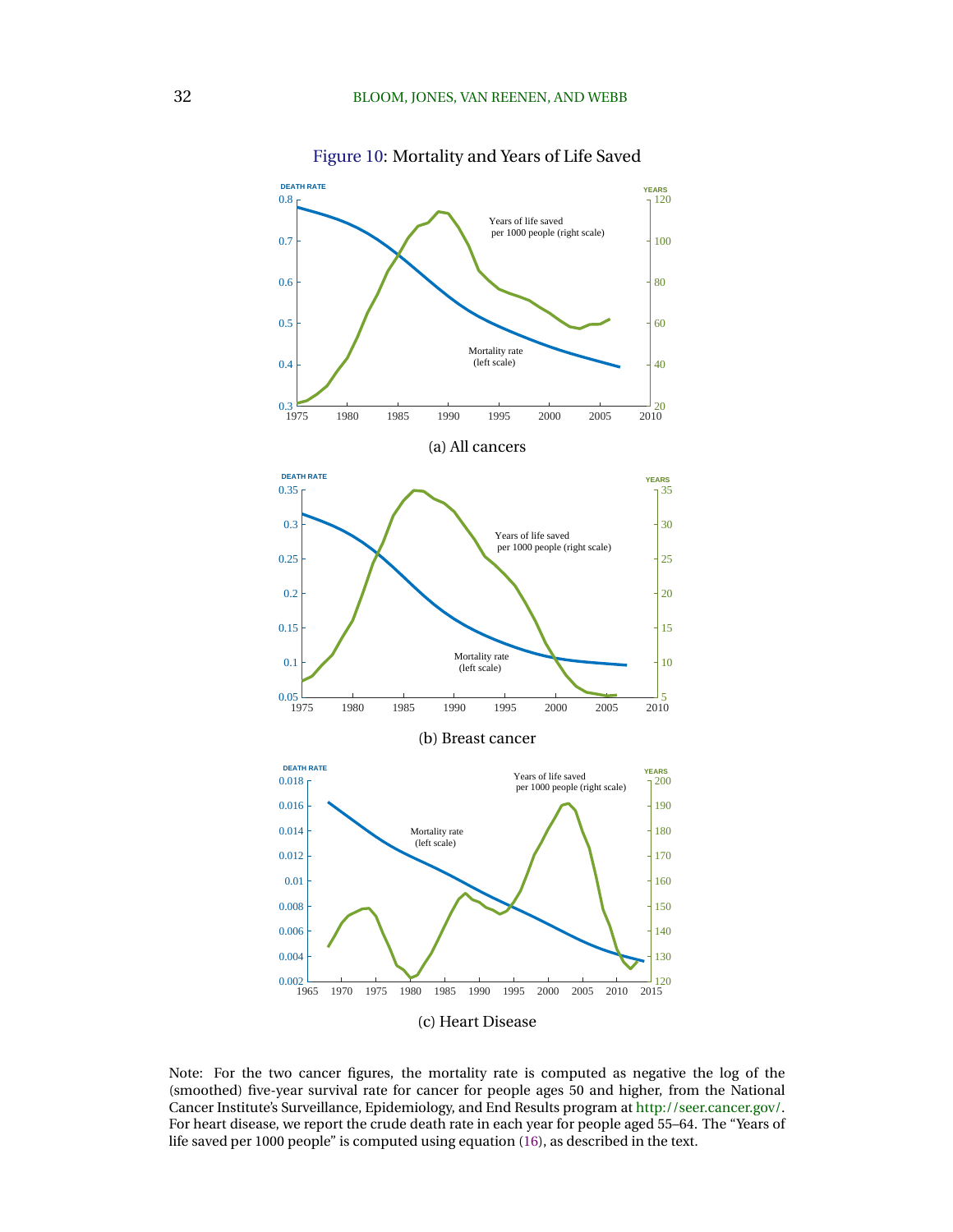|                      | — Effective research — |                   |                    | <b>Research Productivity</b> |
|----------------------|------------------------|-------------------|--------------------|------------------------------|
| <b>Disease</b>       | Factor<br>increase     | Average<br>growth | Factor<br>decrease | Average<br>growth            |
| All publications     |                        |                   |                    |                              |
| Cancer, all types    | 3.5                    | 4.0%              | 1.2                | $-0.6\%$                     |
| <b>Breast cancer</b> | 5.9                    | 5.7%              | 8.2                | $-6.8\%$                     |
| Heart disease        | 5.1                    | 3.6%              | 5.3                | $-3.7\%$                     |
| Clinical trials only |                        |                   |                    |                              |
| Cancer, all types    | 14.1                   | 8.5%              | 4.8                | $-5.1\%$                     |
| <b>Breast cancer</b> | 16.3                   | $9.0\%$           | 22.6               | $-10.1\%$                    |
| Heart disease        | 24.2                   | 7.1\%             | 25.3               | $-7.2\%$                     |

#### Table 3: Research Productivity for Medical Research

Note: In the first panel, the research input is based on all publications in PUBMED with "Neoplasms" or "Breast Neoplasms" or "Heart Diseases" as a MESH keyword. The second panel restricts to only publications involving clinical trials. Results for cancer and breast cancer cover the years 1975–2006, while those for heart disease apply to 1968–2011. See the online data appendix for more details.

series of humps in years of life saved, but overall there is no large trend in this measure of idea output.

Figure [11](#page-34-0) shows our research input measure based on PUBMED publication statistics. Total publications for all cancers increased by a factor of 3.5 between 1975 and 2006 (the years for which we'll be able to compute research productivity), while publications restricted to clinical trials increased by a factor of 14.1 during this same period. A similar pattern is seen for research on breast cancer and heart disease.

Research productivity for our medical research applications is computed as the ratio of years of life saved to the number of publications. Figure [12](#page-35-0) shows our research productivity measures. The hump-shape present in the years-of-life-saved measure carries over here. Research productivity rises until the mid 1980s and then falls. Overall, between 1975 and 2006, research productivity for all cancers declines by a factor of 1.2 using all publications and a factor of 4.8 using clinical trials. The declines for breast cancer and heart disease are even larger, as shown in Table 3.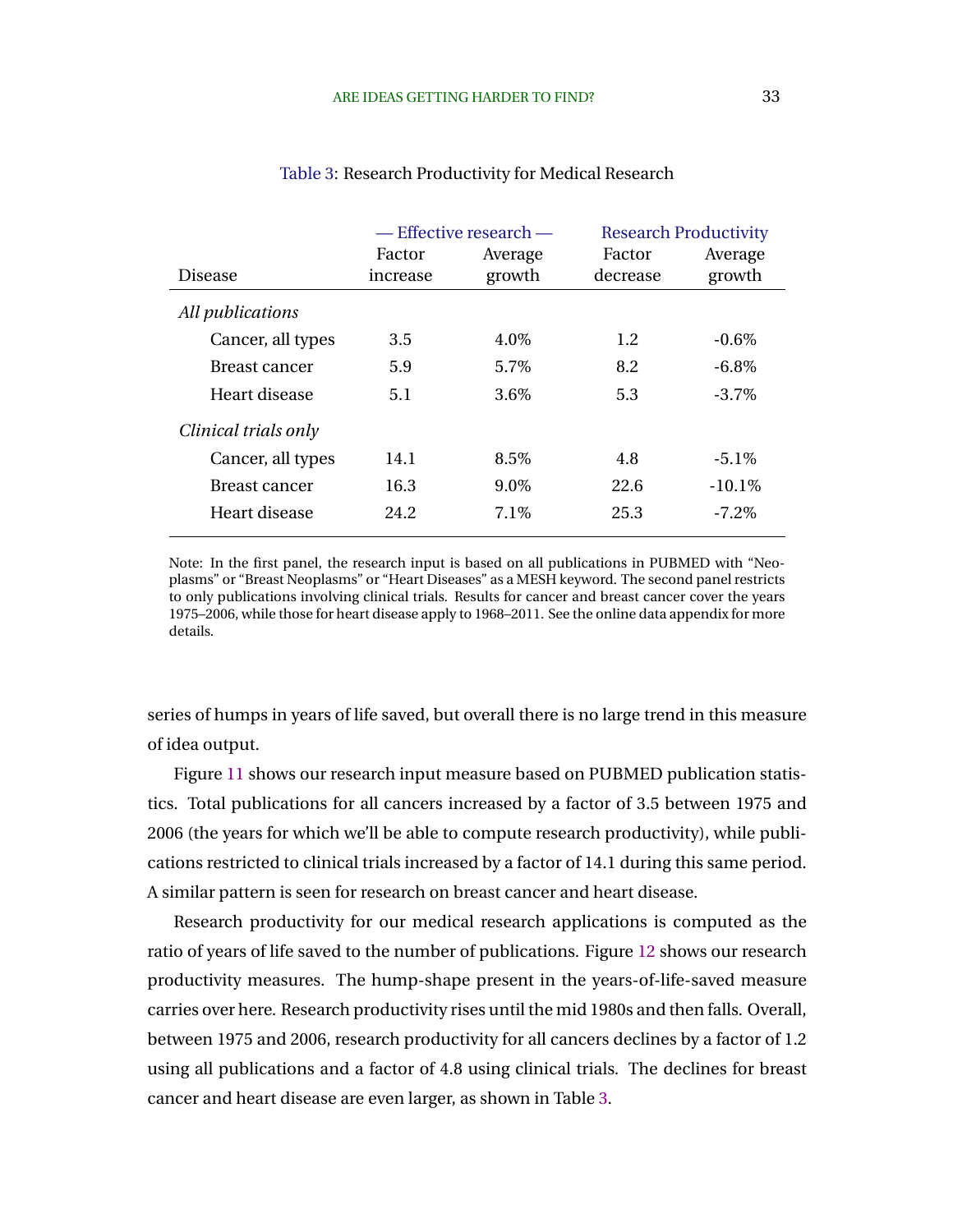<span id="page-34-0"></span>

Figure 11: Medical Research Effort

Note: The number of publications and clinical trials are taken from the PUBMED publications database. For "publications," the research input is based on all publications in PUBMED with "Neoplasms" or "Breast Neoplasms" or "Heart Diseases" as a MESH keyword. The lines for "clinical trials" restrict further to publications involving clinical trials.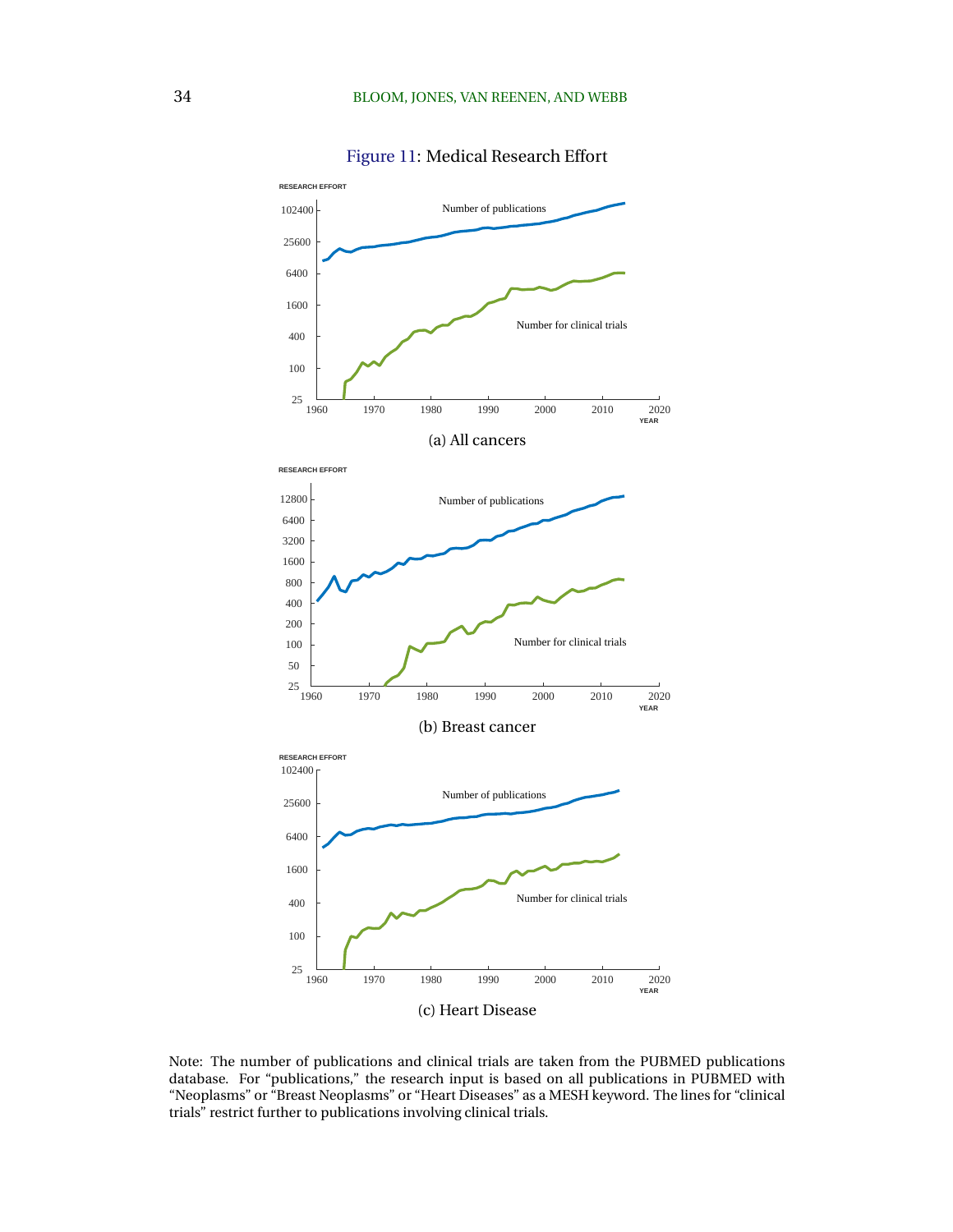<span id="page-35-0"></span>

Figure 12: Research Productivity for Medical Research

Note: Research productivity is computed as the ratio of years of life saved to the number of publications.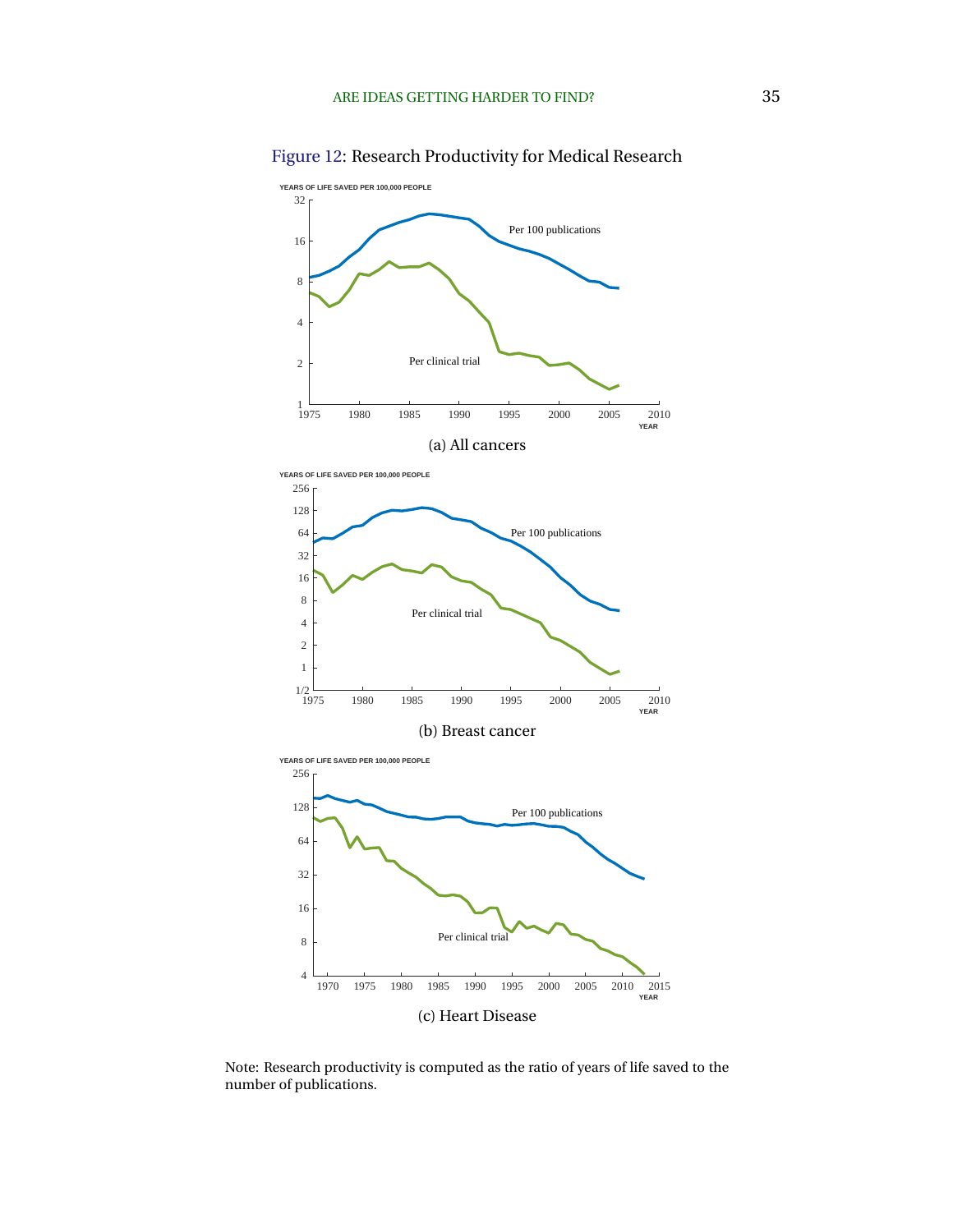Several general comments about research productivity for medical research deserve mention. First, for this application, the units of research productivity are different than what we've seen so far. For example, between 1985 and 2006, declining research productivity means that the number of years of life saved per 100,000 people in the population by each publication of a clinical trial related to cancer declined from more than 8 years to just over one year. For breast cancer, the changes are even starker: from around 16 years per clinical trial in the mid 1980s to less than one year by 2006.

Next, however, notice that the changes were not monotonic if we go back to 1975. Between 1975 and the mid-1980s, research productivity for these two cancer research categories increased quite substantially. The production function for new ideas is obviously complicated and heterogeneous. These cases suggest that it may get easier to find new ideas at first before getting harder, at least in some areas.

## **7. Research Productivity in Firm-Level Data**

Our studies of semiconductors, crops, and medicine are illuminating, but at the end of the day, they are just case studies. One naturally wonders how representative they are of the broader economy. In addition, some growth models associate each firm with a different variety: perhaps the number of firms making corn or semiconductor chips is rising sharply, so that research effort per firm is actually constant, as is research productivity at the firm level. Declining research productivity for corn or semiconductors could in this view simply reflect a further composition bias.<sup>20</sup>

To help address these concerns, we turn to Compustat data on US publicly-traded firms. The strength of these data is that they are more representative than the case studies, but of course they too have limitations. Publicly-traded firms are still a select sample, and our measures of "ideas" and research inputs are likely less precise. However, as a complement to the case studies, we find this evidence helpful.

As a measure of the output of the idea production function, we use decadal averages of annual growth in sales revenue, market capitalization, employment, and revenue labor productivity within each firm. We take the decade as our period of observation to

 $20$ For example, [Peretto](#page-52-0) [\(1998\)](#page-52-0) and Peretto [\(2016b\)](#page-52-0) emphasize this perspective on varieties, while [Aghion](#page-48-0) [and Howitt](#page-48-0) [\(1992\)](#page-48-0) take the alternative view that different firms may be involved in producing the same variety. [Klette and Kortum](#page-51-0) [\(2004\)](#page-51-0) allow the number of varieties produced by each firm to be heterogeneous and to evolve over time.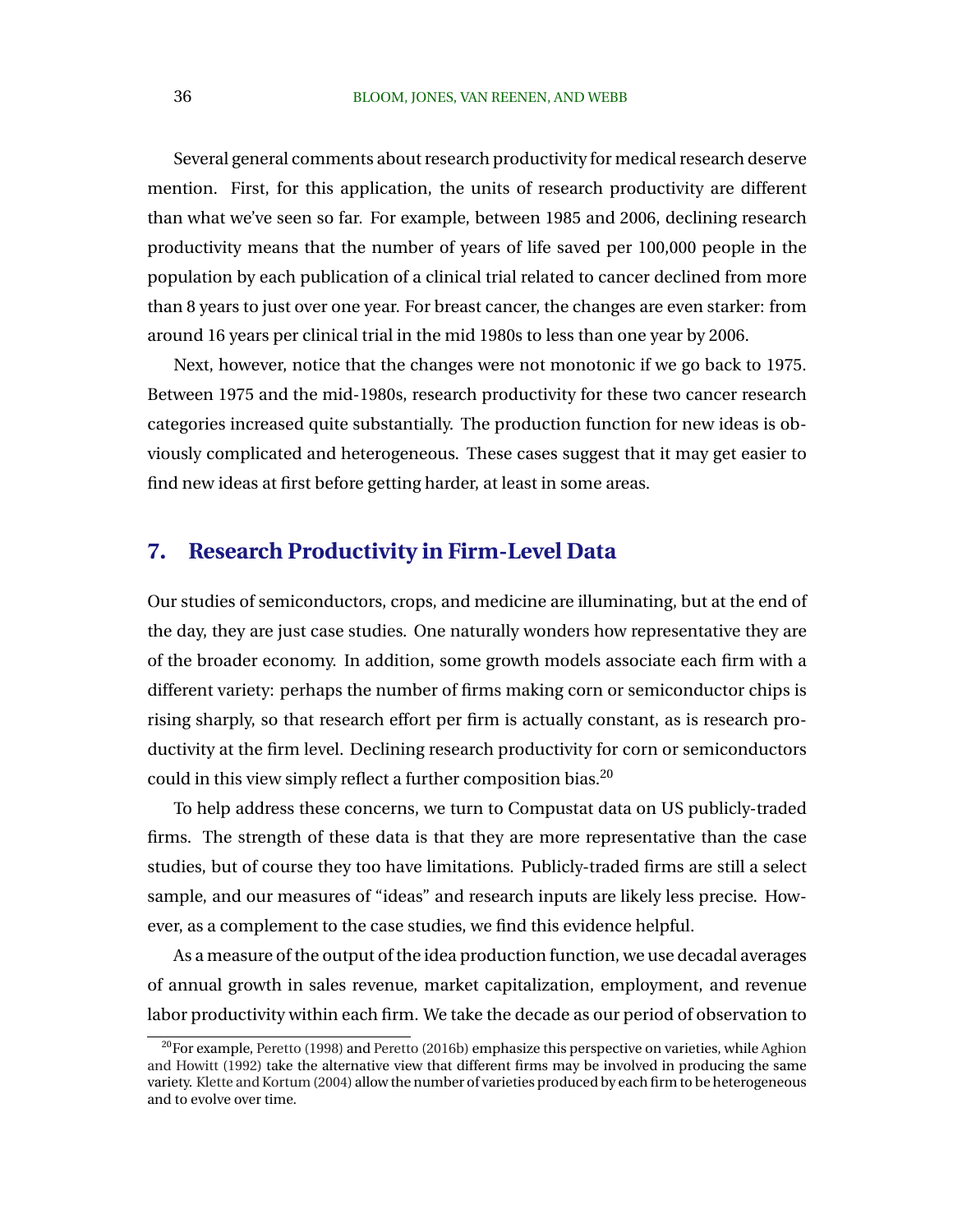smooth out fluctuations.

Why would growth in sales revenue, market cap, or employment be informative about a firm's production of ideas? This approach follows a recent literature emphasizing precisely these links. Many papers have shown that news of patent grants for a firm has a large immediate effect on the firm's stock market capitalization (e.g. [Blundell,](#page-48-0) [Griffith and Van Reenen 1999;](#page-48-0) [Kogan, Papanikolaou, Seru and Stoffman 2015\)](#page-51-0). Patents are also positively correlated with the firm's subsequent growth in employment and sales.

More generally, in models in the tradition of [Lucas](#page-52-0) [\(1978\)](#page-52-0), [Hopenhayn](#page-51-0) [\(1992\)](#page-51-0), and [Melitz](#page-52-0) [\(2003\)](#page-52-0), increases in the fundamental productivity of a firm show up in the long run as increases in sales and firm size, but *not* as increases in sales revenue per worker.<sup>21</sup> This motivates our use of sales revenue or employment to measure fundamental productivity. [Hsieh and Klenow](#page-51-0) [\(2009\)](#page-51-0) and [Garcia-Macia, Hsieh and Klenow](#page-50-0) [\(2016\)](#page-50-0) are recent examples of papers that follow a related approach. Of course, in more general models with fixed overhead labor costs, revenue labor productivity (i.e. sales revenue per worker) and TFPR can be related to fundamental productivity (e.g. Bartelsman, Haltiwanger and Scarpetta, 2013). And sales revenue and employment can change for reasons other than the discovery of new ideas. We try to address these issues by also looking at revenue productivity and through various sample selection procedures, discussed below. These problems also motivate the earlier approach of looking at case studies.

To measure the research input, we use a firm's spending on research and development from Compustat. This means we are restricted to publicly-listed firms that report formal R&D, and such firms are well-known to be a select sample (e.g. disproportionately in manufacturing and large). We look at firms since 1980 that report non-zero R&D, and this restricts us to an initial sample of 15,128 firms. Our additional requirements for sample selection in our baseline sample are

 $21$ This is obvious when one thinks about the equilibrium condition for the allocation of labor across firms in simple settings: in equilibrium, a worker must be indifferent between working in two different firms, which equalizes wages. But wages are typically proportional to output per worker. Moreover, with Cobb-Douglas production and a common exponent on labor, sales revenue per worker would be precisely equated across firms even if they had different underlying productivities. In a [Lucas](#page-52-0) [\(1978\)](#page-52-0) span of control setting, more productive firms just hire more workers, which drives down the marginal product until it is equated across firms. In alternative settings with monopolistic competition, it is the price of a particular variety that declines as the firm expands. Regardless, higher fundamental productivity shows up as higher employment or sales revenue, but not in higher sales per employee.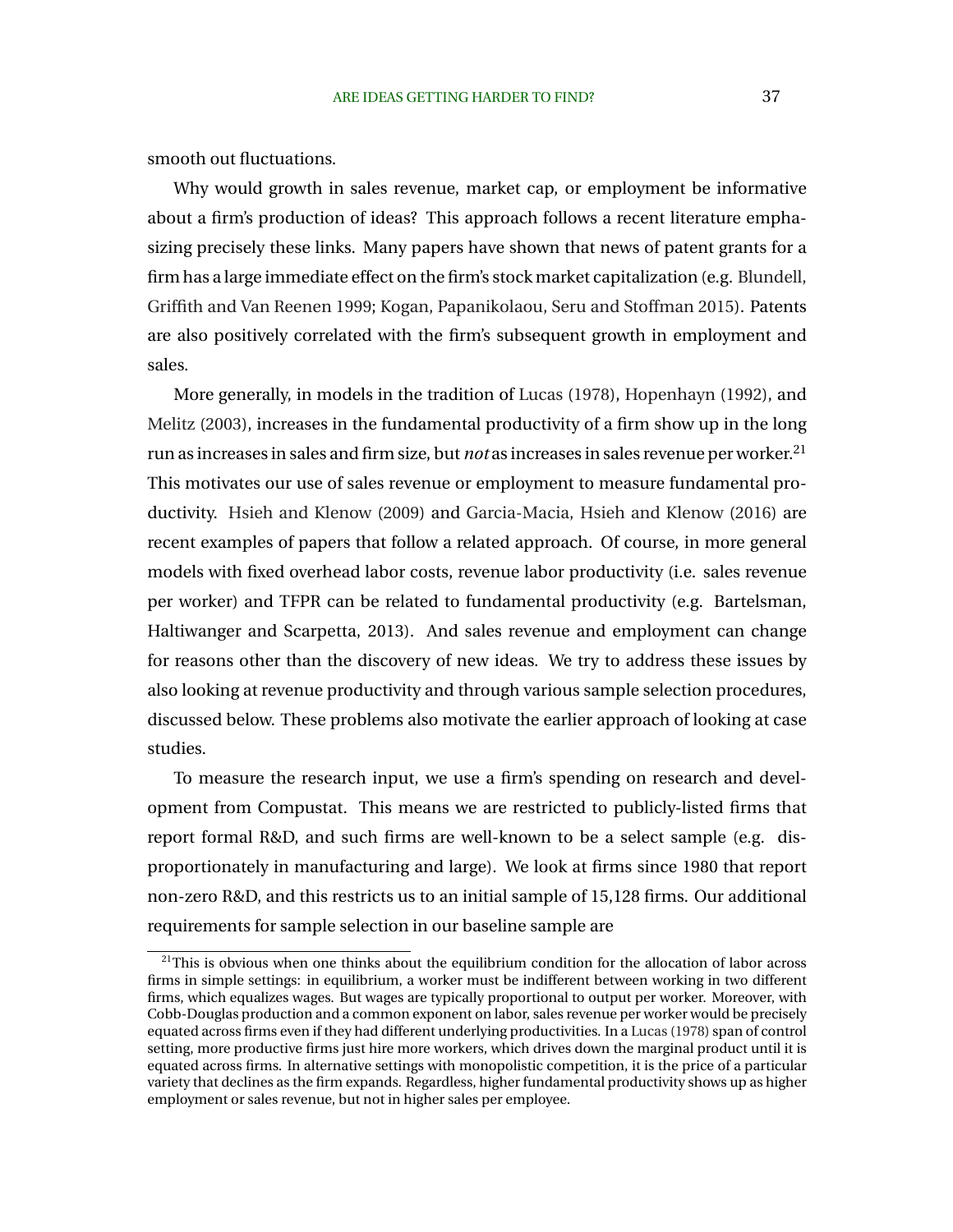- 1. We observe at least 3 annual growth observations for the firm in a given decade. These growth rates are averaged to form the idea output growth measure for that firm in that decade.
- 2. We only consider decades in which our idea output growth measure for the firm is positive (negative growth is clearly not the result of the firm innovating).
- 3. We require the firm to be observed (for both the output growth measure and the research input measure) for two consecutive decades. Our decades are the 1980s, the 1990s, the 2000s (which refers to the 2000-2007 period), and the 2010s (which refers to the 2010-2015 period); we drop the years 2008 and 2009 because of the financial crisis.

We relax many of these conditions in our robustness checks.

Table [4](#page-39-0) shows our research productivity calculation for various cuts of the Compustat data: using sales revenue, market cap, employment, and revenue labor productivity as our idea output measure and following firms that we observe for two, three, and four decades. In all samples, there is substantial growth in the effective number of researchers within each firm, with growth rates averaging between 2.4% and 8.8% per year. Under our null hypothesis, this rapid growth in research should translate into higher growth rates of firm-level sales and employment with a constant level of research productivity. Instead, what we see in Table [4](#page-39-0) are steady, rapid declines in firm-level research productivity across all samples, at growth rates that range from -4.2% to - 14.5% per year for multiple decades.

Put differently, and reporting the results using sales revenue as a baseline, research productivity declines by an average factor of 3.9 for firms that we can compare across only two decades, by a factor of 9.2 across firms we can compare across three decades, and by a factor of 40.3 across firms that we can compare across our entire 4 decade sample, between 1980 and 2015.<sup>22</sup>

Averaging across all our samples, research productivity falls at a rate of about 9% per year, cumulating to a 2.5-fold decline every decade. At this rate, research productivity declines by a factor of about 15 over three decades of changes; put differently, it requires 15 times more researchers today than it did 30 years ago to produce the same rate of

 $22$ The averages we report throughout are weighted averages, using the effective number of researchers in each firm as weights.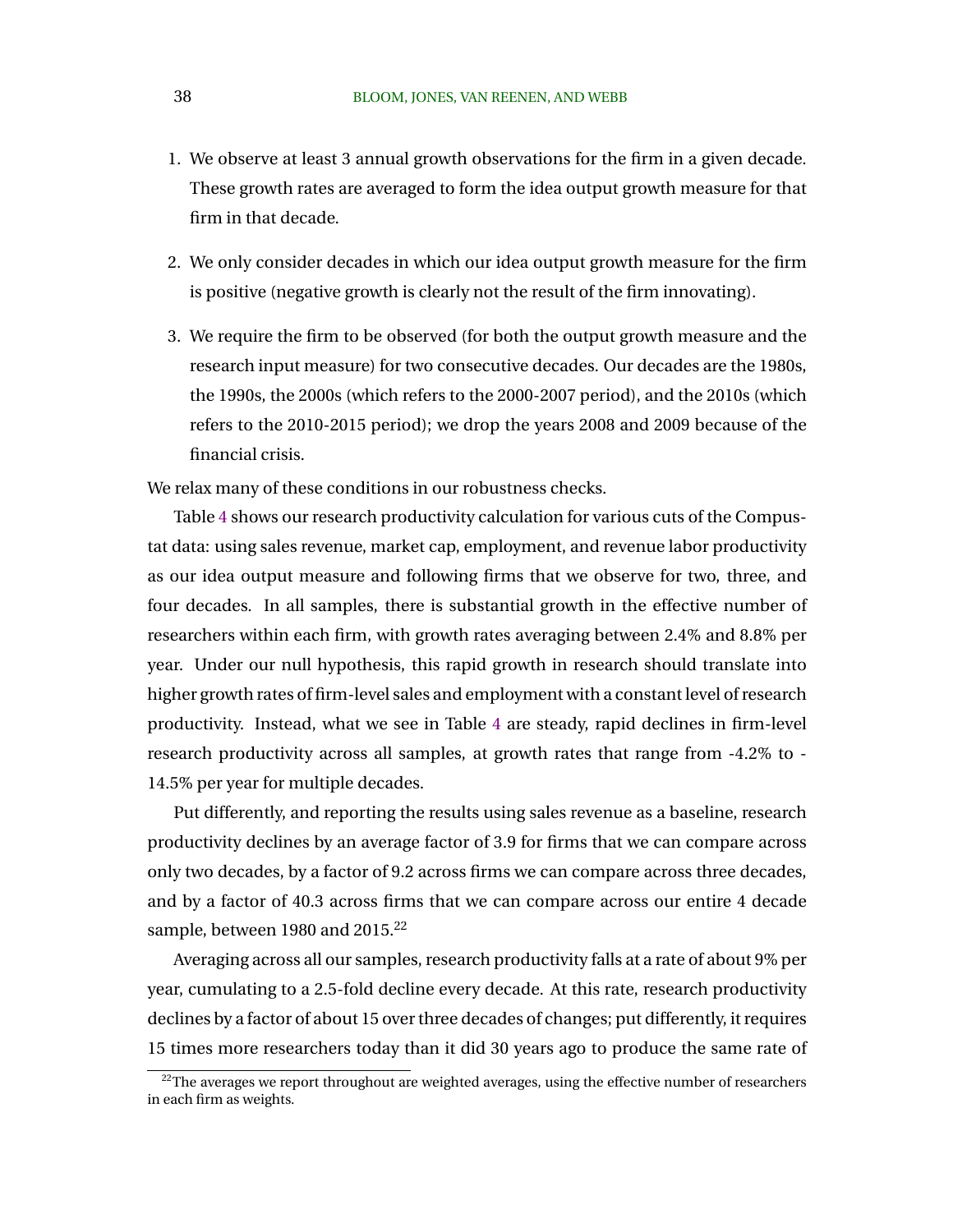| - Effective research - |         | <b>Research Productivity</b> |           |
|------------------------|---------|------------------------------|-----------|
| Factor                 | Average | Factor                       | Average   |
| increase               |         | decrease                     | growth    |
|                        |         |                              |           |
| 2.0                    | 6.8%    | 3.9                          | $-13.6\%$ |
| 3.8                    | 6.7%    | 9.2                          | $-11.1%$  |
| 13.7                   | 8.7%    | 40.3                         | $-12.3%$  |
|                        |         |                              |           |
| 2.2                    | 8.0%    | 3.4                          | $-12.2%$  |
| 3.1                    | 5.6%    | 6.3                          | $-9.2%$   |
| 7.9                    | 6.9%    | 14.0                         | $-8.8\%$  |
|                        |         |                              |           |
| 2.2                    | 8.0%    | 2.8                          | $-10.3\%$ |
| 4.0                    | 6.9%    | 18.2                         | $-14.5%$  |
| 13.9                   | 8.8%    | 31.5                         | $-11.5%$  |
|                        |         |                              |           |
| 1.9                    | $6.4\%$ | 2.2                          | $-7.9\%$  |
| 1.6                    | 2.4\%   | 2.5                          | $-4.5\%$  |
| 2.5                    | 3.1%    | 3.5                          | $-4.2%$   |
|                        |         | growth                       |           |

#### <span id="page-39-0"></span>Table 4: Research Productivity in Compustat Firm-Level Data

Note: The table shows averages of firm-level outcomes for effective research and research productivity. Sales Revenue and Market Cap are deflated by the GDP implicit price deflator. Revenue Labor Productivity is deflated Sales Revenue divided by Employment. R&D expenditures are deflated by a measure of the nominal wage for high-skilled workers. The average growth rate across 2 decades is computed by dividing by 10 years (e.g. between 1985 and 1995); others follow this same approach. Averages are computed by weighting firms by the median number of effective researchers in each firm across the decades. See the online data appendix for more details.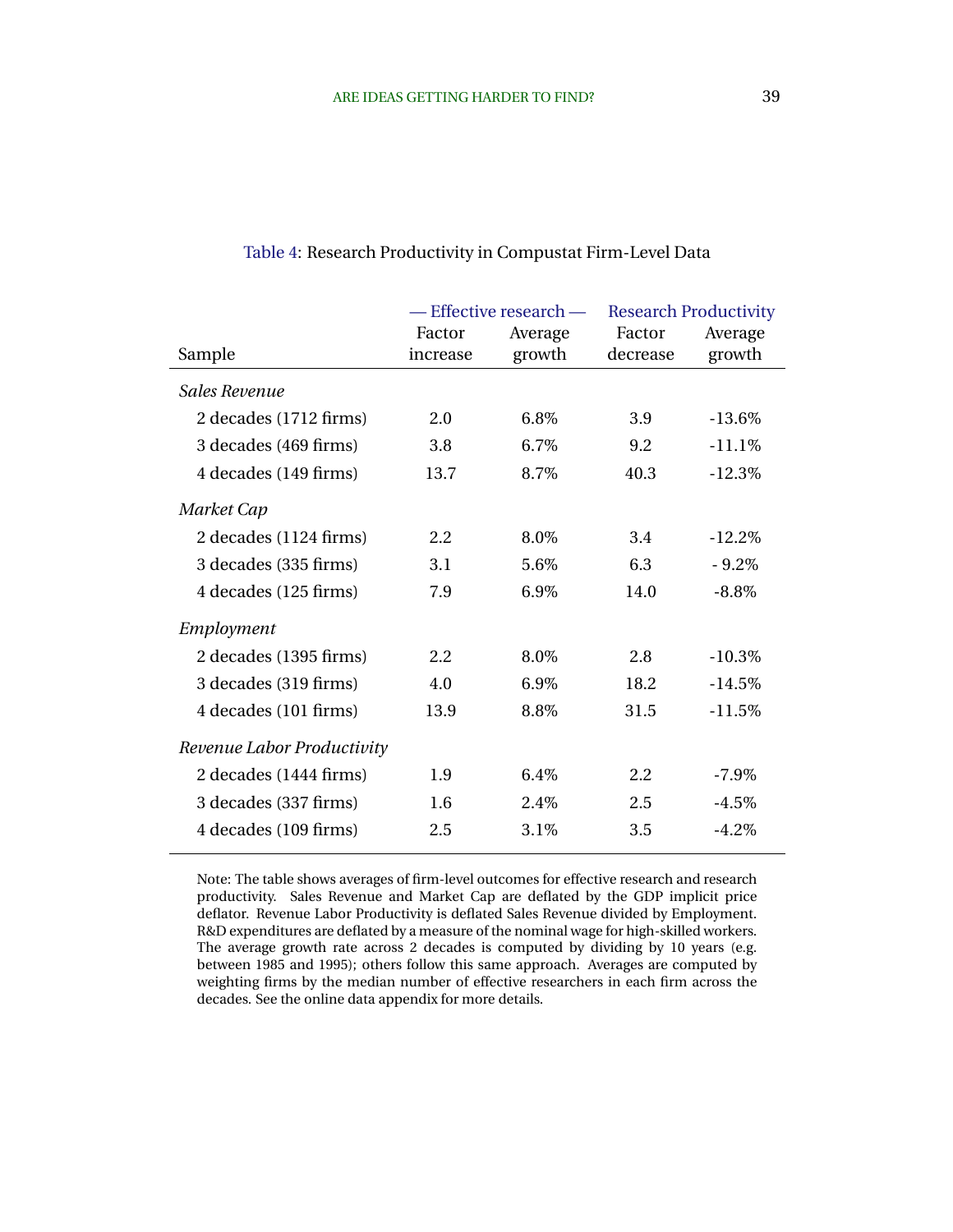

Figure 13: Compustat Distributions, Sales Revenue (2 Decades)

Note: Based on 1712 firms. 22.1% of firms have increasing research productivity. Only 3.0% have research productivity that is roughly constant, defined as a growth rate whose absolute value is less than 1% per year.

firm revenue growth.

The next three figures characterize the heterogeneity across firms in our Compustat sample by showing the distribution of the factor changes in effective research and research productivity across all the firms; to keep things manageable, we focus on the results for sales revenue, but the results with other output measures are similar. Figure 13 shows this distribution for the firms we observe for only two decades, while Figures [14](#page-41-0) and [15](#page-41-0) shows the distributions for the firms observed for three and four decades.

The heterogeneity across firms is impressive and somewhat reminiscent of the heterogeneity we see in our case studies. Nevertheless, it is clear from these histograms that there is essentially no evidence that constant research productivity is a good characterization of the firm-level data. The average, median, and modal firms experience large declines in research productivity. There is a long tail of firms experiencing even larger declines but also a small minority of firms that see increases in research productivity. The fraction of firms that exhibit something like constant research productivity is tiny. For example, less than 5% of firms in any of the histograms have research productivity changing (either rising or falling) by less than 1% per year on average.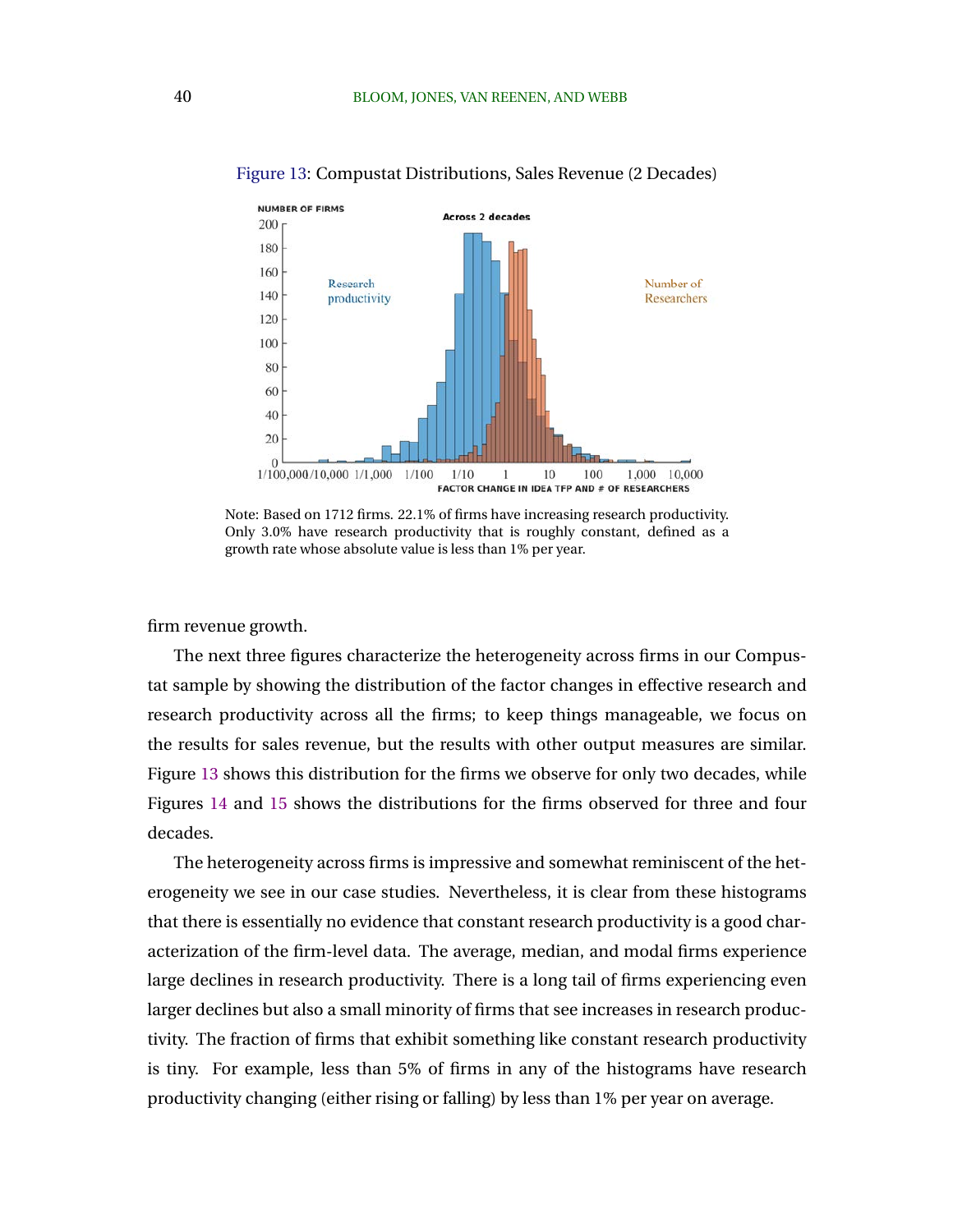

#### <span id="page-41-0"></span>Figure 14: Compustat Distributions, Sales Revenue (3 Decades)

Note: Based on 469 firms. 11.9% of firms have increasing research productivity. Only 4.3% have research productivity that is roughly constant, defined as a growth rate whose absolute value is less than 1% per year.



Figure 15: Compustat Distributions, Sales Revenue (4 Decades)

Note: Based on 149 firms. 14.8% of firms have increasing research productivity. 4.7% firms in this sample have research productivity that is roughly constant, defined as a growth rate whose absolute value is less than 1% per year.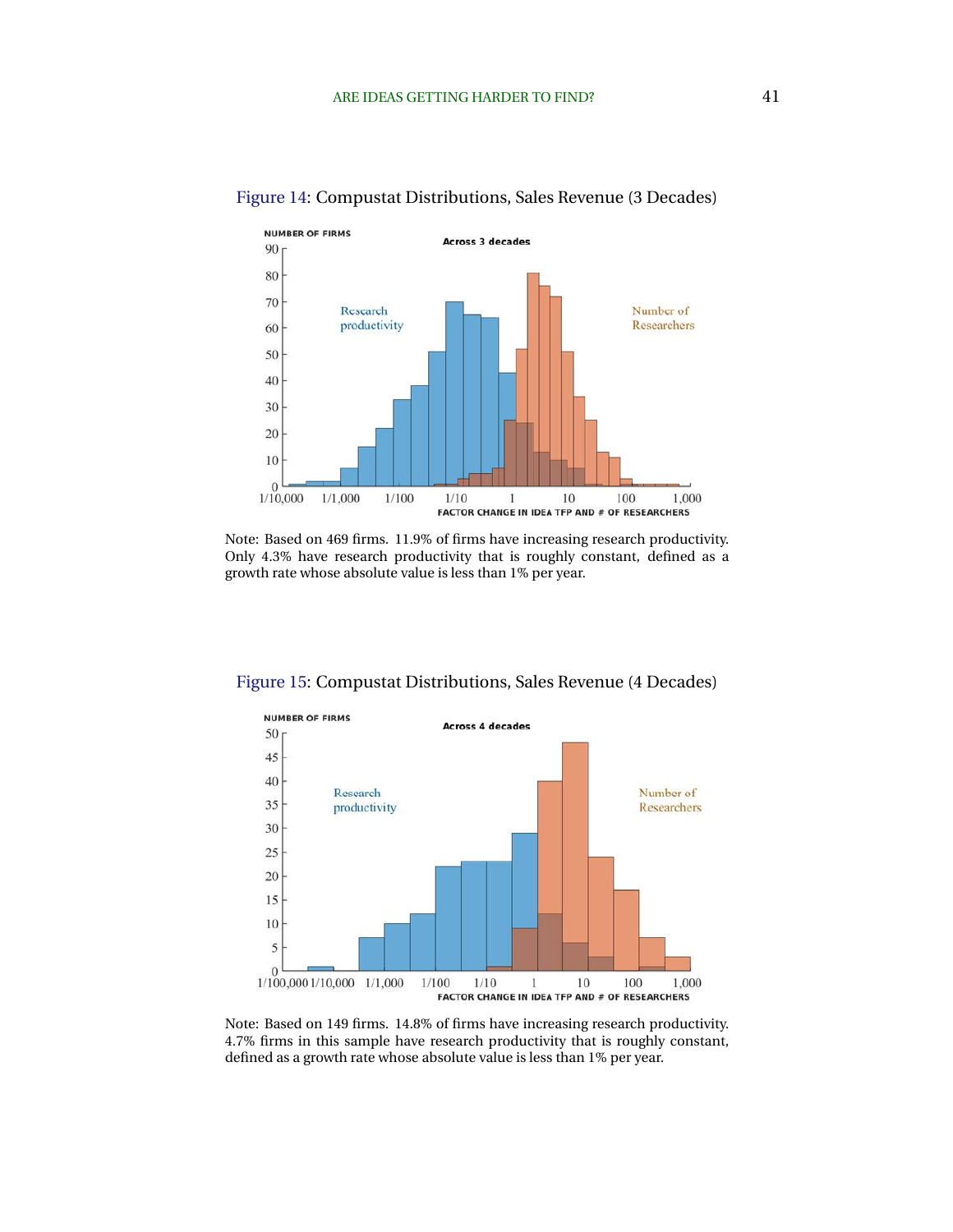|                                                |                    | — Effective research — |                    | <b>Research Productivity</b> |
|------------------------------------------------|--------------------|------------------------|--------------------|------------------------------|
| Case                                           | Factor<br>increase | Average<br>growth      | Factor<br>decrease | Average<br>growth            |
| Benchmark (469 firms)                          | 3.8                | 6.7%                   | 9.2                | $-11.1\%$                    |
| Winsorize $q < .01$ (986 firms)                | 2.3                | 4.1%                   | 7.9                | $-10.3%$                     |
| Winsorize top/bottom (986 firms)               | 2.3                | 4.1%                   | 6.0                | $-8.9\%$                     |
| Research must increase (356 firms)             | 5.1                | 8.1\%                  | 11.6               | $-12.3\%$                    |
| Drop if <i>any</i> negative growth (367 firms) | 5.6                | 8.6%                   | 17.9               | $-14.4\%$                    |
| Median sales growth (586 firms)                | 3.8                | $6.6\%$                | 6.3                | $-9.2\%$                     |
| Unweighted averages (469 firms)                | 3.8                | $6.7\%$                | 9.2                | $-11.1\%$                    |

#### Table 5: Compustat Sales Data across 3 Decades: Robustness

Note: Robustness results reported for the sample of changes across 3 decades. "Winsorize  $g < .01$ " means we replace any idea output measure that is less than 1% annually with a value of 1%. "Winsorize top/bottom" does this same thing but winsorizes an equal number of firms at the top of the idea output distribution. "Research must increase" means we require that the research measure be rising across the decades. "Drop if any negative growth" means we drop firms that have any decade (across our 1980–2015 period) in which average market cap growth is negative. "Median sales growth" uses the median of sales revenue growth in each decade rather than the mean. "Unweighted averages" gives each firm equal weight in computing summary statistics, rather than weighting each firm by its effective number of researchers.

Table 5 provides additional evidence of the robustness of these results. In the interests of brevity, we report these results for the sales revenue output measure for firms that we observe across three decades, but the results for our other output measures and time frames are similar. The first row of the table repeats the benchmark results described earlier. The second and third rows relax the requirement that sales growth is positive. In the second row, we replace all growth rates less than 1% with 1%, while in the third row we additionally winsorize an equal number of firms at the top of the growth rate distribution. This increases the sample size considerably and brings the R&D growth numbers down substantially. In both cases, research productivity falls sharply, reassuring us that this sample selection criteria is not driving the results. The fourth row imposes the restriction that research is increasing across the observed decades. The fifth row tightens our restrictions and drops firm in which sales revenue declines on average in any decade.The sixth row uses median sales growth in each decade rather than mean sales growth as our output measure. And the last row reports unweighted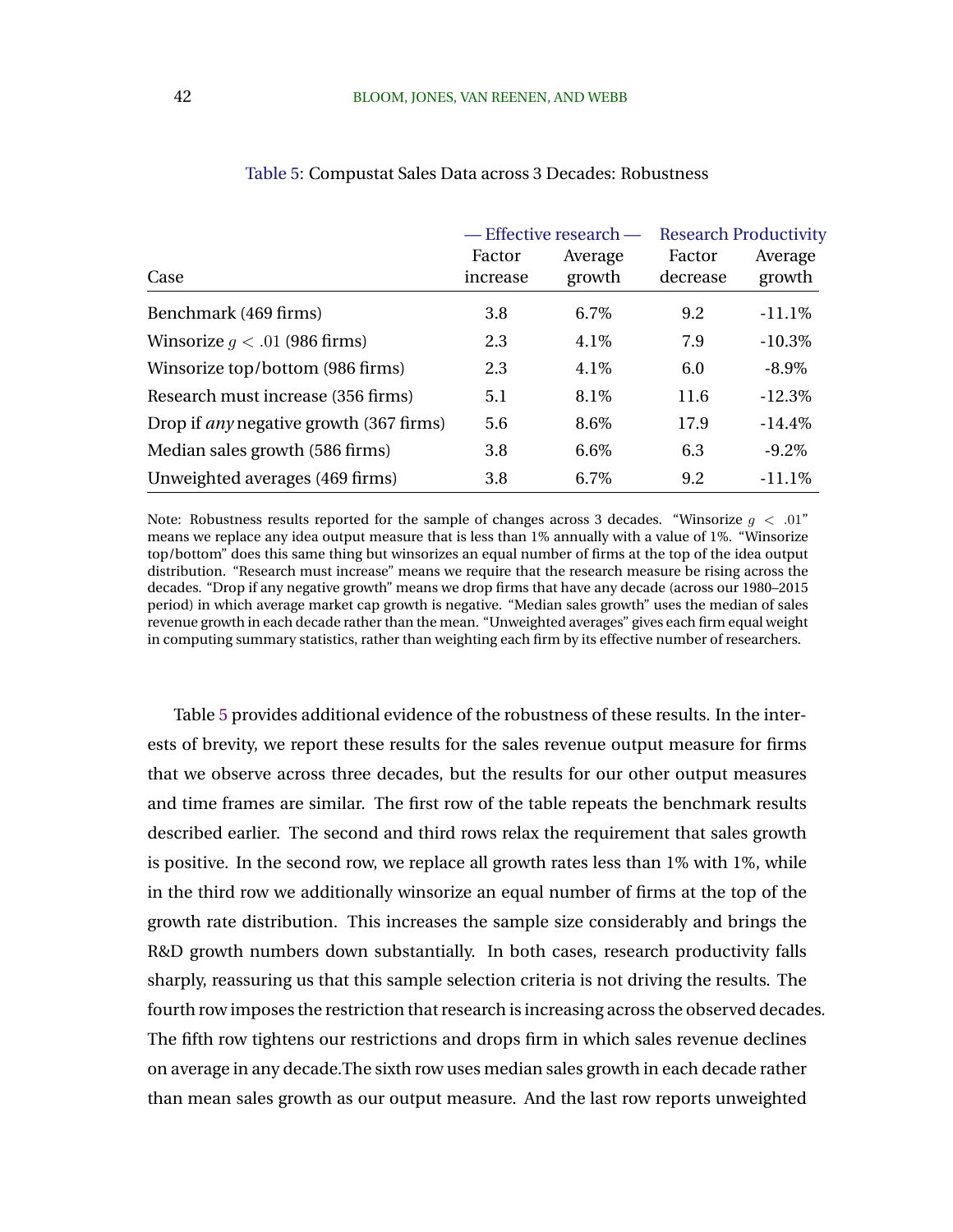<span id="page-43-0"></span>averages rather than weighting firms by the effective number of researchers. The general finding of substantial declines in research productivity is robust.

## **8. Discussion**

The evidence presented in this paper concerns the extent to which a constant level of research effort can generate constant exponential growth, either in the economy as a whole or within relatively narrow categories, such as a firm or a seed type or a health condition. We provide consistent evidence that the historical answer to this question is no: as summarized in Table [6,](#page-44-0) research productivity is declining at a substantial rate in virtually every place we look. The table also provides a way to quantify the magnitude of the declines in research productivity by reporting the half-life in each case. Taking the aggregate economy number as a representative example, research productivity declines at an average rate of 5.3 percent per year, meaning that it takes around 13 years for research productivity to fall by half. Or put another way, the economy has to double its research efforts every 13 years just to maintain the same overall rate of economic growth.

A natural question is whether or not these empirical patterns can be reproduced in a general equilibrium model of growth. One class of models that is broadly consistent with this evidence is the semi-endogenous growth approach of [Jones](#page-51-0) [\(1995\)](#page-51-0), [Kortum](#page-51-0) [\(1997\)](#page-51-0), and [Segerstrom](#page-53-0)  $(1998)$ .<sup>23</sup> These models propose that the idea production function takes the form

$$
\frac{\dot{A}_t}{A_t} = (\alpha A_t^{-\beta}) \cdot S_t.
$$
\n(17)

Research productivity declines as  $A_t$  rises, so that it gets harder and harder to generate constant exponential growth. The elasticity  $\beta$  governs this process. That is, it measures the extent of dynamic diminishing returns in idea production, with a higher  $\beta$  meaning that research productivity declines more rapidly as  $A_t$  increases.

Comparing both sides of equation (17), one can see that constant exponential growth requires a growing number of researchers  $S_t.$  In fact, if  $\dot{A}_t/A_t$  is constant over time, it must be that

$$
g_A = \frac{g_S}{\beta} \tag{18}
$$

 $23$  [Jones](#page-51-0) [\(2005\)](#page-51-0) provides a broad overview of this class of models.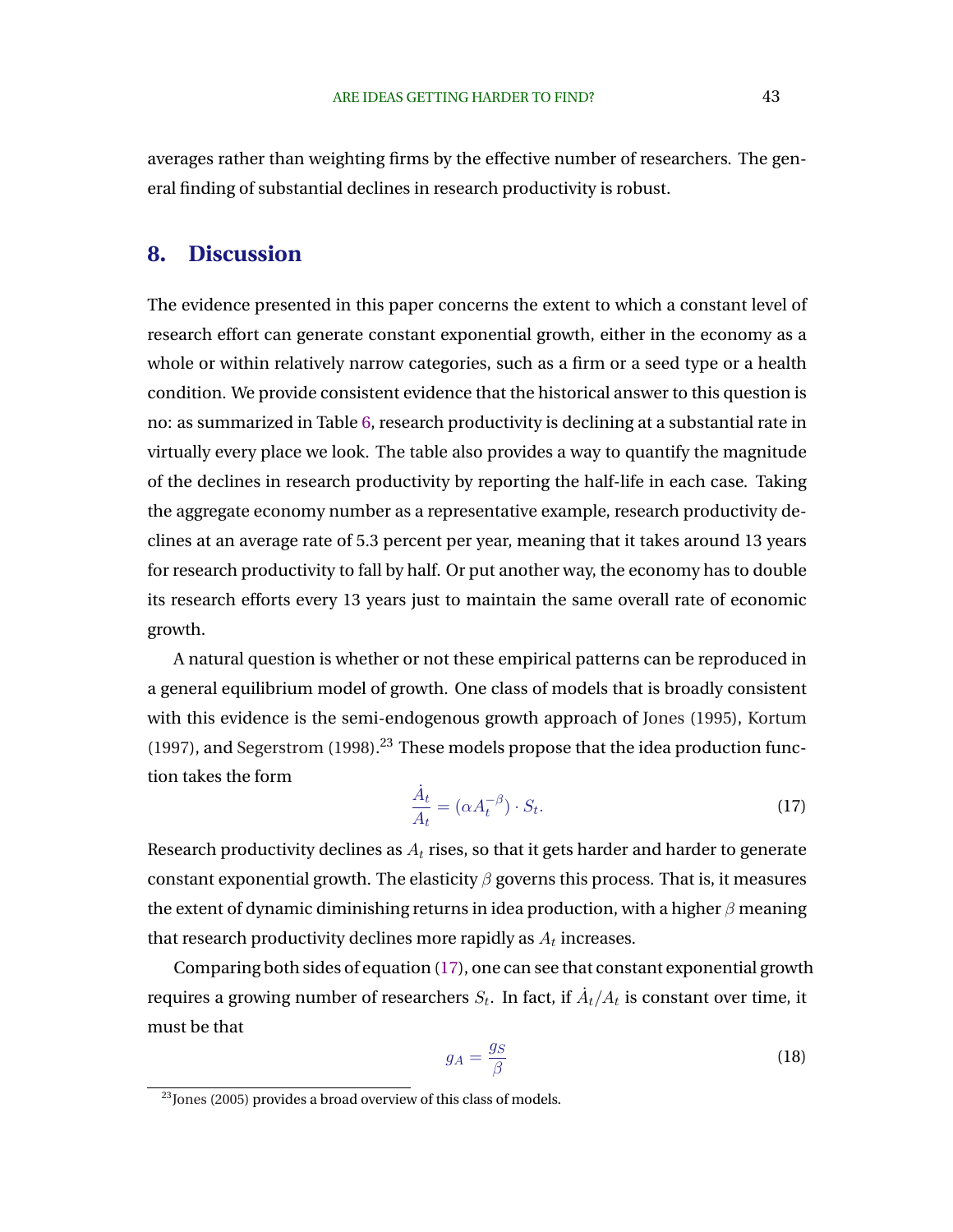<span id="page-44-0"></span>

|                             | <b>Time</b> | Average annual | Half-life      | <b>Extent of</b><br>Diminishing |
|-----------------------------|-------------|----------------|----------------|---------------------------------|
| <b>Scope</b>                | Period      | growth rate    | (years)        | Returns, $\beta$                |
| Aggregate economy           | 1930-2015   | $-5.3%$        | 13             | 3.4                             |
| Moore's law                 | 1971-2014   | $-6.8\%$       | 10             | 0.2                             |
| Corn, version 1             | 1969-2009   | $-9.9\%$       | $\overline{7}$ | 7.2                             |
| Corn, version 2             | 1969-2009   | $-6.2%$        | 11             | 4.5                             |
| Soybeans, version 1         | 1969-2009   | $-7.3%$        | 9              | 6.3                             |
| Soybeans, version 2         | 1969-2009   | $-4.4%$        | 16             | 3.8                             |
| Cotton, version 1           | 1969-2009   | $-3.4%$        | 21             | 2.5                             |
| Cotton, version 2           | 1969-2009   | $+1.3\%$       | $-55$          | $-0.9$                          |
| Wheat, version 1            | 1969-2009   | $-6.1%$        | 11             | 6.8                             |
| Wheat, version 2            | 1969-2009   | $-3.3%$        | 21             | 3.7                             |
| New molecular entities      | 1970-2015   | $-3.5%$        | 20             |                                 |
| Cancer (all), publications  | 1975-2006   | $-0.6%$        | 116            |                                 |
| Cancer (all), trials        | 1975-2006   | $-5.7%$        | 12             |                                 |
| Breast cancer, publications | 1975-2006   | $-6.1\%$       | 11             |                                 |
| Breast cancer, trials       | 1975-2006   | $-10.1%$       | $\overline{7}$ |                                 |
| Heart disease, publications | 1968-2011   | $-3.7%$        | 19             |                                 |
| Heart disease, trials       | 1968-2011   | $-7.2%$        | 10             |                                 |
| Compustat, sales            | 3 decades   | $-11.1%$       | 6              | 1.1                             |
| Compustat, market cap       | 3 decades   | $-9.2%$        | 8              | 0.9                             |
| Compustat, employment       | 3 decades   | $-14.5%$       | 5              | 1.8                             |
| Compustat, sales/emp        | 3 decades   | $-4.5%$        | 15             | 1.1                             |

### Table 6: Summary of the Evidence on Research Productivity

Note: The growth rates of research productivity are taken from other tables in this paper. The half life is the number of years it takes for research productivity to fall in half at this growth rate. The last column reports the extent of diminishing returns in producing exponential growth, according to equation [\(17\)](#page-43-0). This measure is only reported for cases in which the idea output measure is an exponential growth rate (i.e. not for the health technologies, where units would matter).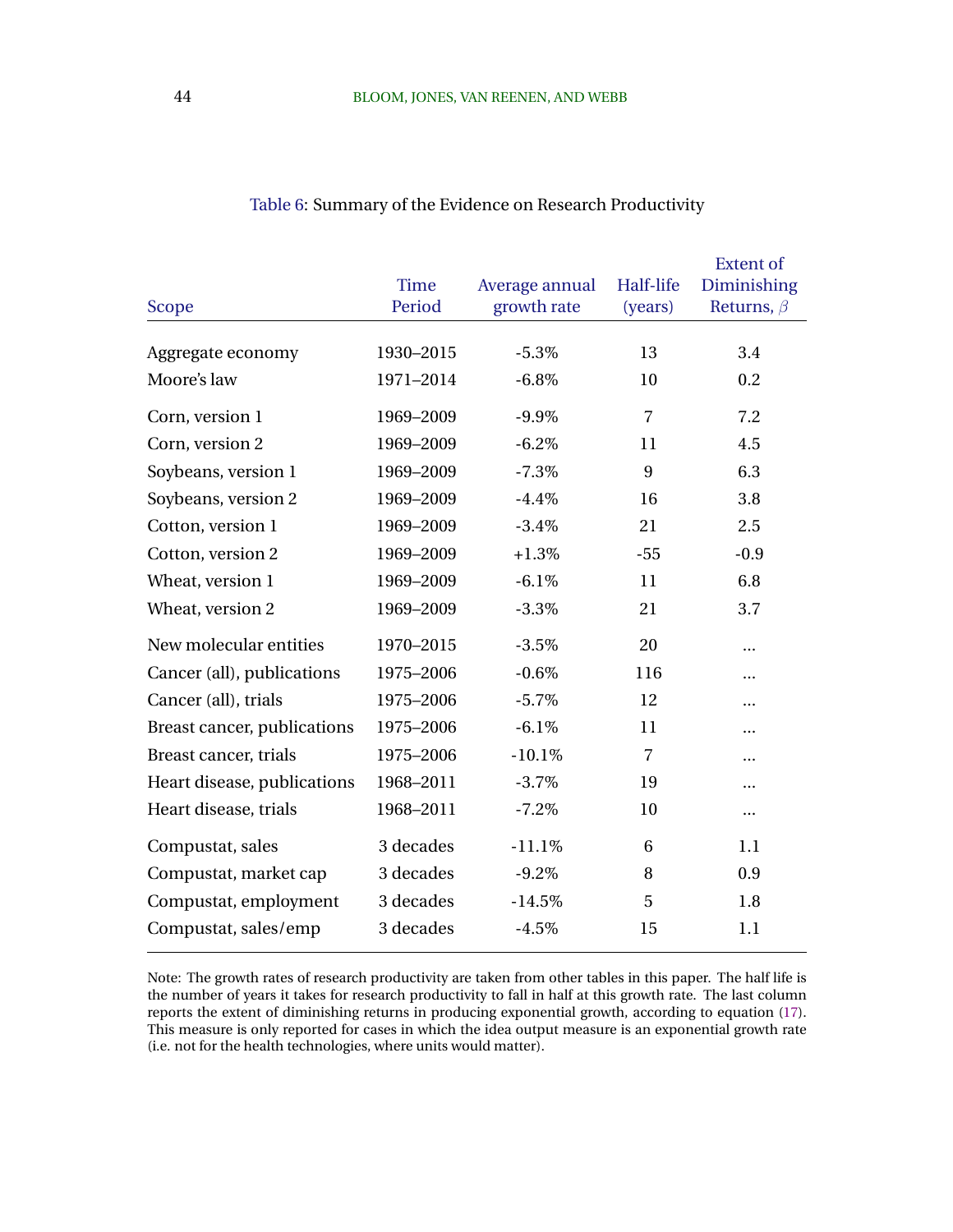where  $g_x$  denotes the constant growth rate of any variable x. The growth rate of the economy equals the growth rate of research effort deflated by the extent of diminishing returns in idea production. Rising research effort and declining research productivity offset — endogenously in this framework — to deliver constant exponential growth.

Finally, this analysis can be applied across different firms, goods, or industries, following the insights of [Ngai and Samaniego](#page-52-0) [\(2011\)](#page-52-0), who develop a semi-endogenous growth model with heterogeneity in the dynamic spillover parameters of the idea production functions. Some goods, like semiconductors, can have rapid productivity growth because their  $\beta$  is small, while other goods like the speed of airplanes or perhaps the education industry itself could have slow rates of innovation because their  $\beta$  is large. Nevertheless, all of these products could exhibit constant exponential growth if the amount of research effort put toward innovation is itself growing exponentially.

This framework helps us address a phenomenon that might at first have appeared puzzling: research productivity is declining very rapidly in the fastest growing sector in the economy, semiconductors. Why? In particular, why are we throwing so many resources at a sector that has such sharp declines in research productivity?

The last column of Table [6](#page-44-0) reports estimates of  $\beta$  for each of our case studies, according to equation [\(17\)](#page-43-0), and the results speak to the semiconductor puzzle we just highlighted. In particular, semiconductors is the application with the smallest value of β, coming in at 0.2, suggesting that it is the sector with the *least* degree of diminishing returns in idea production: A is growing at 35% per year, while research productivity is falling at 7% per year. From [\(17\)](#page-43-0), this implies a value of  $\beta$  of 7/35 = 0.2. In contrast, economy-wide TFP growth averages about 1.5% per year, while research productivity is declining at a rate of about 5% per year, yielding a  $\beta$  of more than 3! So in fact, semiconductors shows much *less* diminishing returns than the economy as a whole.

Research productivity for semiconductors falls so rapidly, not because that sector has the sharpest diminishing returns — the opposite is true. It is instead because research in that sector is growing more rapidly than in any other part of the economy, pushing research productivity down. A plausible explanation for the rapid research growth in this sector is the "general purpose" nature of information technology. Demand for better computer chips is growing so fast that it is worth suffering the declines in research productivity there in order to achieve the gains associated with Moore's Law.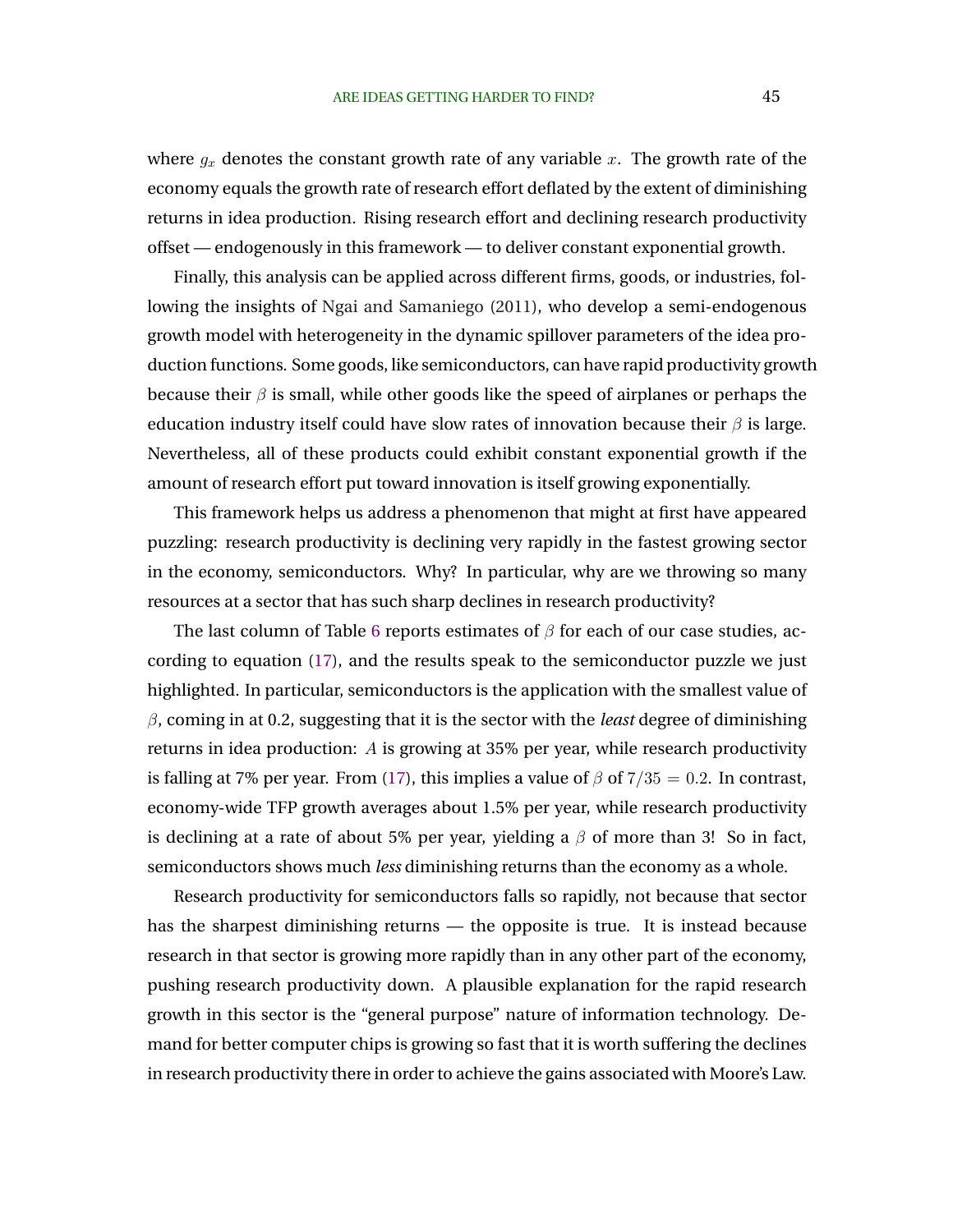# **9. Conclusion**

A key assumption of many endogenous growth models is that a constant number of researchers can generate constant exponential growth. We show that this assumption corresponds to the hypothesis that the total factor productivity of the idea production function is constant, and we proceed to measure research productivity in many different contexts.

Our robust finding is that research productivity is falling sharply everywhere we look. Taking the U.S. aggregate number as representative, research productivity falls in half every 13 years — ideas are getting harder and harder to find. Put differently, just to sustain constant growth in GDP per person, the U.S. must double the amount of research effort searching for new ideas every 13 years to offset the increased difficulty of finding new ideas.

This analysis has implications for the growth models that economists use in our own research, like those cited in the introduction. The standard approach in recent years employs models that assume constant research productivity, in part because it is convenient and in part because the earlier literature has been interpreted as being inconclusive on the extent to which this is problematic. We believe the empirical work we have presented speaks clearly against this assumption. A first-order fact of growth empirics is that research productivity is falling sharply.

Future work in the growth literature should determine how best to understand this fact. One possibility is the semi-endogenous growth models discussed in the preceding section. These models have important implications. For example, they have a "Red Queen" prediction in which we have to run faster and faster to maintain constant exponential growth.<sup>24</sup> If the growth rate of research inputs were to slow, this could cause economic growth itself to slow down. It is possible that this contributes to the global slowdown in productivity growth during the past fifteen years.

One way in which the overall interpretation of the evidence in this paper could be wrong is if there is indeed declining research productivity in every sector, but the entire increase in aggregate R&D occurs in making quality/productivity improvements for individual varieties. The separate idea production function for producing new varieties

<sup>24</sup>Recall Lewis Carroll's *Through the Looking Glass*: "Now, here, you see, it takes all the running you can do, to keep in the same place. If you want to get somewhere else, you must run at least twice as fast as that!"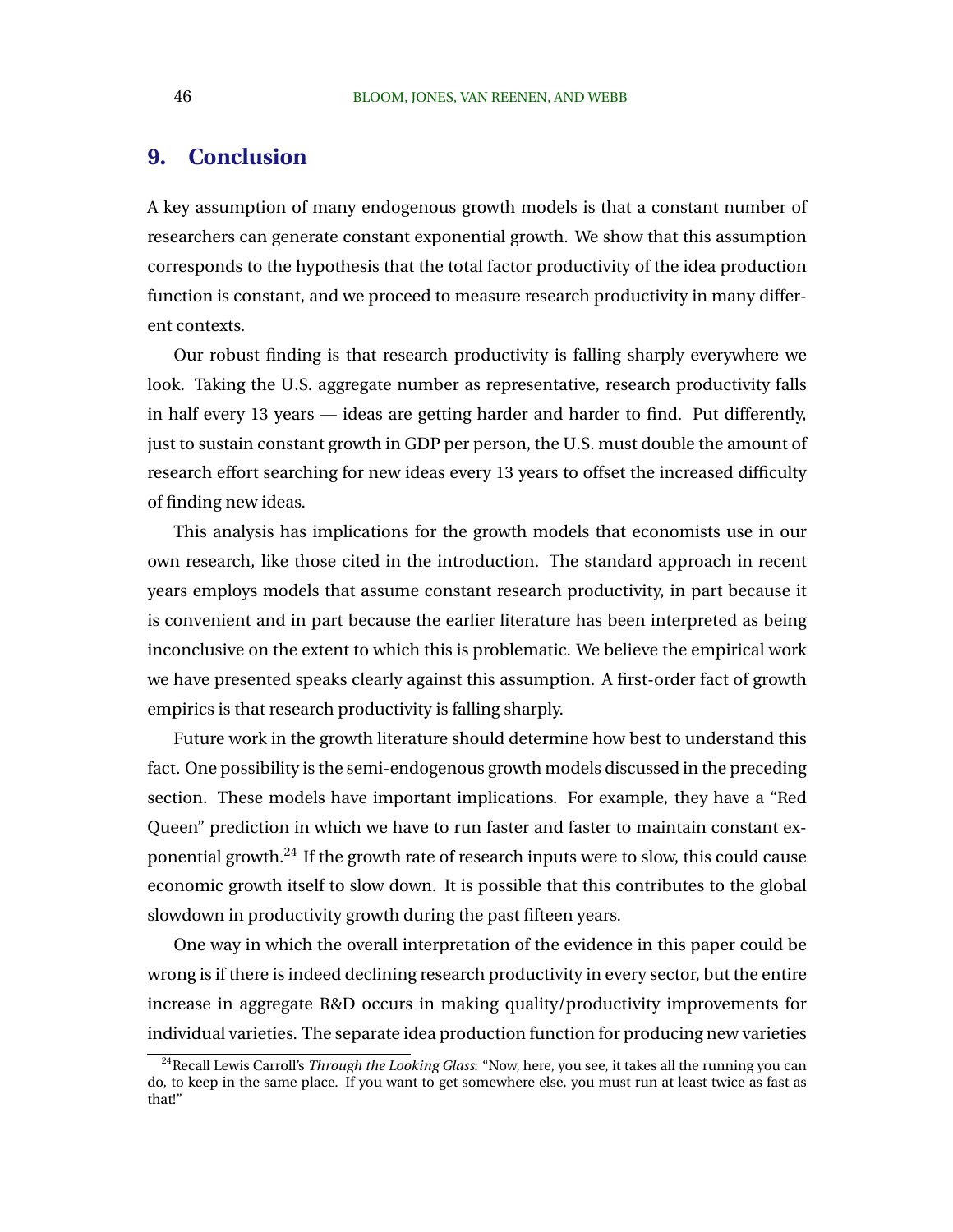<span id="page-47-0"></span>could then exhibit constant research productivity if in fact the research going to create new varieties is not increasing over time. While this is conceptually possible, it seems unlikely. We do not have any growth models in the literature that suggest this could occur in an equilibrium in which there is population growth. Why, despite a growing population and constant research productivity, would the equilibrium allocation feature a constant number of researchers creating new varieties? Nevertheless, this loophole is one that future research may wish to consider.

Alternatively, there are other possible explanations for declining research productivity. Incumbent firms may be shifting to "defensive" R&D to protect their market position, and this could cause research productivity to decline; [Dinopoulos and Syropoulos](#page-50-0) [\(2007\)](#page-50-0) provide a model along these lines. Or perhaps declines in basic research spending (potentially related to the U.S. decline in publicly-funded research as a share of GDP) have negatively impacted overall research productivity. Clearly this would have important policy implications.<sup>25</sup>

That one particular aspect of endogenous growth theory should be reconsidered does not diminish the contribution of that literature. Quite the contrary. The only reason models with declining research productivity can sustain exponential growth in living standards is because of the key insight from that literature: ideas are nonrival. And if research productivity were constant, sustained growth would actually not require that ideas be nonrival; [Akcigit, Celik and Greenwood](#page-48-0) [\(2016b\)](#page-48-0) show that fully rivalrous ideas in a model with perfect competition can generate sustained exponential growth in this case. Our paper therefore clarifies that the fundamental contribution of endogenous growth theory is not that research productivity is constant or that subsidies to research can necessarily raise growth. Rather it is that ideas are different from all other goods in that they do not get depleted when used by more and more people. Exponential growth in research leads to exponential growth in  $A_t$ . And because of nonrivalry, this leads to exponential growth in per capita income.

<sup>25</sup>For example, see [Akcigit, Hanley and Serrano-Velarde](#page-48-0) [\(2016a\)](#page-48-0).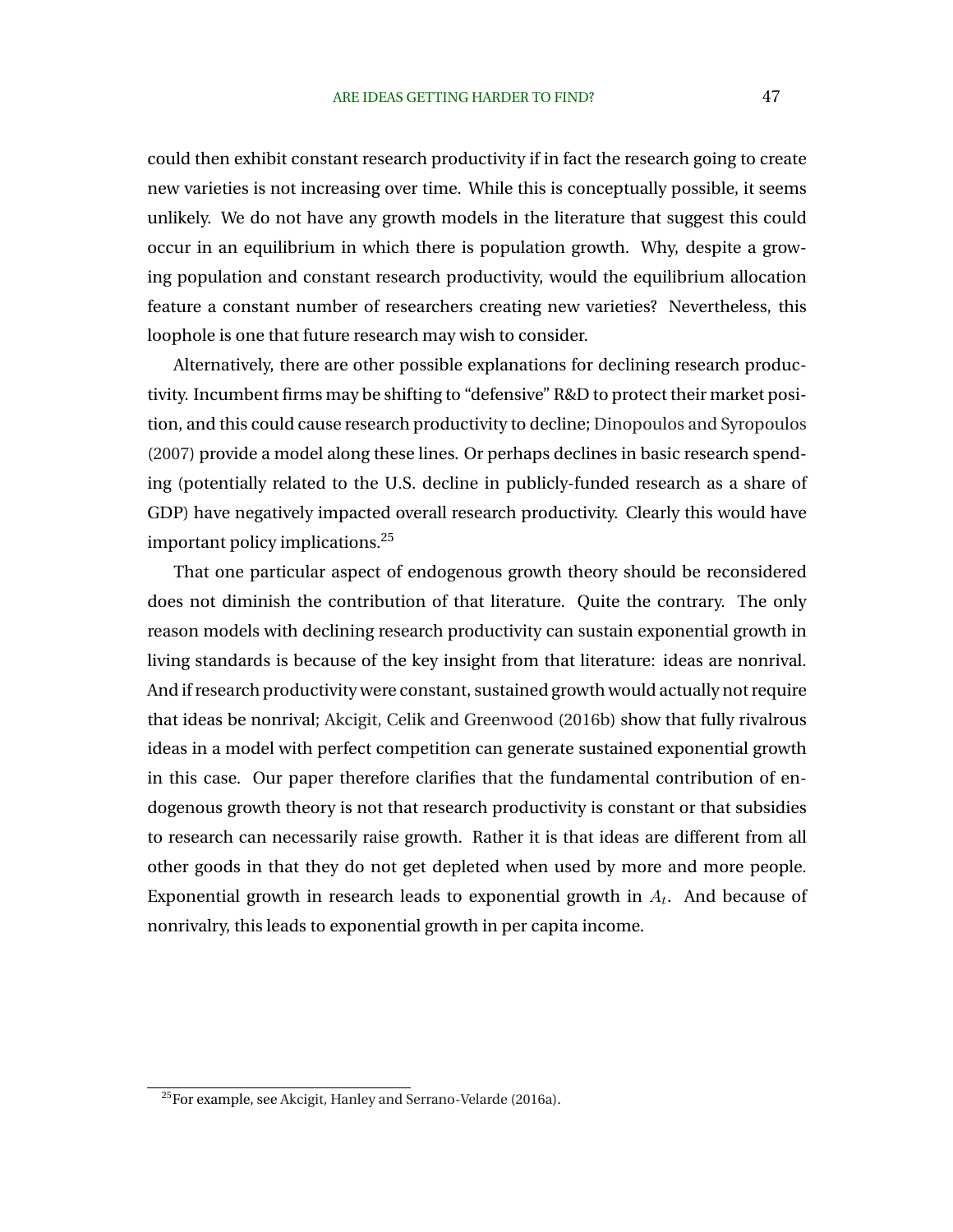# <span id="page-48-0"></span>**A Appendix: Robustness Results: Allowing** λ < 1

Table [A1](#page-49-0) shows the robustness of our results to the baseline assumption that there is no diminishing returns to research in the idea production function. See the discussion in Section [3.4.](#page-15-0) for more details. For this set of results, we assume the input into the idea production function is  $S^{\lambda}$  where  $\lambda = 3/4$ . As expected, the growth rates of research productivity are about three-fourths as large as in the baseline case, reported in the main text in Table [6,](#page-44-0) but they are substantially negative nearly everywhere we look.

## **References**

- Acemoglu, Daron and Pascual Restrepo, "The Race between Man and Machine: Implications of Technology for Growth, Factor Shares and Employment," May 2016. unpublished.
- Aghion, Philippe and Peter Howitt, "A Model of Growth through Creative Destruction," *Econometrica*, March 1992, *60* (2), 323–351.
- $\equiv$  and  $\equiv$ , *Endogenous Growth Theory*, Cambridge, MA: MIT Press, 1998.
- $\ldots$ , Ufuk Akcigit, and Peter Howitt, "What Do We Learn From Schumpeterian Growth Theory?," in "Handbook of Economic Growth," Vol. 2 of *Handbook of Economic Growth*, Elsevier, 2014, chapter 1, pp. 515–563.
- Akcigit, Ufuk, Douglas Hanley, and Nicolas Serrano-Velarde, "Back to Basics: Basic Research Spillovers, Innovation Policy and Growth," December 2016. University of Chicago manuscript.
- , Murat Alp Celik, and Jeremy Greenwood, "Buy, Keep, or Sell: Economic Growth and the Market for Ideas," *Econometrica*, 2016, *84* (3), 943–984.
- Blundell, Richard, Rachel Griffith, and John Van Reenen, "Market Share, Market Value and Innovation in a Panel of British Manufacturing Firms," *The Review of Economic Studies*, 1999, *66* (3), 529–554.
- Congressional Budget Office, "Research and Development in the Pharmaceutical Industry," Technical Report October 2006.
- Cowen, Tyler, *The Great Stagnation: How America Ate All The Low-Hanging Fruit of Modern History, Got Sick, and Will (Eventually) Feel Better: A Penguin eSpecial from Dutton*, Penguin Group US, 2011.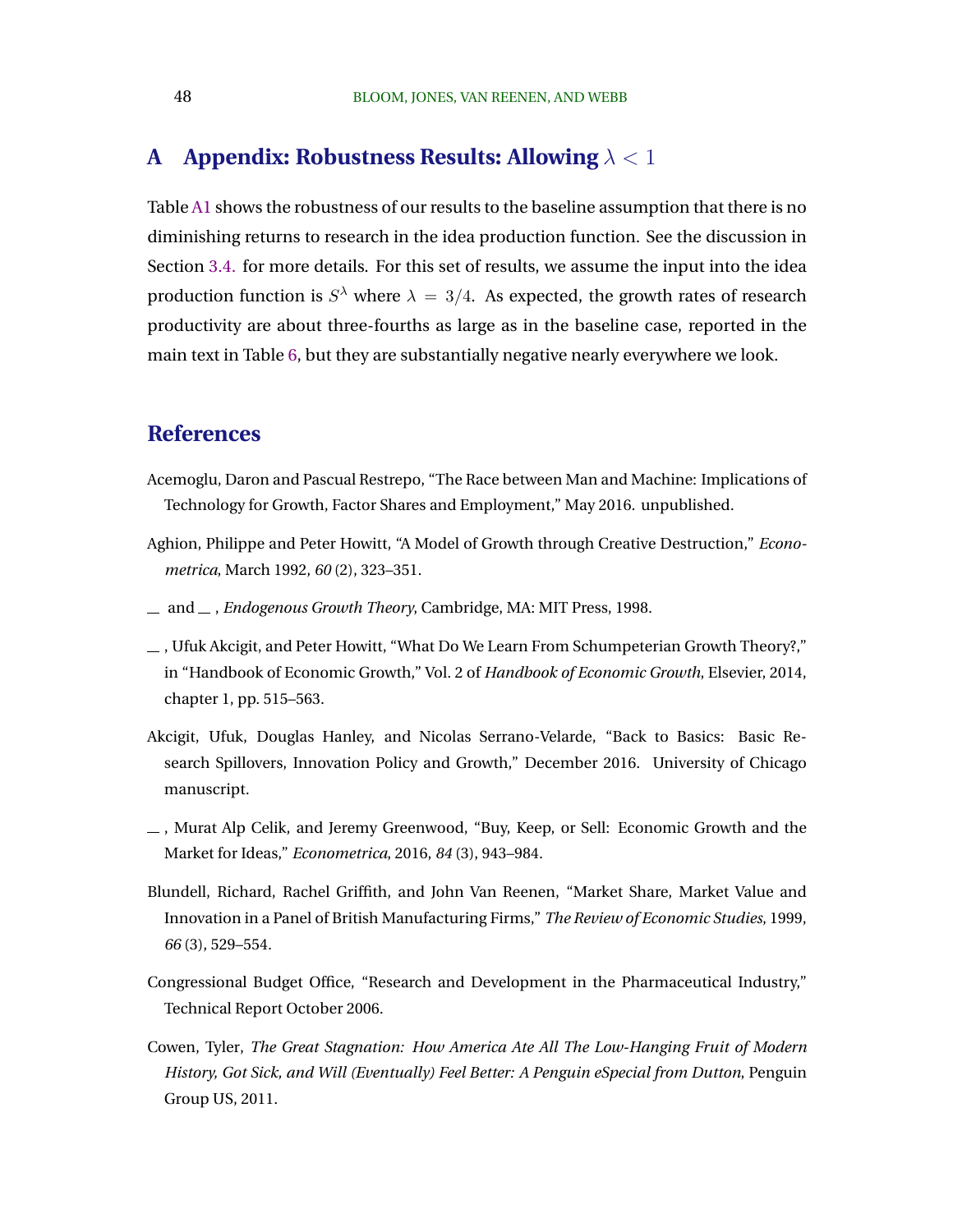<span id="page-49-0"></span>

|                             | <b>Time</b> | Average annual | Half-life      |  |
|-----------------------------|-------------|----------------|----------------|--|
| <b>Scope</b>                | Period      | growth rate    | (years)        |  |
|                             |             |                |                |  |
| Aggregate economy           | 1930-2015   | $-4.1%$        | 17             |  |
| Moore's law                 | 1971-2014   | $-5.1%$        | 14             |  |
| Corn, version 1             | 1969-2009   | $-7.9\%$       | 9              |  |
| Corn, version 2             | 1969-2009   | $-5.2%$        | 13             |  |
| Soybeans, version 1         | 1969-2009   | $-5.4%$        | 13             |  |
| Soybeans, version 2         | 1969-2009   | $-3.2%$        | 22             |  |
| Cotton, version 1           | 1969-2009   | $-1.9\%$       | 37             |  |
| Cotton, version 2           | 1969-2009   | $+1.6%$        | $-44$          |  |
| Wheat, version 1            | 1969-2009   | $-5.0\%$       | 14             |  |
| Wheat, version 2            | 1969-2009   | $-2.9\%$       | 24             |  |
| New molecular entities      | 1970-2015   | $-2.0\%$       | 34             |  |
| Cancer (all), publications  | 1975-2006   | $+0.4\%$       | $-166$         |  |
| Cancer (all), trials        | 1975-2006   | $-3.4%$        | 20             |  |
| Breast cancer, publications | 1975-2006   | $-4.7%$        | 15             |  |
| Breast cancer, trials       | 1975-2006   | $-7.7\%$       | 9              |  |
| Heart disease, publications | 1968-2011   | $-2.8\%$       | 25             |  |
| Heart disease, trials       | 1968-2011   | $-5.4%$        | 13             |  |
| Compustat, sales            | 3 decades   | $-9.4%$        | $\overline{7}$ |  |
| Compustat, market cap       | 3 decades   | $-7.8%$        | 9              |  |
| Compustat, employment       | 3 decades   | $-12.8%$       | 5              |  |
| Compustat, sales/emp        | 3 decades   | $-3.9\%$       | 18             |  |
|                             |             |                |                |  |

### Table A1: Robustness Results for Research Productivity:  $\lambda = 0.75$

Note: This table shows results paralleling those in Table [6](#page-44-0) when we allow for diminishing returns to research. In particular, we assume the input into the idea production function is  $S^{\lambda}$  where  $\lambda = 3/4$ , as opposed to our baseline case of  $λ = 1$ . See the online data appendix for more details.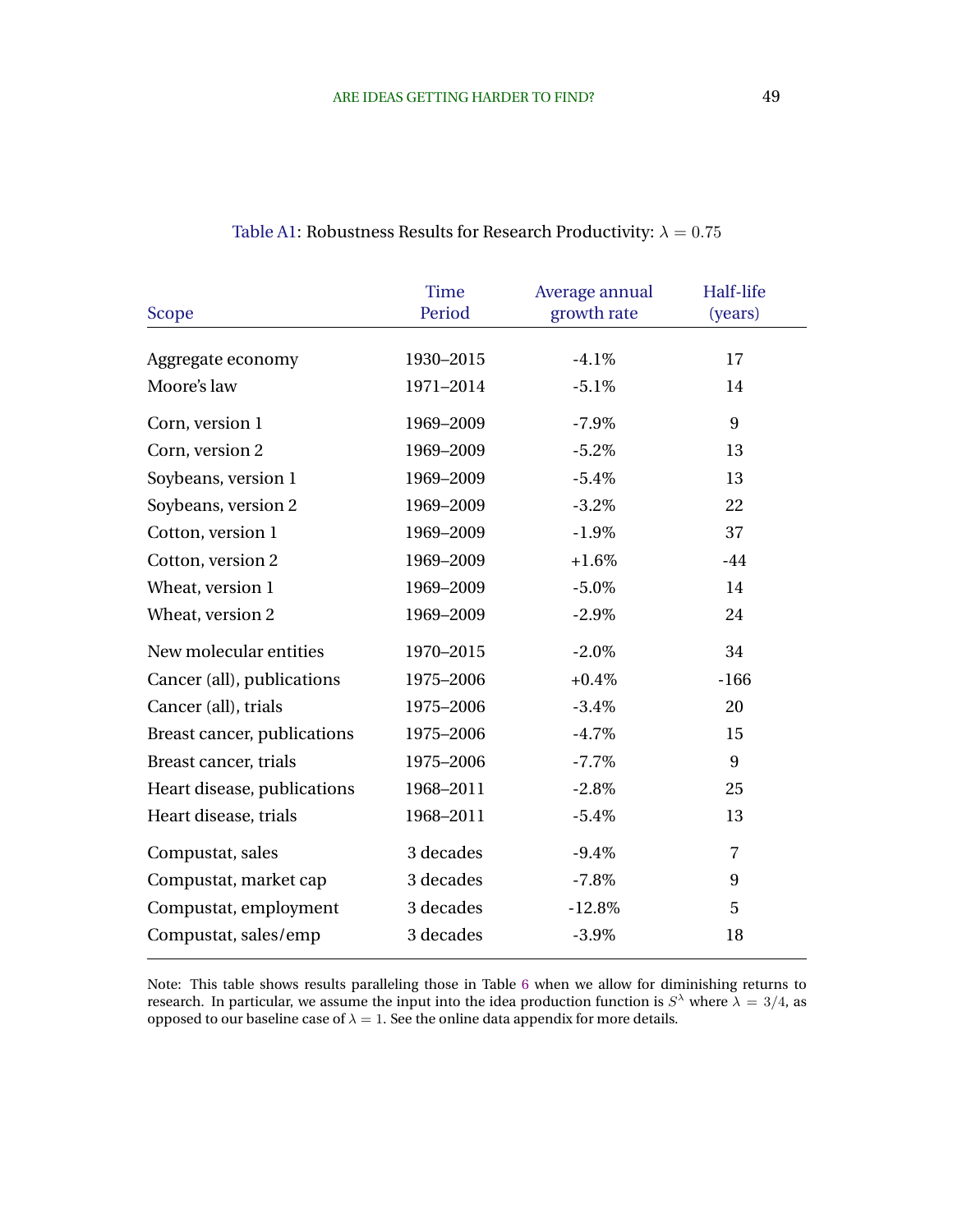- <span id="page-50-0"></span>Dinopoulos, Elias and Constantinos Syropoulos, "Rent Protection as a Barrier to Innovation and Growth," *Economic Theory*, 2007, *32* (2), 309–332.
- and Peter Thompson, "Schumpeterian Growth without Scale Effects," *Journal of Economic Growth*, December 1998, *3* (4), 313–335.
- Fernald, John, "Productivity and Potential Output Before, During, and After the Great Recession," in "NBER Macroeconomics Annual 2014, Volume 29," University of Chicago Press, 2014.
- Fernandez-Cornejo, Jorge et al., "The seed industry in US agriculture: An exploration of data and information on crop seed markets, regulation, industry structure, and research and development," Technical Report, United States Department of Agriculture, Economic Research Service 2004.
- Flamm, Kenneth, "Has Moore's Law Been Repealed? An Economist's Perspective," *Computers in Science and Engineering*, forthcoming.
- Food and Drug Administration, "Summary of NDA Approvals & Receipts, 1938 to the present," 2013. Online data report.
- Fuglie, Keith, Paul Heisey, John L King, Kelly Day-Rubenstein, David Schimmelpfennig, Sun Ling Wang, Carl E Pray, and Rupa Karmarkar-Deshmukh, "Research investments and market structure in the food processing, agricultural input, and biofuel industries worldwide," *USDA-ERS Economic Research Report*, 2011, (130).
- Garcia-Macia, Daniel, Chang-Tai Hsieh, and Peter J. Klenow, "How Destructive is Innovation?," April 2016. Unpublished manuscript.
- Gordon, Robert J., *The Rise and Fall of American Growth: The US Standard of Living since the Civil War*, Princeton University Press, 2016.
- Griliches, Zvi, "Productivity, R&D and the Data Constraint," *American Economic Review*, March 1994, *84* (1), 1–23.
- Grossman, Gene M. and Elhanan Helpman, *Innovation and Growth in the Global Economy*, Cambridge, MA: MIT Press, 1991.
- Ha, Joonkyung and Peter Howitt, "Accounting for trends in productivity and R&D: A Schumpeterian critique of semi-endogenous growth theory," *Journal of Money, Credit and Banking*, 2007, *39* (4), 733–774.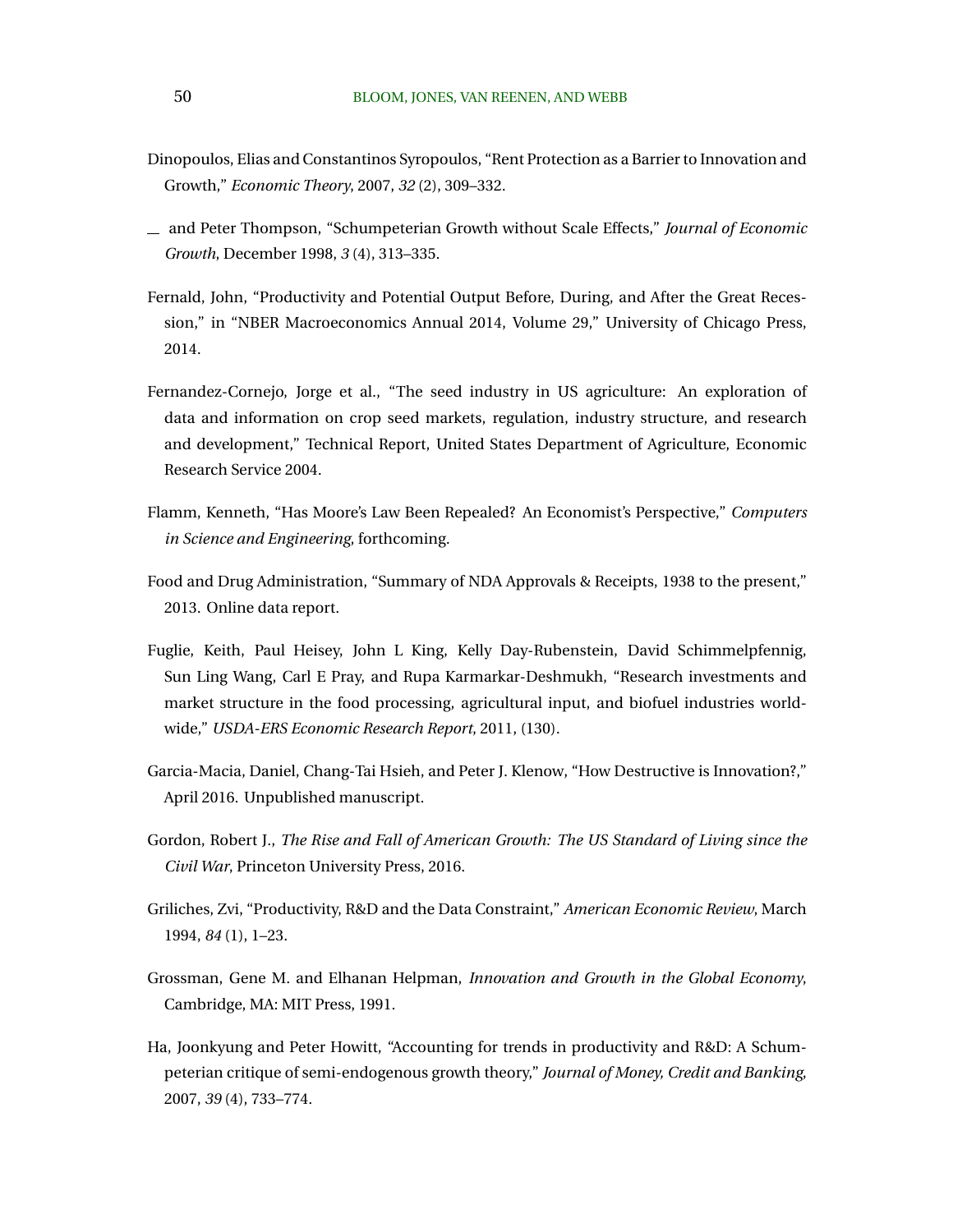- <span id="page-51-0"></span>Hopenhayn, Hugo A., "Entry, Exit, and Firm Dynamics in Long-Run Equilibrium," *Econometrica: Journal of the Econometric Society*, 1992, pp. 1127–1150.
- Howitt, Peter, "Steady Endogenous Growth with Population and R&D Inputs Growing," *Journal of Political Economy*, August 1999, *107* (4), 715–730.
- Hsieh, Chang-Tai and Peter J. Klenow, "Misallocation and Manufacturing TFP in China and India," *Quarterly Journal of Economics*, 2009, *124* (4), 1403–1448.
- Huffman, Wallace E and Robert E Evenson, *Science for agriculture: A long-term perspective*, John Wiley & Sons, 2006.
- Huffman, Wallace E., Yu Jin, and Zheng Xu, "The economic impacts of technology and climate change: new evidence from U.S. corn yields," May 2016. Working Paper.
- Jones, Benjamin F., "The Burden of Knowledge and the Death of the Renaissance Man: Is Innovation Getting Harder?," *Review of Economic Studies*, 2009, *76* (1).
- Jones, Charles I., "R&D-Based Models of Economic Growth," *Journal of Political Economy*, August 1995, *103* (4), 759–784.
- , "Growth and Ideas," in Philippe Aghion and Steven A. Durlauf, eds., *Handbook of Economic Growth*, New York: North Holland, 2005, pp. 1063–1111.
- and Jihee Kim, "A Schumpeterian Model of Top Income Inequality," *Journal of Political Economy*, forthcoming 2018.
- Jorgenson, Dale W. and Kevin J. Stiroh, "Information Technology and Growth," *American Economic Association Papers and Proceedings*, May 1999, *89* (2), 109–115.
- Klette, Tor Jakob and Samuel Kortum, "Innovating Firms and Aggregate Innovation," *Journal of Political Economy*, October 2004, *112* (5), 986–1018.
- Kogan, Leonid, Dimitris Papanikolaou, Amit Seru, and Noah Stoffman, "Technological Innovation, Resource Allocation, and Growth," September 2015. Unpublished manuscript.
- Kortum, Samuel S., "Research, Patenting, and Technological Change," *Econometrica*, 1997, *65* (6), 1389–1419.
- Kremer, Michael, "Population Growth and Technological Change: One Million B.C. to 1990," *Quarterly Journal of Economics*, August 1993, *108* (4), 681–716.
- Kruse-Andersen, Peter K., "Testing R&D-Based Endogenous Growth Models," 2016. University of Copenhagen manuscript.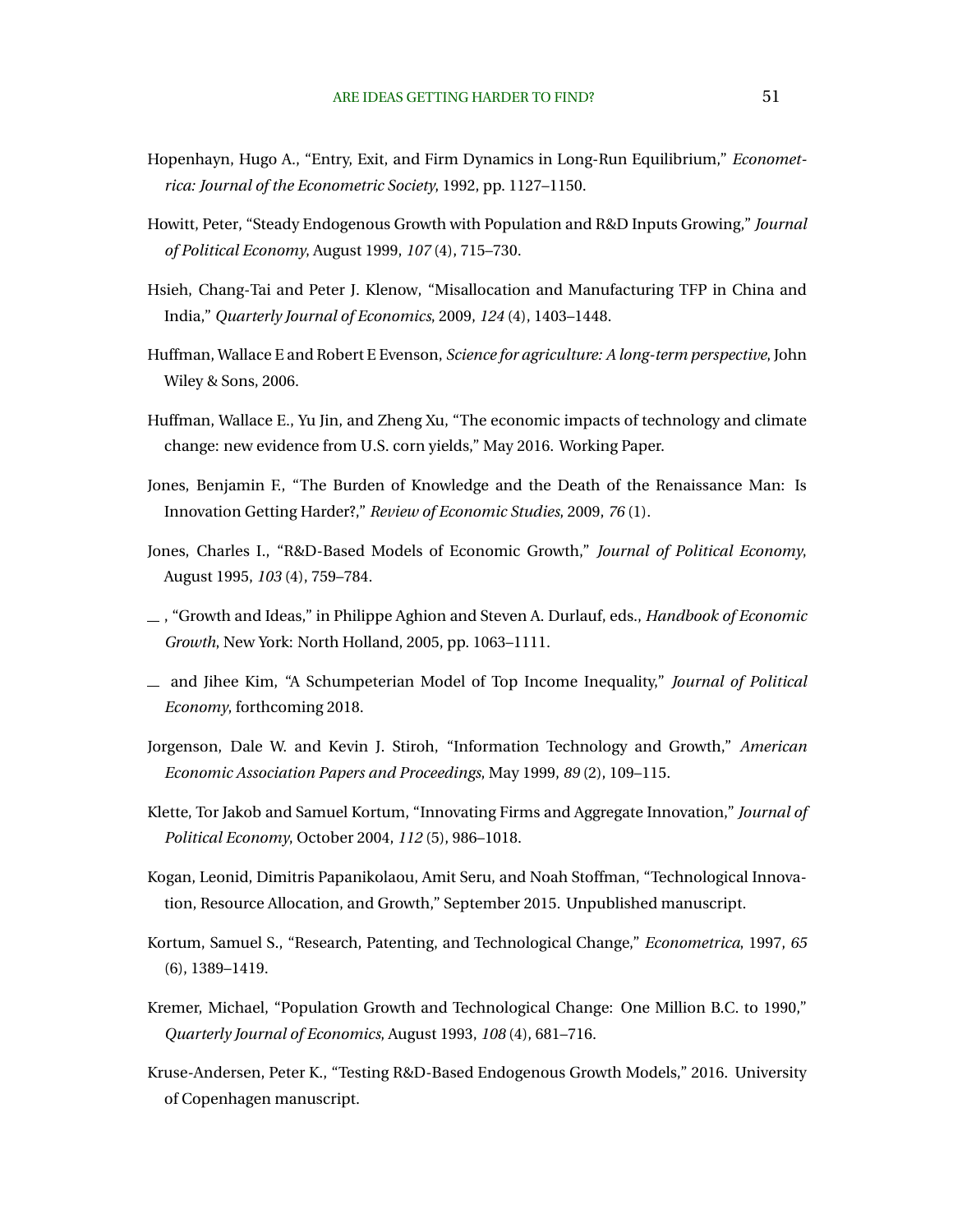- <span id="page-52-0"></span>Laincz, Christopher and Pietro Peretto, "Scale effects in endogenous growth theory: an error of aggregation not specification," *Journal of Economic Growth*, September 2006, *11* (3), 263–288.
- Li, Chol-Won, "Endogenous vs. Semi-endogenous Growth in a Two-R&D-Sector Model," *Economic Journal*, March 2000, *110* (462), C109–C122.
- Lichtenberg, Frank R., "The Impact of Public and Private Research Support on Premature Cancer Mortality and Hospitalization in the U.S., 1999-2013," Working Paper 23241, National Bureau of Economic Research March 2017.
- Lucas, Robert E., Jr., "On the Size Distribution of Business Firms," *Bell Journal of Economics*, 1978, *9*, 508–523.
- Lucking, Brian, Nicholas Bloom, and John Van Reenen, "Have R&D Spillovers Changed?," 2017. Stanford University, unpublished manuscript.
- Melitz, Marc J., "The Impact of Trade on Intra-Industry Reallocations and Aggregate Industry Productivity," *Econometrica*, 2003, *71* (6), 1695–1725.
- Ngai, Rachel and Roberto Samaniego, "Accounting for Research and Productivity Growth Across Industries," *Review of Economic Dynamics*, July 2011, *14* (3), 475–495.
- Oeppen, Jim and James W. Vaupel, "Broken Limits to Life Expectancy," *Science*, May 2002, *296* (5570), 1029–1031.
- Peretto, Pietro, "Technological Change and Population Growth," *Journal of Economic Growth*, December 1998, *3* (4), 283–311.
- , "A Note on the Second Linearity Critique," 2016. Duke University manuscript.
- , "Robust Endogenous Growth," 2016. Duke University manuscript.
- Perrin, Richard K, KA Kunnings et al., "Some effects of the US Plant Variety Protection Act of 1970.," *North Carolina State University. Dept. of Economics and Business. Economics research report (USA). no. 46.*, 1983.
- Pharmaceutical Research and Manufacturers of America, *2016 Biopharmaceutical Research Industry Profile*, Washington, DC: PhRMA, 2016.
- Pillai, Unni, "Vertical Specialization and Industry Growth: The Case of the Semiconductor Industry," 2016. work in progress.
- Romer, Paul M., "Endogenous Technological Change," *Journal of Political Economy*, October 1990, *98* (5), S71–S102.